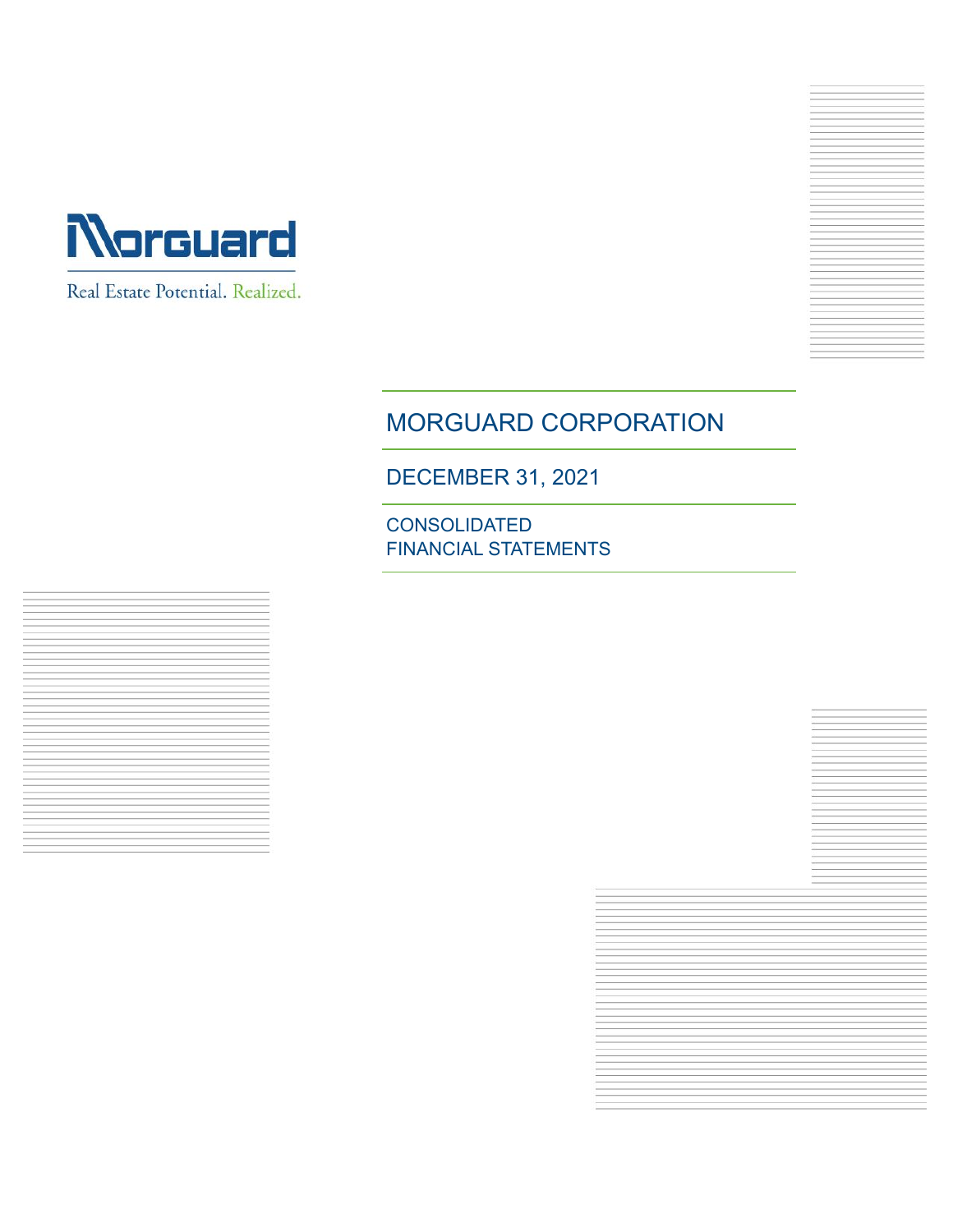# **MANAGEMENT'S REPORT TO SHAREHOLDERS**

The consolidated financial statements of Morguard Corporation (the "Company" or "Morguard") have been prepared by management in accordance with International Financial Reporting Standards ("IFRS"). Management is responsible for the information in these consolidated financial statements and other sections of this annual report.

Management maintains a system of internal controls to provide reasonable assurance that the Company's assets are safeguarded and to facilitate the preparation of relevant, reliable and timely financial information. Where necessary, management uses its judgment to make estimates required to ensure fair and consistent presentation of this information. Management recognizes its responsibility for conducting the Company's affairs in compliance with applicable laws and proper standards of conduct.

As at December 31, 2021, the Chief Executive Officer and Chief Financial Officer evaluated, or caused the evaluation of under their direct supervision, the disclosure controls and procedures and the internal controls over financial reporting (as defined in Multilateral Instrument 52-109, *Certification of Disclosure in Issuers' Annual and Interim Filings)* and, based on that assessment, determined that the disclosure controls and procedures were designed and operating effectively and the internal controls over financial reporting were designed and operating effectively.

The Audit Committee of the Board of Directors of the Company, consisting solely of independent directors, has reviewed the consolidated financial statements, the report to shareholders of the external auditors, Ernst & Young LLP, and the management's discussion and analysis with management and recommended their approval to the Board of Directors. The Board of Directors has approved the consolidated financial statements.

Ernst & Young LLP, as independent auditors, have conducted the audits in accordance with Canadian generally accepted auditing standards and have had full access to the Audit Committee, with and without management being present.

K. Rai Sahi **Paul Miatello** Chief Executive Officer Chief Financial Officer

*(Signed) "K. Rai Sahi" (Signed) "Paul Miatello"*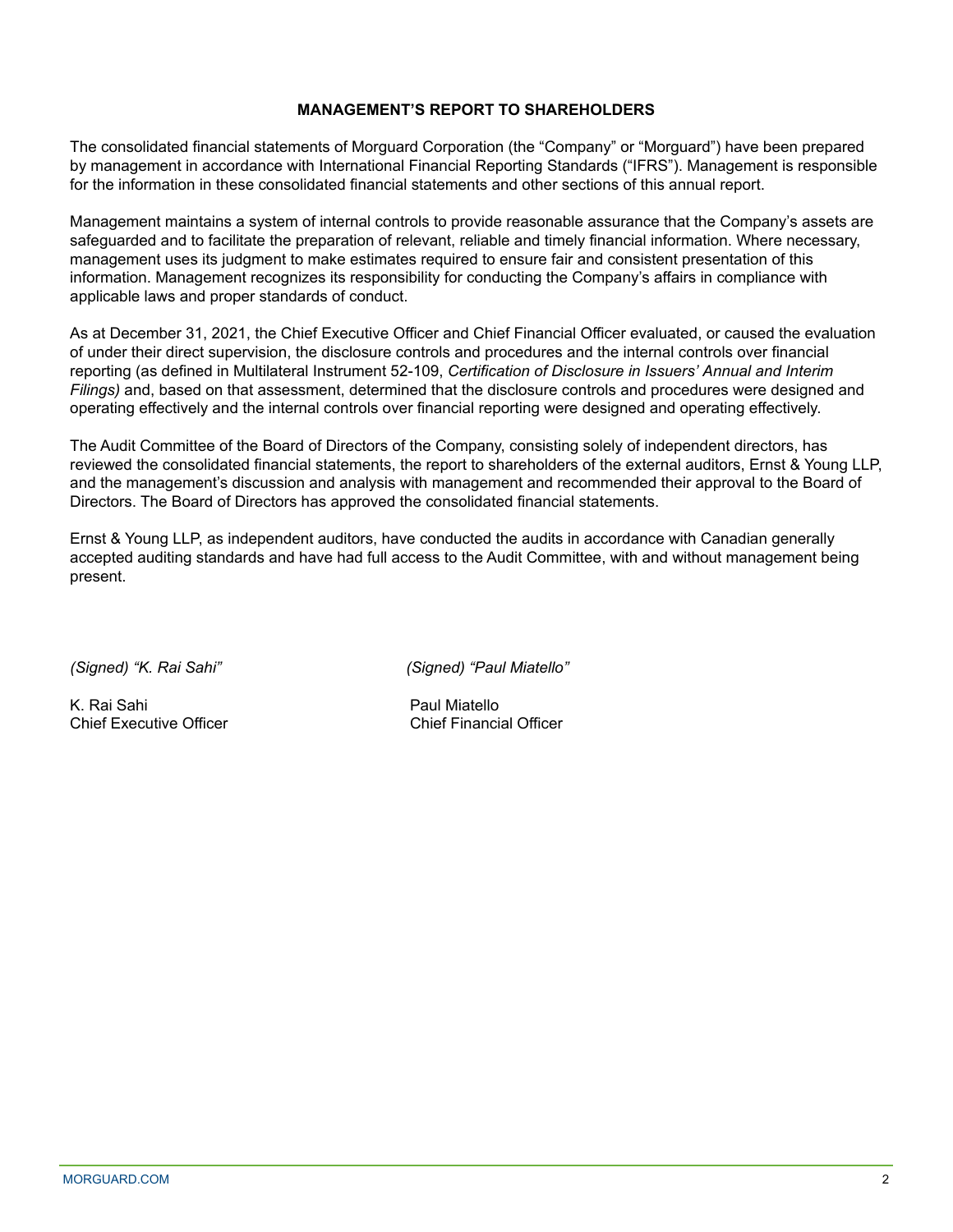#### **INDEPENDENT AUDITOR'S REPORT**

To the shareholders of Morguard Corporation

#### **Opinion**

We have audited the consolidated financial statements of Morguard Corporation (the "Company"), which comprise the consolidated balance sheets as at December 31, 2021 and 2020, and the consolidated statements of income (loss), consolidated statements of comprehensive income (loss), consolidated statements of changes in shareholders' equity and consolidated statements of cash flows for the years then ended, and notes to the consolidated financial statements, including a summary of significant accounting policies.

In our opinion, the accompanying consolidated financial statements present fairly, in all material respects, the consolidated financial position of the Company as at December 31, 2021 and 2020, and its consolidated financial performance and its consolidated cash flows for the years then ended in accordance with International Financial Reporting Standards ("IFRS").

## **Basis for opinion**

We conducted our audit in accordance with Canadian generally accepted auditing standards. Our responsibilities under those standards are further described in the Auditor's responsibilities for the audit of the consolidated financial statements section of our report. We are independent of the Company in accordance with the ethical requirements that are relevant to our audit of the consolidated financial statements in Canada, and we have fulfilled our other ethical responsibilities in accordance with these requirements. We believe that the audit evidence we have obtained is sufficient and appropriate to provide a basis for our opinion.

## **Key audit matters**

Key audit matters are those matters that, in our professional judgment, were of most significance in the audit of the consolidated financial statements of the current period. These matters were addressed in the context of the audit of the consolidated financial statements as a whole, and in forming the auditor's opinion thereon, and we do not provide a separate opinion on these matters. For each matter below, our description of how our audit addressed the matter is provided in that context.

We have fulfilled the responsibilities described in the Auditor's responsibilities for the audit of the consolidated financial statements section of our report, including in relation to these matters. Accordingly, our audit included the performance of procedures designed to respond to our assessment of the risks of material misstatement of the consolidated financial statements. The results of our audit procedures, including the procedures performed to address the matters below, provide the basis for our audit opinion on the accompanying consolidated financial statements.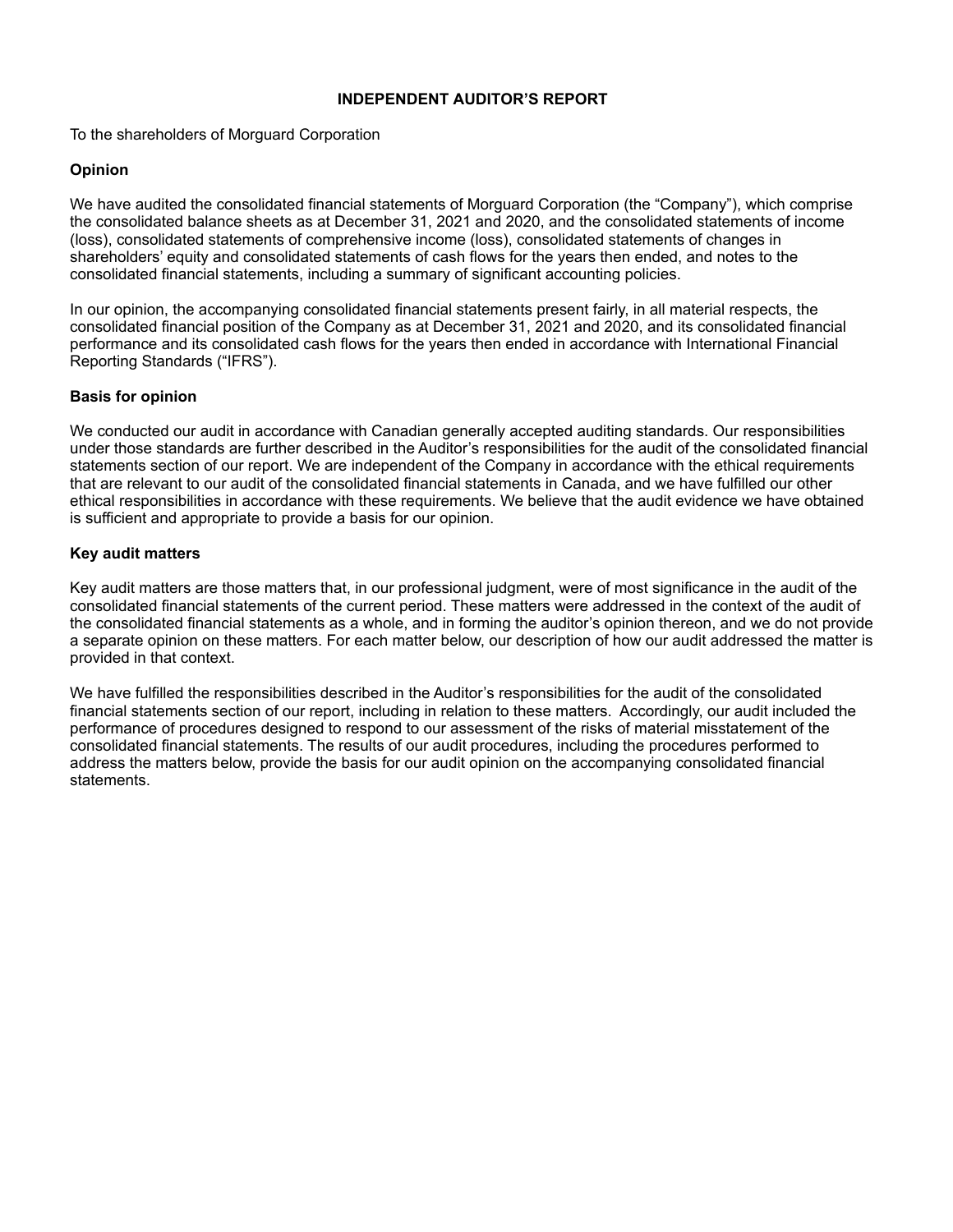| <b>Key Audit Matter</b>                                                                                                                                                                                                                                                                                                                                                                                                                                                                                                                                            | How our audit addressed the key audit matter                                                                                                                                                                                                                                                                                                                                                                                                                                                                                                                                                                                                                                                                                         |  |  |  |
|--------------------------------------------------------------------------------------------------------------------------------------------------------------------------------------------------------------------------------------------------------------------------------------------------------------------------------------------------------------------------------------------------------------------------------------------------------------------------------------------------------------------------------------------------------------------|--------------------------------------------------------------------------------------------------------------------------------------------------------------------------------------------------------------------------------------------------------------------------------------------------------------------------------------------------------------------------------------------------------------------------------------------------------------------------------------------------------------------------------------------------------------------------------------------------------------------------------------------------------------------------------------------------------------------------------------|--|--|--|
| <b>Valuation of Real Estate Properties</b>                                                                                                                                                                                                                                                                                                                                                                                                                                                                                                                         |                                                                                                                                                                                                                                                                                                                                                                                                                                                                                                                                                                                                                                                                                                                                      |  |  |  |
| Morguard Corporation's real estate portfolio comprises<br>income producing properties, properties under<br>development and land held for development with a fair<br>value of \$10.2 billion which represents 89% of total<br>assets at December 31, 2021.                                                                                                                                                                                                                                                                                                          | With the assistance of our real estate valuation<br>specialists, we evaluated the appropriateness of the<br>underlying valuation methodology, and performed the<br>following audit procedures, among others:<br>We assessed the competence and objectivity of<br>$\bullet$                                                                                                                                                                                                                                                                                                                                                                                                                                                           |  |  |  |
| Fair value of real estate properties is based on external<br>and internal valuations, carried out by third party and<br>certified staff appraisers respectively, using recognized<br>valuation techniques. The valuation methodology for real<br>estate properties is primarily based on an income<br>approach, utilizing the direct capitalization method and<br>the discounted cash flow method. Recent real estate<br>transactions with characteristics and locations similar to<br>the Company's assets are also considered when<br>developing the valuations. | management's valuation team, and any third-<br>party appraisers engaged, by reviewing the<br>qualifications and expertise of the individuals<br>involved in the preparation and review of the<br>valuations.<br>We selected a sample of properties where either<br>$\bullet$<br>the fair value change from prior year or<br>significant assumptions fell outside our<br>expectations, based on our understanding of the<br>geographical real estate market for the specific<br>asset type. For this sample of real estate                                                                                                                                                                                                            |  |  |  |
| Note 2 of the consolidated financial statements describes<br>the accounting policy for real estate properties, including<br>the valuation method and valuation inputs.                                                                                                                                                                                                                                                                                                                                                                                             | properties, we evaluated the significant<br>assumptions, including discount rates,<br>capitalization rates, terminal capitalization rates,<br>and stabilized cash flows or stabilized net<br>operating income, as applicable, which are                                                                                                                                                                                                                                                                                                                                                                                                                                                                                              |  |  |  |
| Note 4 of the consolidated financial statements discloses<br>the sensitivity of the fair value of income producing<br>properties to a change in capitalization rates.                                                                                                                                                                                                                                                                                                                                                                                              | based on vacancy and leasing assumptions, by<br>comparison to the expected real estate market<br>benchmark range for similar assets and                                                                                                                                                                                                                                                                                                                                                                                                                                                                                                                                                                                              |  |  |  |
| The valuation of the Company's real estate property<br>portfolio is a key audit matter given the inherently<br>subjective nature of significant assumptions including<br>discount rates, capitalization rates, terminal capitalization<br>rates, and stabilized cash flows or stabilized net<br>operating income, as applicable, which are based on<br>vacancy and leasing assumptions. These assumptions<br>are influenced by property-specific characteristics<br>including location, type and quality of the properties and<br>tenancy agreements.              | tenancies, in similar locations. We also<br>considered whether there were any additional<br>asset-specific characteristics that may impact the<br>significant assumptions utilized and that these<br>were appropriately considered in the overall<br>assessment of fair value.<br>We assessed the accuracy of management's<br>$\bullet$<br>historical fair value estimates through<br>comparison to transactions to acquire and<br>dispose of interests in real estate properties<br>completed by the Company during the year.<br>We evaluated the Company's critical accounting<br>$\bullet$<br>policies and related disclosures in the<br>consolidated financial statements to assess<br>appropriateness and conformity with IFRS. |  |  |  |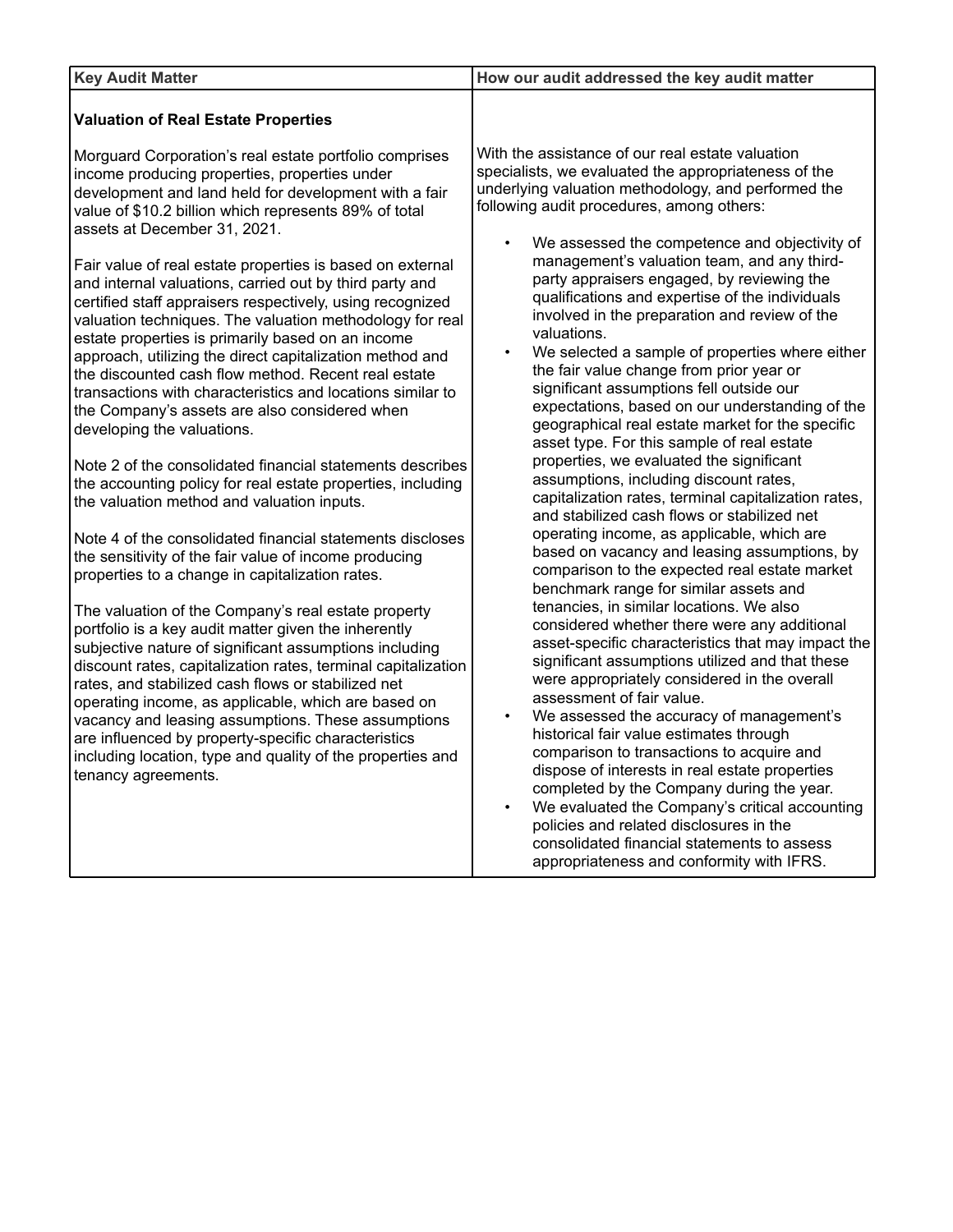| <b>Key Audit Matter</b>                                                                                                                                                                                                                                                                                                                                                                                                                                                                                                                                                                                                                                                                                                             | How our audit addressed the key audit matter                                                                                                                                                                                                                                                                                                   |
|-------------------------------------------------------------------------------------------------------------------------------------------------------------------------------------------------------------------------------------------------------------------------------------------------------------------------------------------------------------------------------------------------------------------------------------------------------------------------------------------------------------------------------------------------------------------------------------------------------------------------------------------------------------------------------------------------------------------------------------|------------------------------------------------------------------------------------------------------------------------------------------------------------------------------------------------------------------------------------------------------------------------------------------------------------------------------------------------|
| De facto Control of Morguard North American<br><b>Residential Real Estate Investment Trust</b><br>As at December 31, 2021 the Company owns a 44.7%                                                                                                                                                                                                                                                                                                                                                                                                                                                                                                                                                                                  | In order to assess the Company's ability to direct the                                                                                                                                                                                                                                                                                         |
| effective interest in Morguard North American Residential<br>Real Estate Investment Trust ("MRG") through its<br>ownership of 7,944,166 units and 17,223,090 Class B LP<br>Units. The investment is consolidated on the basis of de<br>facto control in accordance with IFRS 10.                                                                                                                                                                                                                                                                                                                                                                                                                                                    | relevant activities of MRG, we performed the following<br>audit procedures, among others:<br>We assessed the Company's ownership and<br>$\bullet$<br>voting rights of MRG.                                                                                                                                                                     |
| Note 2 of the consolidated financial statements describes<br>the accounting policy in relation to consolidation and<br>non-controlling interests.                                                                                                                                                                                                                                                                                                                                                                                                                                                                                                                                                                                   | We assessed the Company's ability to appoint or<br>$\bullet$<br>approve a minimum number of MRG's trustees.<br>We considered MRG's key management roles,<br>$\bullet$<br>including evaluating related party transactions.                                                                                                                      |
| Note 3 of the consolidated financial statements details<br>the de facto control considerations.                                                                                                                                                                                                                                                                                                                                                                                                                                                                                                                                                                                                                                     | We assessed existing service agreements for<br>$\bullet$<br>property management, asset management, debt<br>financing and acquisitions to assess the                                                                                                                                                                                            |
| The consolidation of the Company's investment in MRG<br>on the basis of de facto control is a key audit matter<br>given the materiality of the investment and the judgment<br>involved in the assessment of the de facto control<br>conclusion. Management's key considerations for<br>concluding that the Company controls MRG include the<br>significant interest the Company has in the MRG's voting<br>rights, the wide ownership dispersion of the remaining<br>units of MRG, the Company's ability to nominate a<br>minimum number of MRG's trustees, the overlap in<br>executive management of the Company and MRG, and<br>that MRG is significantly dependent on the Company as<br>a result of existing service agreements. | significance of MRG's dependency on the<br>Company.<br>We reviewed the relevant notes to the year-end<br>$\bullet$<br>consolidated financial statements to assess<br>whether the disclosures appropriately identify<br>relevant judgments and assumptions made by<br>management in concluding that they maintain de<br>facto control over MRG. |
| Due to the judgement and subjectivity involved in this<br>assessment, changes in the facts and circumstances<br>could lead to the potential risk that the Company does<br>not control MRG and, as a result, the financial statement<br>presentation and disclosure of the Company's<br>investment in MRG would be materially impacted.                                                                                                                                                                                                                                                                                                                                                                                              |                                                                                                                                                                                                                                                                                                                                                |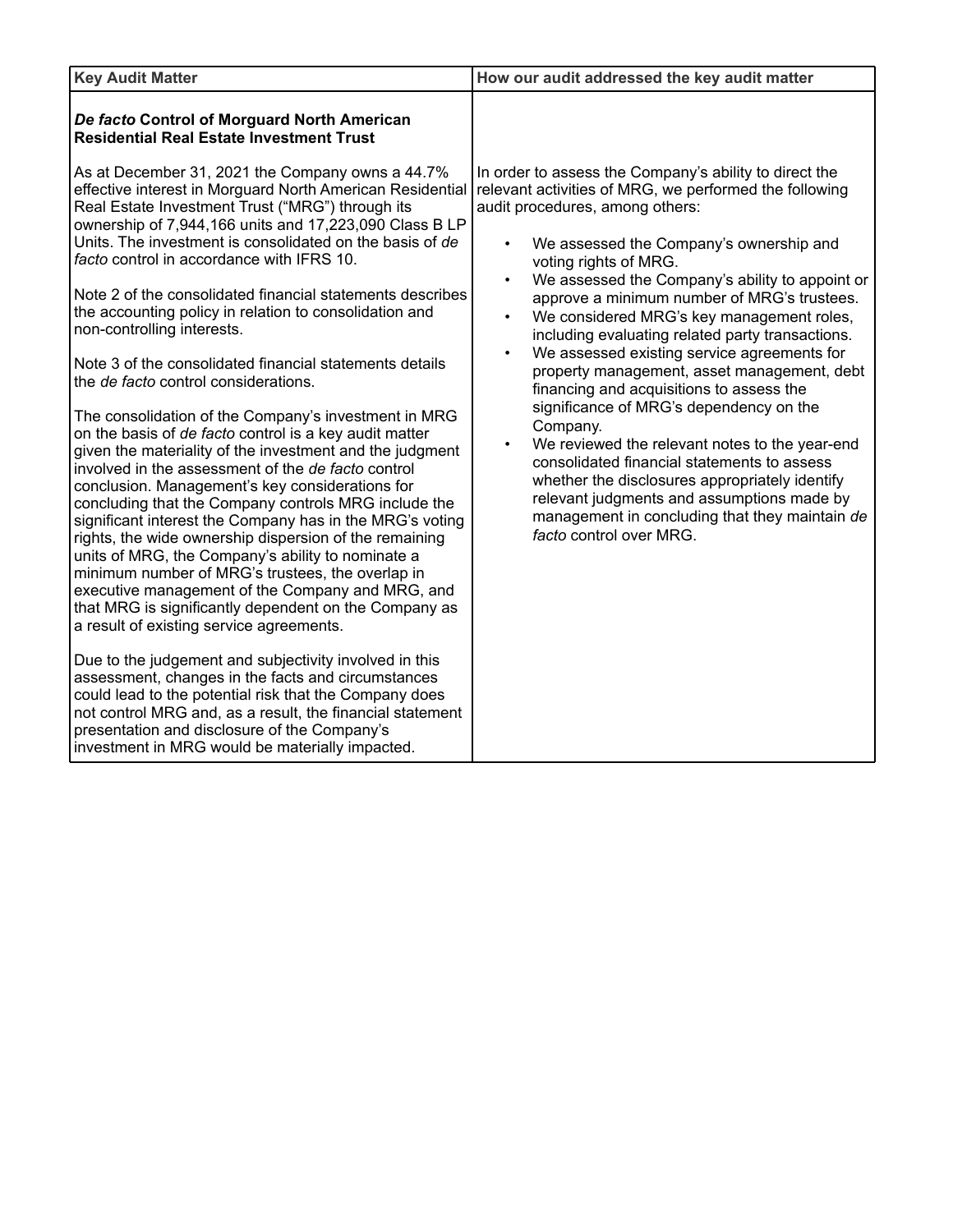| <b>Key Audit Matter</b>                                                                                                                                                                                                                                                                                                                                                                                                                                                                                                                                                                                                                                                                                                                                                                                                                                                                                                                                                                                                                                                                                                                                                                                                                                                                                                                                                                                                                                                                                                                                                                                                                                | How our audit addressed the key audit matter                                                                                                                                                                                                                                                                                                                                                                                                                                                                                                                                                                                                                                                                                                                                                                                                                                                                                                                                                                                                                                                                                                                                                                                                                                                                                                                                                                                                                                                               |  |  |
|--------------------------------------------------------------------------------------------------------------------------------------------------------------------------------------------------------------------------------------------------------------------------------------------------------------------------------------------------------------------------------------------------------------------------------------------------------------------------------------------------------------------------------------------------------------------------------------------------------------------------------------------------------------------------------------------------------------------------------------------------------------------------------------------------------------------------------------------------------------------------------------------------------------------------------------------------------------------------------------------------------------------------------------------------------------------------------------------------------------------------------------------------------------------------------------------------------------------------------------------------------------------------------------------------------------------------------------------------------------------------------------------------------------------------------------------------------------------------------------------------------------------------------------------------------------------------------------------------------------------------------------------------------|------------------------------------------------------------------------------------------------------------------------------------------------------------------------------------------------------------------------------------------------------------------------------------------------------------------------------------------------------------------------------------------------------------------------------------------------------------------------------------------------------------------------------------------------------------------------------------------------------------------------------------------------------------------------------------------------------------------------------------------------------------------------------------------------------------------------------------------------------------------------------------------------------------------------------------------------------------------------------------------------------------------------------------------------------------------------------------------------------------------------------------------------------------------------------------------------------------------------------------------------------------------------------------------------------------------------------------------------------------------------------------------------------------------------------------------------------------------------------------------------------------|--|--|
| <b>Impairment - Hotel Properties</b>                                                                                                                                                                                                                                                                                                                                                                                                                                                                                                                                                                                                                                                                                                                                                                                                                                                                                                                                                                                                                                                                                                                                                                                                                                                                                                                                                                                                                                                                                                                                                                                                                   |                                                                                                                                                                                                                                                                                                                                                                                                                                                                                                                                                                                                                                                                                                                                                                                                                                                                                                                                                                                                                                                                                                                                                                                                                                                                                                                                                                                                                                                                                                            |  |  |
| The carrying value of the Company's hotel properties is<br>\$457.2 million as at December 31, 2021. For the period<br>ended December 31, 2021, the Company recorded an<br>impairment charge of \$45.3 million with respect to the<br>hotel properties.<br>Note 2 of the consolidated financial statements describes<br>the Company's impairment of non-financial assets<br>accounting policy.<br>Note 5 of the consolidated financial statements details<br>the Company's disclosure of hotel properties and<br>associated impairment provisions and significant<br>assumptions.<br>The Company defines each hotel property as a Cash-<br>generating unit ("CGU"). CGUs are assessed by<br>management for indicators of impairment, or impairment<br>reversal, at each reporting date. Impairment is<br>determined by estimating a CGU's respective<br>recoverable amount. The recoverable amount of a CGU<br>is the greater of its value-in-use or fair value less costs of<br>disposal.<br>The impairment of hotel properties is a key audit matter<br>as auditing the Company's estimated recoverable<br>amounts was complex and involves a significant degree<br>of management judgement in determining the key<br>assumptions. Management considers both qualitative<br>and quantitative factors when performing their<br>assessment. The key inputs when determining the<br>recoverable amount of each CGU were the discount<br>rates, terminal capitalization rates, and future operating<br>cash flows which includes average daily rates, growth<br>rates, management fees, replacement reserve, capital<br>expenditures and occupancy rates. | With the assistance of our valuation specialists, we<br>evaluated the appropriateness of the underlying<br>valuation methodology, and performed the following audit<br>procedures, among others:<br>We understood management's application of key<br>assumptions and assessed the underlying<br>average daily rates and occupancy assumptions<br>that management used in their impairment model<br>by comparison to the expected real estate<br>market benchmark range for hotel assets.<br>Additionally, our valuation specialists utilized the<br>direct comparison approach to assess the<br>reasonableness of management's final value<br>conclusions derived from their income approach.<br>We assessed the historical accuracy of<br>$\bullet$<br>management's estimates and projections by<br>comparing them to actual and historical<br>performance, investigated significant variances<br>identified and considered the impact on the<br>current year's impairment assessments, if any.<br>We assessed the hotel dispositions completed in<br>the period and compared them with the recorded<br>value to ensure that properties were being<br>disposed of at or above their book value to<br>confirm no previously unrecognized impairment<br>or additional indicators of impairment exited<br>during the year.<br>We assessed the related disclosures in the year-<br>$\bullet$<br>end consolidated financial statements for<br>impairment to assess whether they are<br>appropriate under IFRS. |  |  |

# **Other information**

Management is responsible for the other information. The other information comprises:

- Management's Discussion and Analysis
- The information, other than the consolidated financial statements and our auditor's report thereon, in the Annual Report

Our opinion on the consolidated financial statements does not cover the other information and we do not express any form of assurance conclusion thereon. In connection with our audit of the consolidated financial statements, our responsibility is to read the other information, and in doing so, consider whether the other information is materially inconsistent with the consolidated financial statements or our knowledge obtained in the audit or otherwise appears to be materially misstated.

We obtained Management's Discussion and Analysis prior to the date of this auditor's report. If, based on the work we have performed, we conclude that there is a material misstatement of this other information, we are required to report that fact in this auditor's report. We have nothing to report in this regard.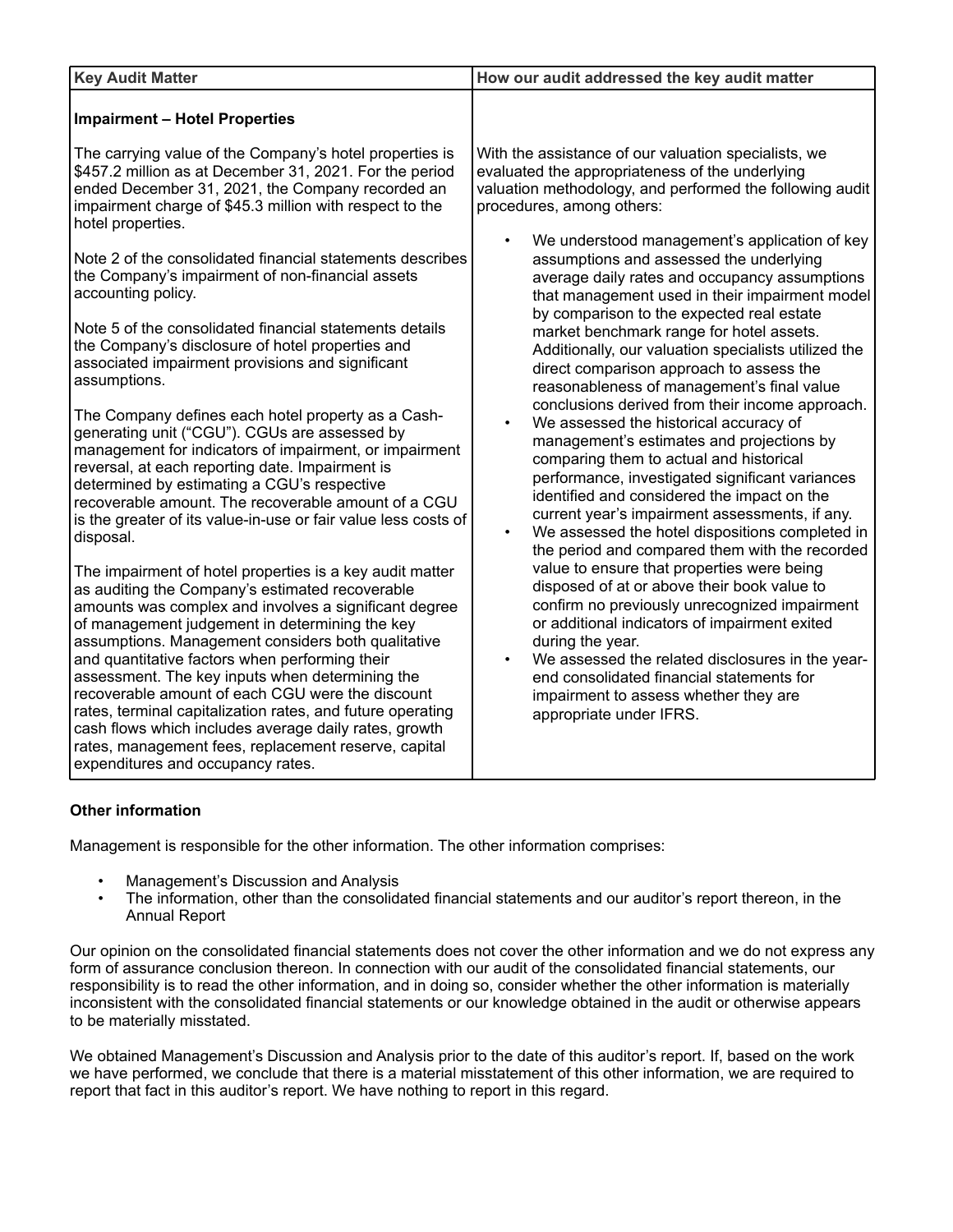The Annual Report is expected to be made available to us after the date of the auditor's report. If based on the work we will perform on this other information, we conclude there is a material misstatement of other information, we are required to report that fact to those charged with governance.

### **Responsibilities of management and those charged with governance for the consolidated financial statements**

Management is responsible for the preparation and fair presentation of the consolidated financial statements in accordance with IFRS, and for such internal control as management determines is necessary to enable the preparation of consolidated financial statements that are free from material misstatement, whether due to fraud or error.

In preparing the consolidated financial statements, management is responsible for assessing the Company's ability to continue as a going concern, disclosing, as applicable, matters related to going concern and using the going concern basis of accounting unless management either intends to liquidate the Company or to cease operations, or has no realistic alternative but to do so.

Those charged with governance are responsible for overseeing the Company's financial reporting process.

## **Auditor's responsibilities for the audit of the consolidated financial statements**

Our objectives are to obtain reasonable assurance about whether the consolidated financial statements as a whole are free from material misstatement, whether due to fraud or error, and to issue an auditor's report that includes our opinion. Reasonable assurance is a high level of assurance, but is not a guarantee that an audit conducted in accordance with Canadian generally accepted auditing standards will always detect a material misstatement when it exists.

Misstatements can arise from fraud or error and are considered material if, individually or in the aggregate, they could reasonably be expected to influence the economic decisions of users taken on the basis of these consolidated financial statements.

As part of an audit in accordance with Canadian generally accepted auditing standards, we exercise professional judgment and maintain professional skepticism throughout the audit. We also:

- Identify and assess the risks of material misstatement of the consolidated financial statements, whether due to fraud or error, design and perform audit procedures responsive to those risks, and obtain audit evidence that is sufficient and appropriate to provide a basis for our opinion. The risk of not detecting a material misstatement resulting from fraud is higher than for one resulting from error, as fraud may involve collusion, forgery, intentional omissions, misrepresentations, or the override of internal control.
- Obtain an understanding of internal control relevant to the audit in order to design audit procedures that are appropriate in the circumstances, but not for the purpose of expressing an opinion on the effectiveness of the Company's internal control.
- Evaluate the appropriateness of accounting policies used and the reasonableness of accounting estimates and related disclosures made by management.
- Conclude on the appropriateness of management's use of the going concern basis of accounting and, based on the audit evidence obtained, whether a material uncertainty exists related to events or conditions that may cast significant doubt on the Company's ability to continue as a going concern. If we conclude that a material uncertainty exists, we are required to draw attention in our auditor's report to the related disclosures in the consolidated financial statements or, if such disclosures are inadequate, to modify our opinion. Our conclusions are based on the audit evidence obtained up to the date of our auditor's report. However, future events or conditions may cause the Company to cease to continue as a going concern.
- Evaluate the overall presentation, structure and content of the consolidated financial statements, including the disclosures, and whether the consolidated financial statements represent the underlying transactions and events in a manner that achieves fair presentation.
- Obtain sufficient appropriate audit evidence regarding the financial information of the entities or business activities within the Company to express an opinion on the consolidated financial statements. We are responsible for the direction, supervision and performance of the group audit. We remain solely responsible for our audit opinion.

We communicate with those charged with governance regarding, among other matters, the planned scope and timing of the audit and significant audit findings, including any significant deficiencies in internal control that we identify during our audit.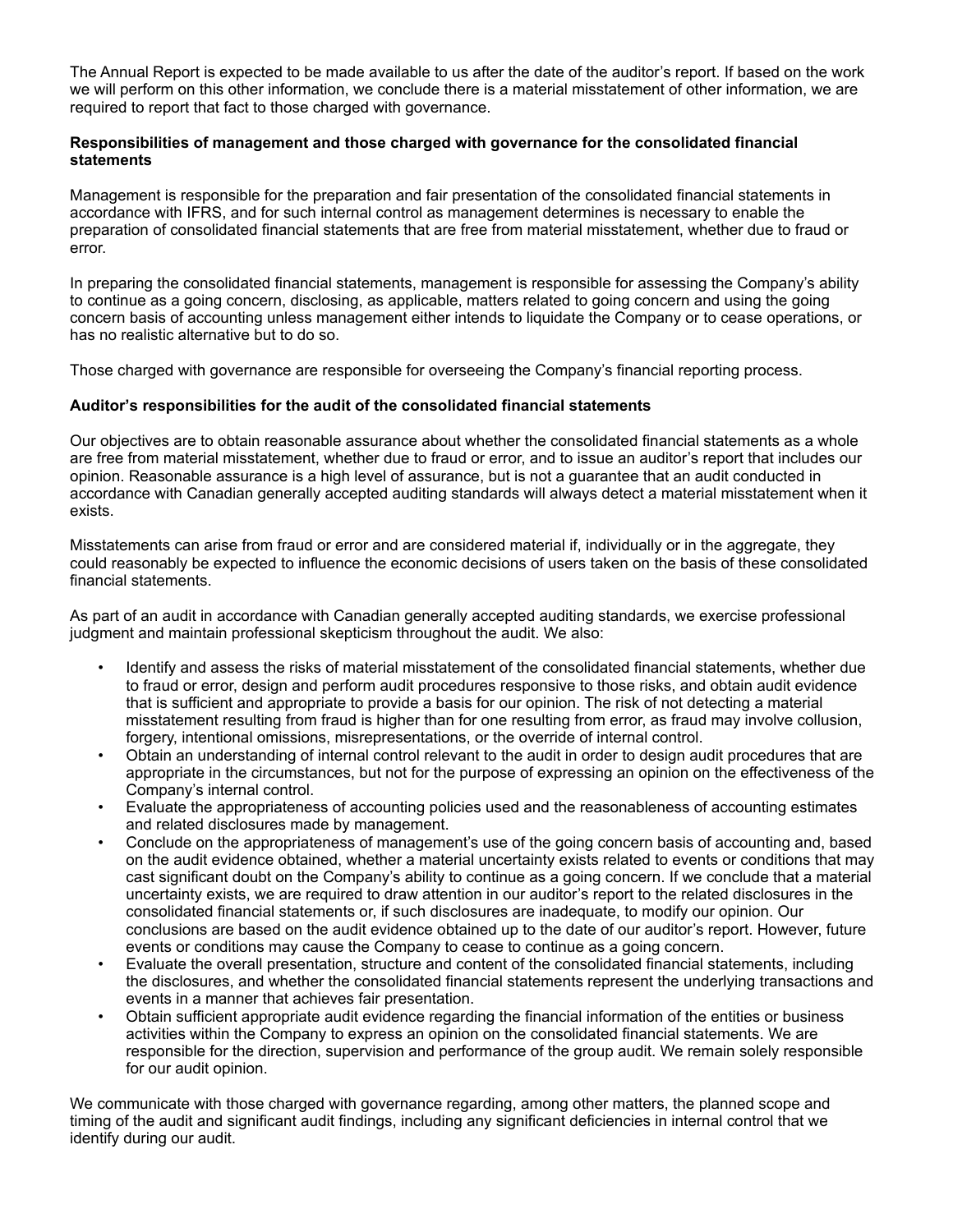We also provide those charged with governance with a statement that we have complied with relevant ethical requirements regarding independence, and to communicate with them all relationships and other matters that may reasonably be thought to bear on our independence, and where applicable, related safeguards.

From the matters communicated with those charged with governance, we determine those matters that were of most significance in the audit of the consolidated financial statements of the current period and are therefore the key audit matters. We describe these matters in our auditor's report unless law or regulation precludes public disclosure about the matter or when, in extremely rare circumstances, we determine that a matter should not be communicated in our report because the adverse consequences of doing so would reasonably be expected to outweigh the public interest benefits of such communication.

The engagement partner on the audit resulting in this independent auditor's report is Stephanie Lamont.

Ernst + Young LLP

Chartered Professional Accountants Licensed Public Accountants Toronto, Canada February 24, 2022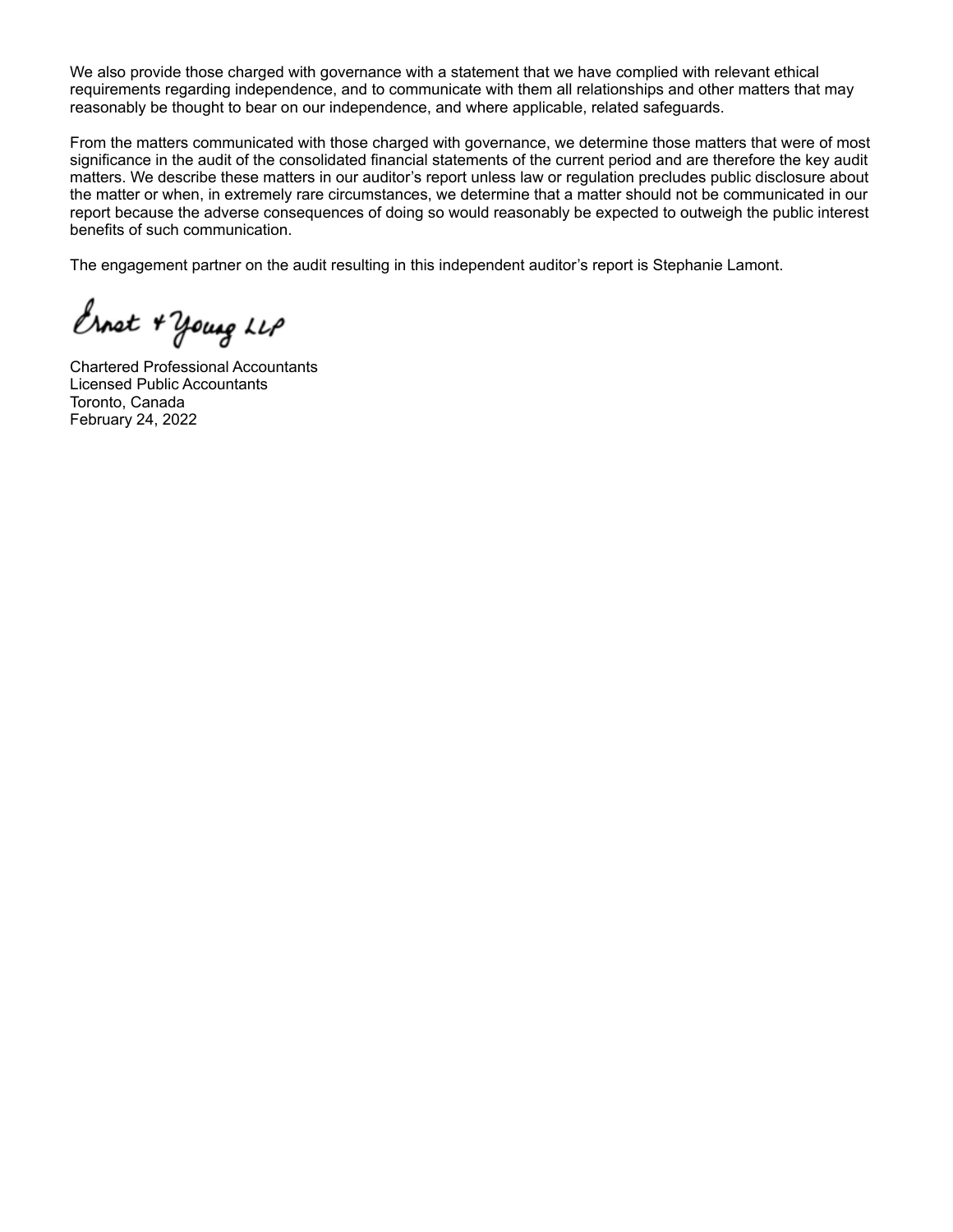# BALANCE SHEETS

In thousands of Canadian dollars

| <b>As at December 31</b>                    | <b>Note</b> | 2021         | 2020         |
|---------------------------------------------|-------------|--------------|--------------|
| <b>ASSETS</b>                               |             |              |              |
| <b>Non-current assets</b>                   |             |              |              |
| Real estate properties                      | 4           | \$10,244,875 | \$9,680,408  |
| Hotel properties                            | 5           | 457,153      | 545,041      |
| Equity-accounted and other fund investments | 7           | 144,208      | 216,278      |
| Other assets                                | 8           | 360,848      | 338,126      |
|                                             |             | 11,207,084   | 10,779,853   |
| <b>Current assets</b>                       |             |              |              |
| Amounts receivable                          | 9           | 70,161       | 92,923       |
| Prepaid expenses and other                  |             | 41,642       | 37,824       |
| Cash                                        |             | 173,656      | 142,088      |
|                                             |             | 285,459      | 272,835      |
|                                             |             | \$11,492,543 | \$11,052,688 |
| <b>LIABILITIES AND EQUITY</b>               |             |              |              |
| <b>Non-current liabilities</b>              |             |              |              |
| Mortgages payable                           | 10          | \$3,971,697  | \$3,789,034  |
| Debentures payable                          | 11          | 795,319      | 902,464      |
| Lease liabilities                           | 13          | 166,531      | 162,456      |
| Morguard Residential REIT units             | 12          | 496,024      | 446,091      |
| Deferred income tax liabilities             | 22          | 784,776      | 648,225      |
|                                             |             | 6,214,347    | 5,948,270    |
| <b>Current liabilities</b>                  |             |              |              |
| Mortgages payable                           | 10          | 656,271      | 480,340      |
| Debentures payable                          | 11          | 199,830      | 314,010      |
| Loans payable                               | 21          |              | 20,000       |
| Accounts payable and accrued liabilities    | 14          | 240,309      | 220,568      |
| <b>Bank indebtedness</b>                    | 15          | 8,039        | 156,802      |
|                                             |             | 1,104,449    | 1,191,720    |
| <b>Total liabilities</b>                    |             | 7,318,796    | 7,139,990    |
| <b>EQUITY</b>                               |             |              |              |
| Shareholders' equity                        |             | 3,632,176    | 3,372,352    |
| Non-controlling interest                    |             | 541,571      | 540,346      |
| <b>Total equity</b>                         |             | 4,173,747    | 3,912,698    |
|                                             |             | \$11,492,543 | \$11,052,688 |
|                                             |             |              |              |

#### **Contingencies** 26

*See accompanying notes to the consolidated financial statements.*

#### **On behalf of the Board:**

*(Signed) "K. Rai Sahi" (Signed) "Bruce K. Robertson"* 

K. Rai Sahi, **Bruce K. Robertson**, Director Director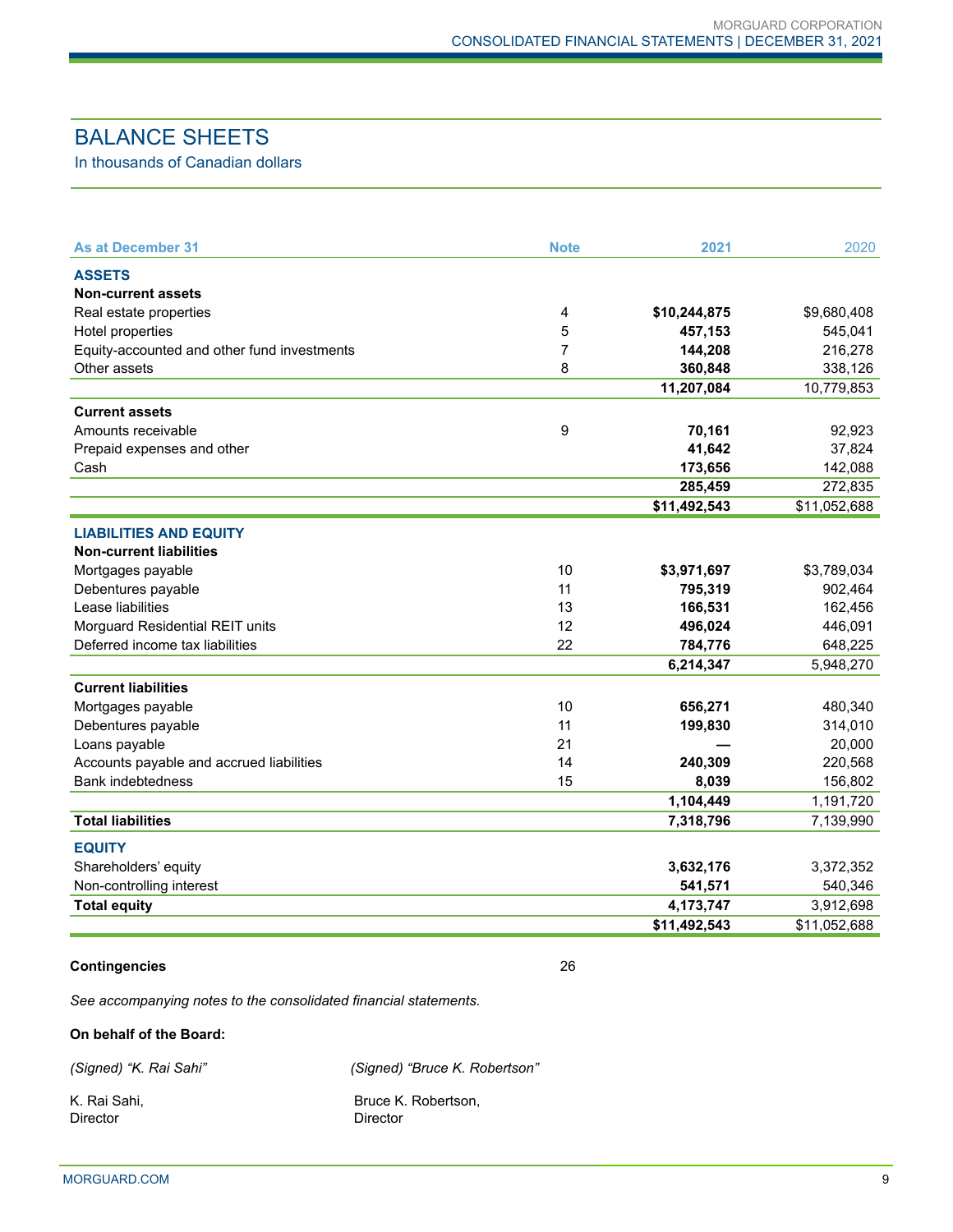# STATEMENTS OF INCOME (LOSS)

In thousands of Canadian dollars, except per common share amounts

| For the years ended December 31                     | <b>Note</b>      | 2021       | 2020        |
|-----------------------------------------------------|------------------|------------|-------------|
| Revenue from real estate properties                 | 17               | \$852,692  | \$888,324   |
| Revenue from hotel properties                       | 17               | 123,916    | 98,046      |
| Property operating expenses                         |                  |            |             |
| Property operating costs                            | 9(a), 9(b)       | (199, 599) | (212, 299)  |
| <b>Utilities</b>                                    |                  | (55, 845)  | (56, 603)   |
| <b>Realty taxes</b>                                 |                  | (136, 992) | (136, 556)  |
| Hotel operating expenses                            | 9(a)             | (96, 172)  | (89, 669)   |
| Net operating income                                |                  | 488,000    | 491,243     |
| <b>OTHER REVENUE</b>                                |                  |            |             |
| Management and advisory fees                        | 17               | 45,302     | 42,080      |
| Interest and other income                           | 8                | 22,934     | 15,739      |
|                                                     |                  | 68,236     | 57,819      |
| <b>EXPENSES</b>                                     |                  |            |             |
| Interest                                            | 18               | 220,312    | 236,721     |
| Property management and corporate                   | $9(a)$ , $16(c)$ | 80,201     | 59,607      |
| Amortization of hotel properties and other          |                  | 32,499     | 35,295      |
| Provision for impairment                            | $\overline{5}$   | 45,289     | 37,041      |
|                                                     |                  | 378,301    | 368,664     |
| <b>OTHER INCOME (EXPENSE)</b>                       |                  |            |             |
| Fair value gain (loss), net                         | 19               | 201,585    | (493, 945)  |
| Equity income (loss) from investments               | $\overline{7}$   | 24,017     | (7, 470)    |
| Other income                                        | 20               | 4,565      | 1,233       |
|                                                     |                  | 230,167    | (500, 182)  |
| Income (loss) before income taxes                   |                  | 408,102    | (319, 784)  |
| Provision for (recovery of) income taxes            | 22               |            |             |
| Current                                             |                  | 22,018     | 8,260       |
| Deferred                                            |                  | 129,463    | (77, 994)   |
|                                                     |                  | 151,481    | (69, 734)   |
| Net income (loss) for the year                      |                  | \$256,621  | (\$250,050) |
| Net income (loss) attributable to:                  |                  |            |             |
| Common shareholders                                 |                  | \$249,760  | (\$98,918)  |
| Non-controlling interest                            |                  | 6,861      | (151, 132)  |
|                                                     |                  | \$256,621  | (\$250,050) |
| Net income (loss) per common share attributable to: |                  |            |             |
| Common shareholders - basic and diluted             | 23               | \$22.50    | (\$8.83)    |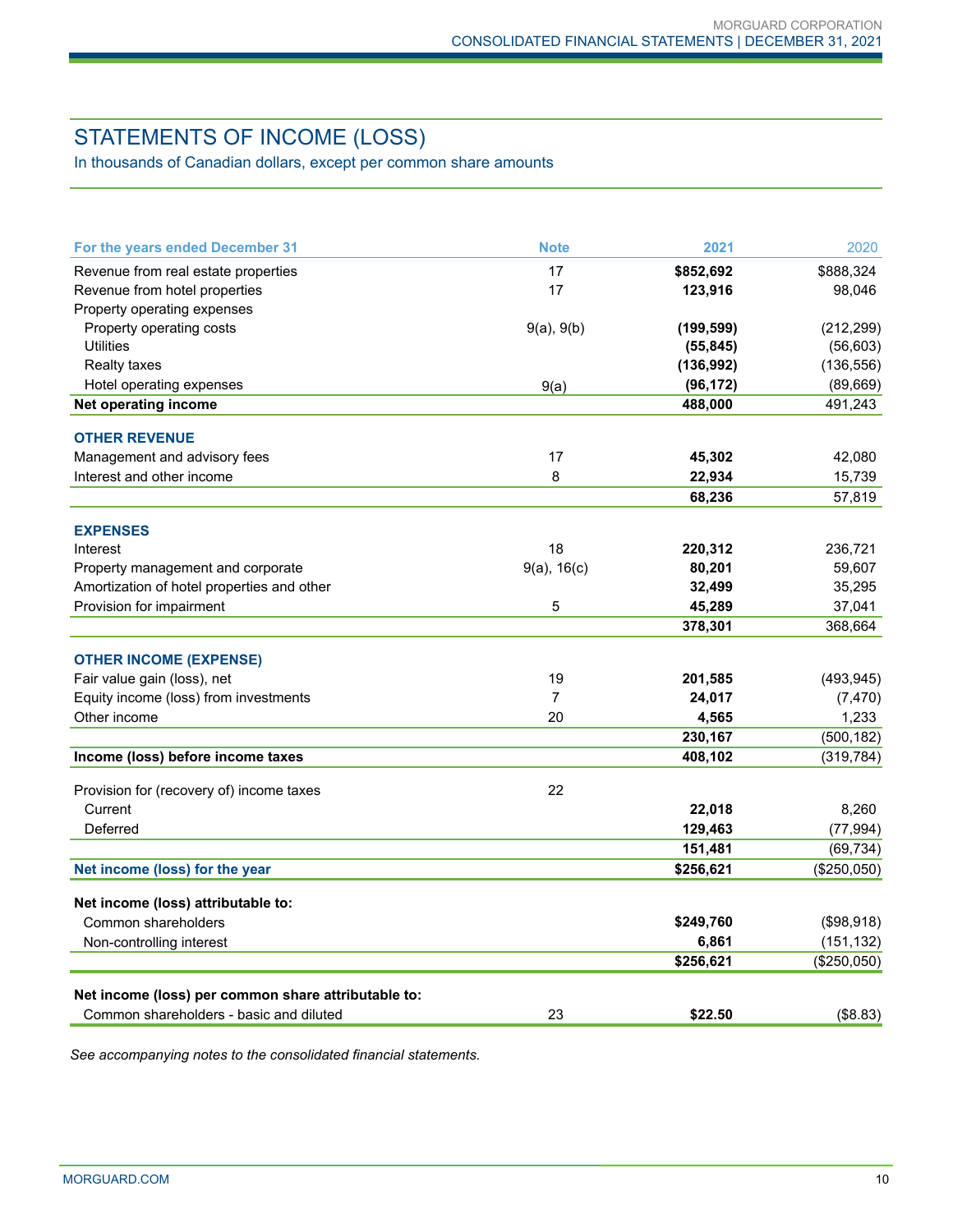# STATEMENTS OF COMPREHENSIVE INCOME (LOSS)

In thousands of Canadian dollars

| For the years ended December 31                                        | <b>Note</b> | 2021      | 2020        |
|------------------------------------------------------------------------|-------------|-----------|-------------|
| Net income (loss) for the year                                         |             | \$256,621 | (\$250,050) |
| <b>OTHER COMPREHENSIVE INCOME (LOSS)</b>                               |             |           |             |
| Items that may be reclassified subsequently to net income (loss):      |             |           |             |
| Unrealized foreign currency translation loss                           |             | (4, 944)  | (30, 271)   |
| Deferred income tax recovery                                           | 22(b)       | 494       | 3,893       |
|                                                                        |             | (4, 450)  | (26, 378)   |
| Items that will not be reclassified subsequently to net income (loss): |             |           |             |
| Actuarial gain (loss) on defined benefit pension plans                 | 25          | 29,417    | (27, 897)   |
| Deferred income tax recovery (provision)                               | 22(b)       | (7,610)   | 7,369       |
|                                                                        |             | 21,807    | (20, 528)   |
| Other comprehensive income (loss)                                      |             | 17,357    | (46,906)    |
| Total comprehensive income (loss) for the year                         |             | \$273,978 | (\$296,956) |
| Total comprehensive income (loss) attributable to:                     |             |           |             |
| Common shareholders                                                    |             | \$267,395 | (\$144,504) |
| Non-controlling interest                                               |             | 6,583     | (152, 452)  |
|                                                                        |             | \$273,978 | (\$296,956) |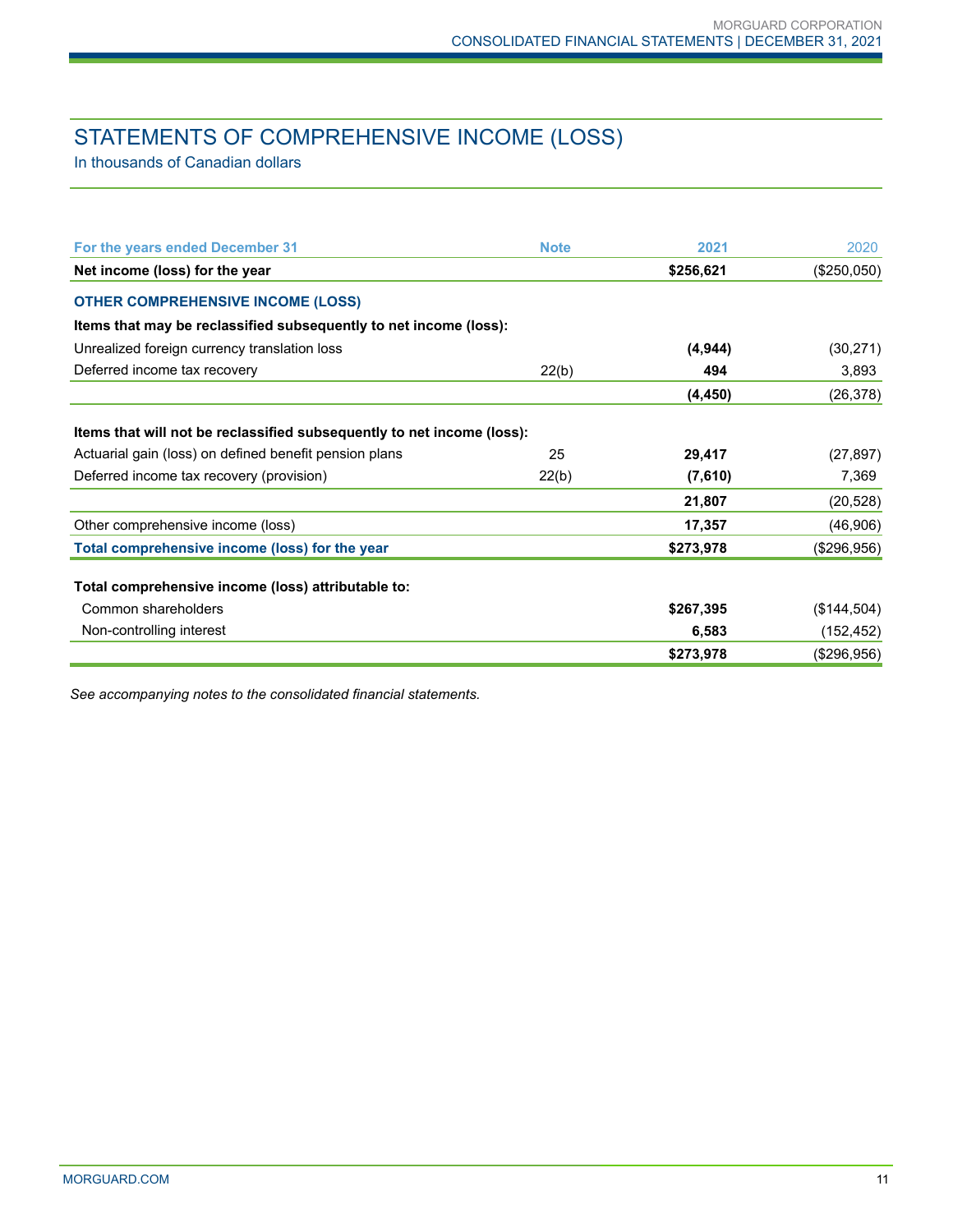# STATEMENTS OF CHANGES IN SHAREHOLDERS' EQUITY

In thousands of Canadian dollars

|                                                            | <b>Note</b> | <b>Retained</b><br><b>Earnings</b> | <b>Accumulated</b><br><b>Other</b><br><b>Comprehensive</b><br><b>Income</b> | <b>Share</b><br><b>Capital</b> | <b>Total</b><br><b>Shareholders'</b><br><b>Equity</b> | Non-<br>controlling<br><b>Interest</b> | <b>Total</b> |
|------------------------------------------------------------|-------------|------------------------------------|-----------------------------------------------------------------------------|--------------------------------|-------------------------------------------------------|----------------------------------------|--------------|
| Shareholders' equity, January 1, 2020                      |             | \$3,238,576                        | \$207,904                                                                   | \$102,426                      | \$3,548,906                                           | \$756.811                              | \$4,305,717  |
| Changes during the year:                                   |             |                                    |                                                                             |                                |                                                       |                                        |              |
| Net loss                                                   |             | (98, 918)                          |                                                                             |                                | (98, 918)                                             | (151, 132)                             | (250, 050)   |
| Other comprehensive loss                                   |             |                                    | (45, 586)                                                                   |                                | (45, 586)                                             | (1,320)                                | (46,906)     |
| <b>Dividends</b>                                           |             | (6, 714)                           |                                                                             |                                | (6, 714)                                              |                                        | (6, 714)     |
| <b>Distributions</b>                                       |             |                                    |                                                                             |                                | $\overbrace{\phantom{13333}}$                         | (18, 102)                              | (18, 102)    |
| Issuance of common shares                                  |             |                                    |                                                                             | 99                             | 99                                                    |                                        | 99           |
| Repurchase of common shares                                |             | (20, 966)                          |                                                                             | (1, 583)                       | (22, 549)                                             |                                        | (22, 549)    |
| Change in ownership of Temple Hotels Inc.                  |             | (23, 235)                          |                                                                             |                                | (23, 235)                                             | (20, 914)                              | (44, 149)    |
| Change in ownership of Morguard REIT                       |             | 24,044                             |                                                                             |                                | 24,044                                                | (24, 997)                              | (953)        |
| Tax impact of increase in subsidiary<br>ownership interest |             | (3,695)                            |                                                                             |                                | (3,695)                                               |                                        | (3,695)      |
| Shareholders' equity, December 31, 2020                    |             | \$3,109,092                        | \$162,318                                                                   | \$100.942                      | \$3,372,352                                           | \$540,346                              | \$3,912,698  |
| Changes during the year:                                   |             |                                    |                                                                             |                                |                                                       |                                        |              |
| Net income                                                 |             | 249,760                            |                                                                             |                                | 249,760                                               | 6.861                                  | 256,621      |
| Other comprehensive income (loss)                          |             |                                    | 17,635                                                                      |                                | 17,635                                                | (278)                                  | 17,357       |
| <b>Dividends</b>                                           | 16(a)       | (6,660)                            |                                                                             |                                | (6,660)                                               |                                        | (6,660)      |
| <b>Distributions</b>                                       |             |                                    |                                                                             |                                |                                                       | (9,571)                                | (9,571)      |
| Equity component of convertible debentures                 | 11(b)       |                                    |                                                                             |                                |                                                       | 4,213                                  | 4,213        |
| Issuance of common shares                                  | 16(a)       |                                    |                                                                             | 68                             | 68                                                    |                                        | 68           |
| Repurchase of common shares                                | 16(a)       | (926)                              |                                                                             | (81)                           | (1,007)                                               |                                        | (1,007)      |
| Tax impact of increase in subsidiary<br>ownership interest |             | 28                                 |                                                                             |                                | 28                                                    |                                        | 28           |
| <b>Shareholders' equity, December 31, 2021</b>             |             | \$3,351,294                        | \$179,953                                                                   | \$100,929                      | \$3,632,176                                           | \$541,571                              | \$4,173,747  |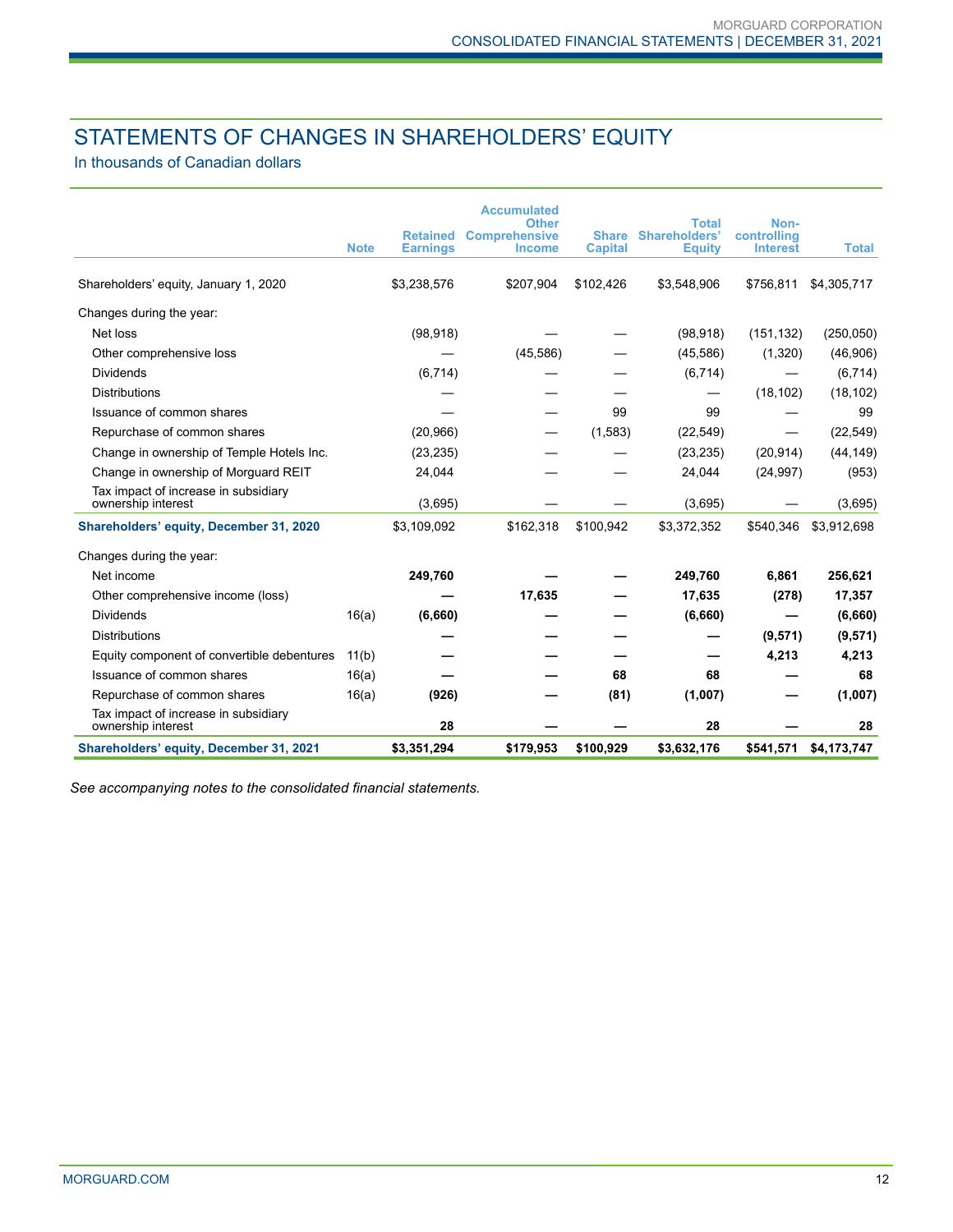# STATEMENTS OF CASH FLOWS

In thousands of Canadian dollars

| For the years ended December 31                                | <b>Note</b>       | 2021       | 2020        |
|----------------------------------------------------------------|-------------------|------------|-------------|
| <b>OPERATING ACTIVITIES</b>                                    |                   |            |             |
| Net income (loss) for the year                                 |                   | \$256,621  | (\$250,050) |
| Add items not affecting cash                                   | 24(a)             | (31, 932)  | 478,413     |
| Distributions from equity-accounted and other fund investments | 7                 | 3,523      | 34,364      |
| Additions to tenant incentives and leasing commissions         | 4                 | (9,907)    | (7, 776)    |
| Net change in operating assets and liabilities                 | 24(b)             | 47,138     | (43,061)    |
| Cash provided by operating activities                          |                   | 265,443    | 211,890     |
| <b>INVESTING ACTIVITIES</b>                                    |                   |            |             |
| Additions to real estate properties and tenant improvements    | 4                 | (160, 420) | (52, 635)   |
| Additions to hotel properties                                  | 5                 | (10, 444)  | (7, 142)    |
| Additions to capital and intangible assets                     |                   | (677)      | (2, 141)    |
| Investment in properties under development                     | 4                 | (7, 245)   | (29, 656)   |
| Proceeds from the sale of real estate properties, net          | 4                 | 18,421     | 34,879      |
| Proceeds from the sale of hotel properties, net                | 5                 | 22,287     | 6,911       |
| Decrease in mortgages and loans receivable                     |                   | 564        | 47          |
| Proceeds from disposition of marketable securities             | 8                 | 14,200     |             |
| Investment in equity-accounted and other fund investments, net | 7                 | (2, 303)   | (18, 308)   |
| Cash used in investing activities                              |                   | (125, 617) | (68, 045)   |
| <b>FINANCING ACTIVITIES</b>                                    |                   |            |             |
| Proceeds from new mortgages                                    |                   | 881,680    | 446,157     |
| Financing costs on new mortgages                               |                   | (9,833)    | (2,997)     |
| Repayment of mortgages                                         |                   |            |             |
| Principal instalment repayments                                |                   | (122, 981) | (111, 140)  |
| Repayments on maturity                                         |                   | (443, 141) | (268, 524)  |
| Repayments due to mortgage extinguishments                     |                   |            | (111, 774)  |
| Principal payment of lease liabilities                         |                   | (1,756)    | (1,722)     |
| Proceeds from bank indebtedness                                |                   | 305,233    | 477,789     |
| Repayment of bank indebtedness                                 |                   | (453, 996) | (422,087)   |
| Proceeds from issuance of debentures payable, net of costs     | $11(a)$ , $11(b)$ | 94,787     | 174,303     |
| Redemption of debentures payable                               | $11(a)$ , $11(b)$ | (315,000)  | (200,000)   |
| Repayments of loans payable, net                               |                   | (20,000)   | (15, 234)   |
| Dividends paid                                                 |                   | (6, 592)   | (6,615)     |
| Distributions to non-controlling interest, net                 |                   | (9, 190)   | (17, 475)   |
| Common shares repurchased for cancellation                     | 16(a)             | (1,007)    | (22, 549)   |
| Investment in subsidiaries                                     | 16(b)             |            | (45, 102)   |
| Decrease (increase) in restricted cash                         |                   | (4, 835)   | 4,123       |
| Cash used in financing activities                              |                   | (106, 631) | (122, 847)  |
| Net increase in cash during the year                           |                   | 33,195     | 20,998      |
| Net effect of foreign currency translation on cash balance     |                   | (1,627)    | (2,078)     |
| Cash, beginning of year                                        |                   | 142,088    | 123,168     |
| Cash, end of year                                              |                   | \$173,656  | \$142,088   |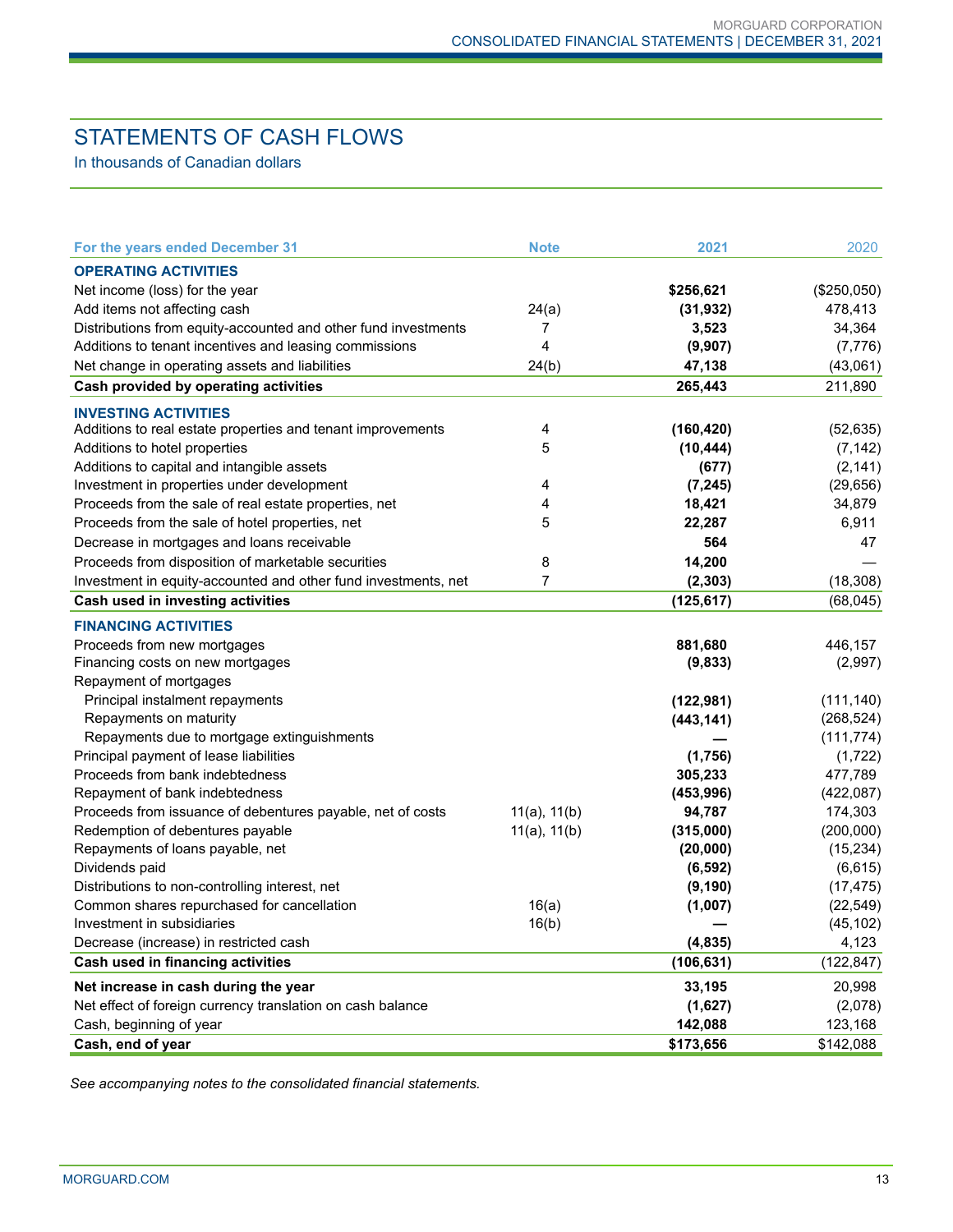# **NOTES**

For the years ended December 31, 2021 and 2020

In thousands of Canadian dollars, except per common share and unit amounts and unless otherwise noted

# NOTE 1

# **NATURE AND DESCRIPTION OF COMPANY**

Morguard Corporation (the "Company" or "Morguard") is a real estate investment and management company formed under the laws of Canada. Morguard's principal activities include property ownership, development and investment advisory services. Property ownership encompasses interests in multi-suite residential, commercial and hotel properties located in Canada and the United States. The common shares of the Company trade on the Toronto Stock Exchange ("TSX") under the symbol "MRC". The Company's head office is located at 55 City Centre Drive, Suite 1000, Mississauga, Ontario, L5B 1M3.

# NOTE 2

# **STATEMENT OF COMPLIANCE AND SIGNIFICANT ACCOUNTING POLICIES**

These consolidated financial statements have been prepared in accordance with International Financial Reporting Standards ("IFRS") as issued by the International Accounting Standards Board ("IASB"). The consolidated financial statements were approved and authorized for issue by the Board of Directors on February 24, 2022.

# **Basis of Presentation**

The Company's consolidated financial statements are prepared on a going concern basis and have been presented in Canadian dollars rounded to the nearest thousand unless otherwise indicated. The consolidated financial statements are prepared on a historical cost basis, except for real estate properties and certain financial instruments that are measured at fair value. The accounting policies set out below have been applied consistently to all periods presented in these consolidated financial statements unless otherwise indicated.

# **Basis of Consolidation**

The consolidated financial statements include the financial statements of the Company, as well as the entities that are controlled by the Company ("subsidiaries"). The Company controls an entity when the Company is exposed to, or has rights to, variable returns from its involvement with the entity and has the ability to affect those returns through its power over the entity. Subsidiaries are fully consolidated from the date of acquisition or the date on which the Company obtains control and are deconsolidated from the date that control ceases. Intercompany transactions, balances, unrealized losses and unrealized gains on transactions between the Company and its subsidiaries are eliminated.

# **Non-controlling Interests and MRG Convertible Debentures**

Non-controlling interests represent equity interests in subsidiaries that are not attributable to the Company. For all of the Company's subsidiaries, with the exception of Morguard North American Residential Real Estate Investment Trust ("Morguard Residential REIT" or "MRG"), the share of the net assets of the subsidiaries that is attributable to non-controlling interest is presented as a component of equity.

The units of Morguard Residential REIT are redeemable at the option of the holder and therefore are considered puttable instruments that meet the definition of a financial liability under International Accounting Standard 32, Financial Instruments - Presentation ("IAS 32"). Whereas certain exceptions in IAS 32 allow Morguard Residential REIT to classify the units as equity in its own balance sheet, this exception is not available to the Company, and therefore the non-controlling interest that these units represent is classified as a liability in the consolidated financial statements of the Company and is measured at fair value, which is based on the units' redemption amount, with changes in the redemption amount recorded in the consolidated statements of income (loss) in the period of the change.

Similarly, the conversion feature component of the convertible debentures issued by Morguard Residential REIT also meets the definition of a financial liability and is recorded in the consolidated balance sheets as a liability, measured at fair value based on the Black-Scholes option pricing model, with changes in fair value recognized in the consolidated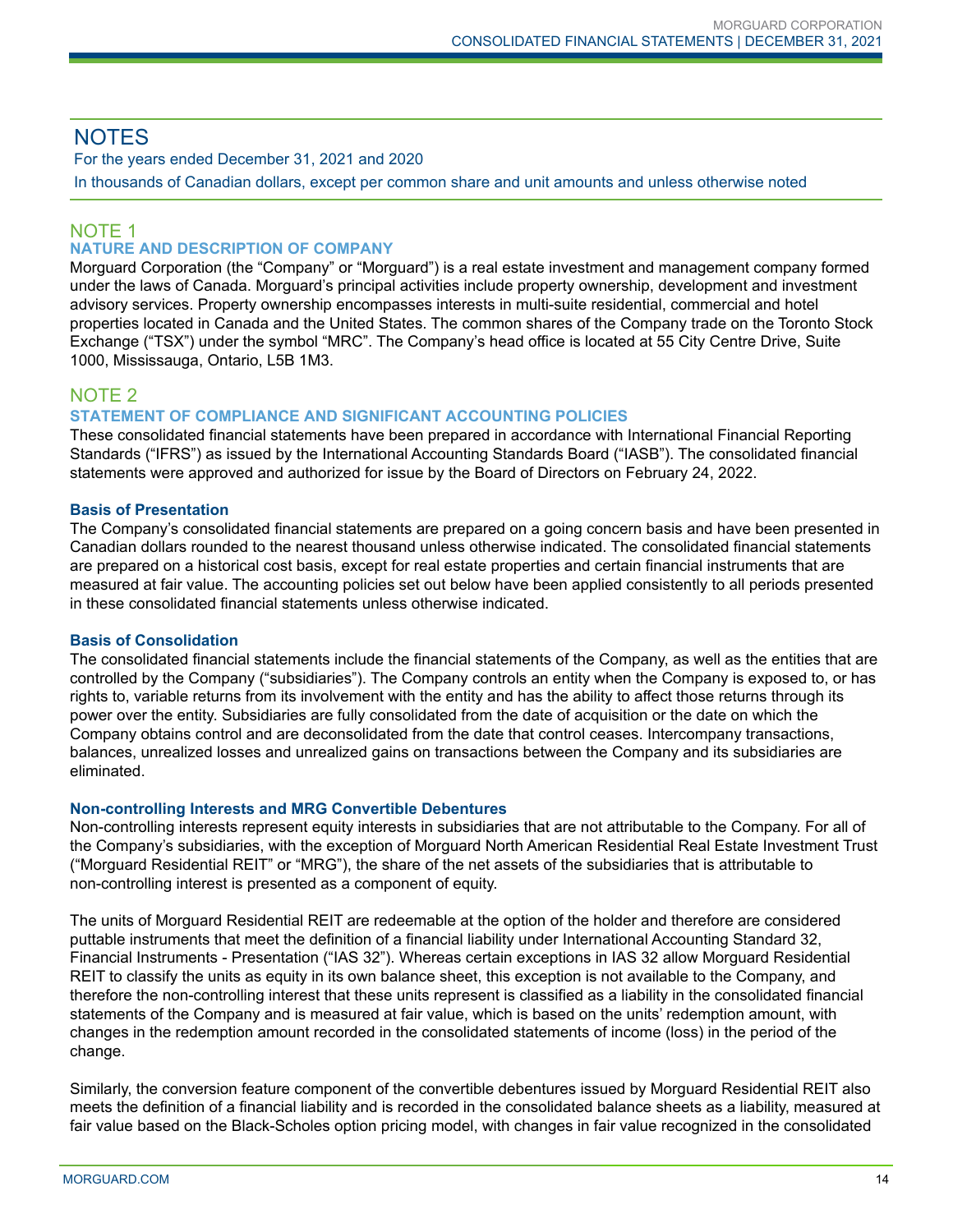statements of income (loss). Any directly attributable transaction costs were allocated to the debt and conversion components of the convertible debentures in proportion to their initial carrying amounts, with the portion allocated to the conversion component expensed immediately.

#### **Real Estate Properties**

Real estate properties include residential, retail, office and industrial properties held to earn rental income and for capital appreciation and properties or land that are being constructed or developed for future use as income producing properties.

## **Income Producing Properties**

Income producing property that is acquired as an asset purchase and not as a business combination is recorded initially at cost, including transaction costs. Transaction costs include transfer taxes, professional fees for legal and other services and initial leasing commissions, of which transfer taxes and professional fees represent the majority of the costs.

Subsequent to initial recognition, income producing properties are recorded at fair value. The changes in fair value for each reporting period will be recorded in the consolidated statements of income (loss). In order to avoid double counting, the carrying value of income producing properties includes straight-line rent receivable, tenant improvements, tenant incentives, capital expenditures and direct leasing costs since these amounts are incorporated in the appraised values of the real estate properties. Fair value is based on external and internal valuations using recognized valuation techniques, including the direct capitalization of income and discounted cash flow methods. Recent real estate transactions with characteristics and location similar to the Company's assets are also considered.

Tenant improvements include costs incurred to meet the Company's lease obligations and are classified as either tenant improvements owned by the landlord or tenant incentives. When the obligation is determined to be an improvement that benefits the landlord and is owned by the landlord, the improvement is accounted for as a capital expenditure and included in the carrying amount of income producing properties in the consolidated balance sheets.

Leasing costs include incremental costs associated with leasing activities such as external leasing commissions. These costs are included in the carrying amount of income producing properties in the consolidated balance sheets.

#### **Properties Under Development**

The cost of properties under development includes all expenditures incurred in connection with the acquisition, including all direct development costs, realty taxes and other costs to prepare it for its productive use and borrowing costs directly attributable to the development. Borrowing costs associated with direct expenditures on properties under development or redevelopment are capitalized. Borrowing costs are also capitalized on the purchase cost of a site or property acquired specifically for redevelopment in the short term if the activities necessary to prepare the asset for development or redevelopment are in progress. Borrowing costs are capitalized from the commencement of the development until the date of practical completion. The capitalization of borrowing costs is suspended if there are prolonged periods when development activity is interrupted. The Company considers practical completion to have occurred when the property is capable of operating in the manner intended by management. Generally, this consideration occurs on completion of construction and receipt of all necessary occupancy and other material permits. Where the Company has pre-leased space as of or prior to the start of the development and the lease requires the Company to construct tenant improvements that enhance the value of the property, practical completion is considered to occur on completion of such improvements.

Real estate properties under development are measured at fair value, with changes in fair value being recognized in the consolidated statements of income (loss) when fair value can be reliably determined.

#### **Hotel Properties**

Hotel properties comprise land, buildings, furniture, fixtures and equipment, and other and are stated at cost less accumulated amortization and any impairment losses. The application of this policy requires an estimate of the useful life of the asset and its residual value. The revenue and operating expenses of the hotel properties are included within net operating income in the consolidated statements of income (loss).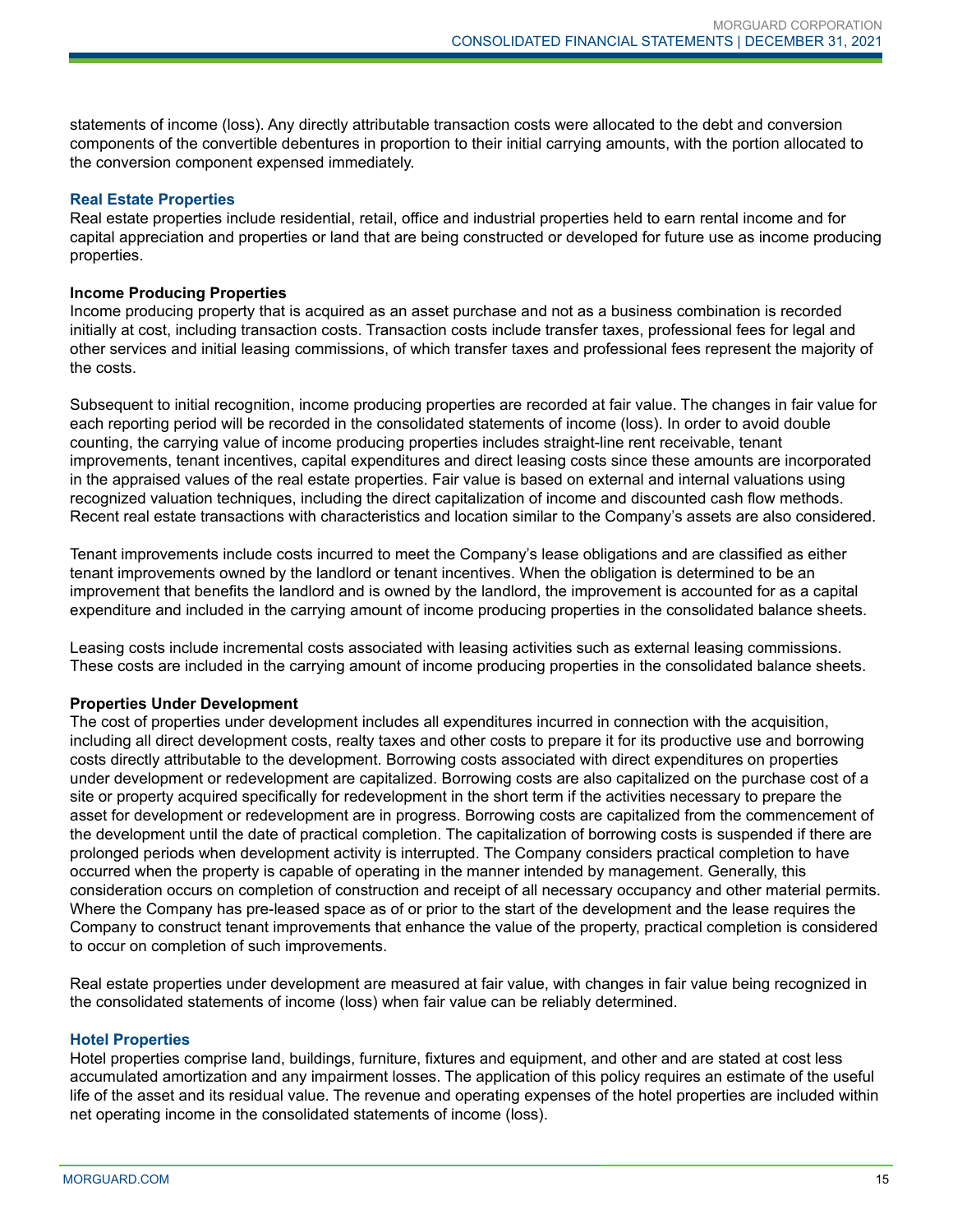The Company provides for amortization of hotel properties so as to apply the cost of the assets over the estimated useful lives as follows:

|               | Rate          |
|---------------|---------------|
| Straight-line | 40 years      |
| Straight-line | 5 to 10 years |
| Straight-line | 5 to 10 years |
|               | <b>Method</b> |

#### **Impairment of Non-financial Assets**

The Company assesses at the end of each reporting period whether there is any indication that an asset may be impaired. Property and equipment and investments in joint arrangements are reviewed for impairment when events or changes in circumstances indicate that the carrying value may not be recoverable. Assets, including goodwill, that do not generate largely independent cash inflows are combined into cash-generating units. Cash-generating units to which goodwill has been allocated are tested for impairment at least annually and whenever there is an indication that the cash-generating unit may be impaired. If the carrying values exceed the estimated recoverable amount, the assets or cash-generating units are written down to their recoverable amount. Recoverable amount is the greater of fair value less costs to sell or value in use. Value in use is assessed based on estimated future cash flows discounted to their present value using a pre-tax discount rate that reflects current market assessments of the time value of money and the risks specific to the asset. An impairment loss is recognized for the amount by which the asset's carrying amount exceeds its recoverable amount and is recorded as an expense.

Assets or cash-generating units that have been impaired in prior periods are tested for possible reversal of impairment whenever events or changes in circumstances indicate that the impairment has reversed. If the impairment has reversed, the carrying amount of the asset or cash-generating unit (excluding goodwill) is increased to its recoverable amount but not beyond the carrying amount that would have been determined had no impairment loss been recognized for the asset in the prior periods. A reversal of an impairment loss is recognized in net income (loss). Impairment losses for goodwill are not revalued.

#### **Interests in Joint Arrangements**

The Company reviews its interests in joint arrangements and accounts for those joint arrangements in which the Company is entitled only to the net assets of the arrangement as joint ventures using the equity method of accounting, and for those joint arrangements in which the Company is entitled to its share of the assets and liabilities as joint operations and recognizes its rights to and obligations of the assets, liabilities, revenue and expenses of the joint operation.

#### **Investments in Associates**

Associates are entities over which the Company has significant influence but not control or joint control, generally accompanying an ownership of between 20% and 50% of the voting rights. However, determining significant influence is a matter of judgment and specific circumstances and, from time to time, the Company may hold an interest of less than 20% and exert significant influence through representation on the board of directors, through direction of management or through contractual agreements.

Investments in associates are accounted for using the equity method, whereby the investment is initially recognized at cost, and the carrying amount is increased or decreased to recognize the investor's share of the profit or loss of the investee. The Company determines at each reporting date whether there is any objective evidence that the investment in the associate is impaired. If this is the case, the Company calculates the amount of impairment as the difference between the recoverable amount of the associate and its carrying value, and recognizes the amount in the consolidated statements of income (loss) and comprehensive income (loss).

#### **Goodwill**

On acquisition of a business, the underlying fair value of net identifiable tangible and intangible assets is determined, and goodwill is recognized as the excess of the purchase price over this amount. Goodwill is not amortized.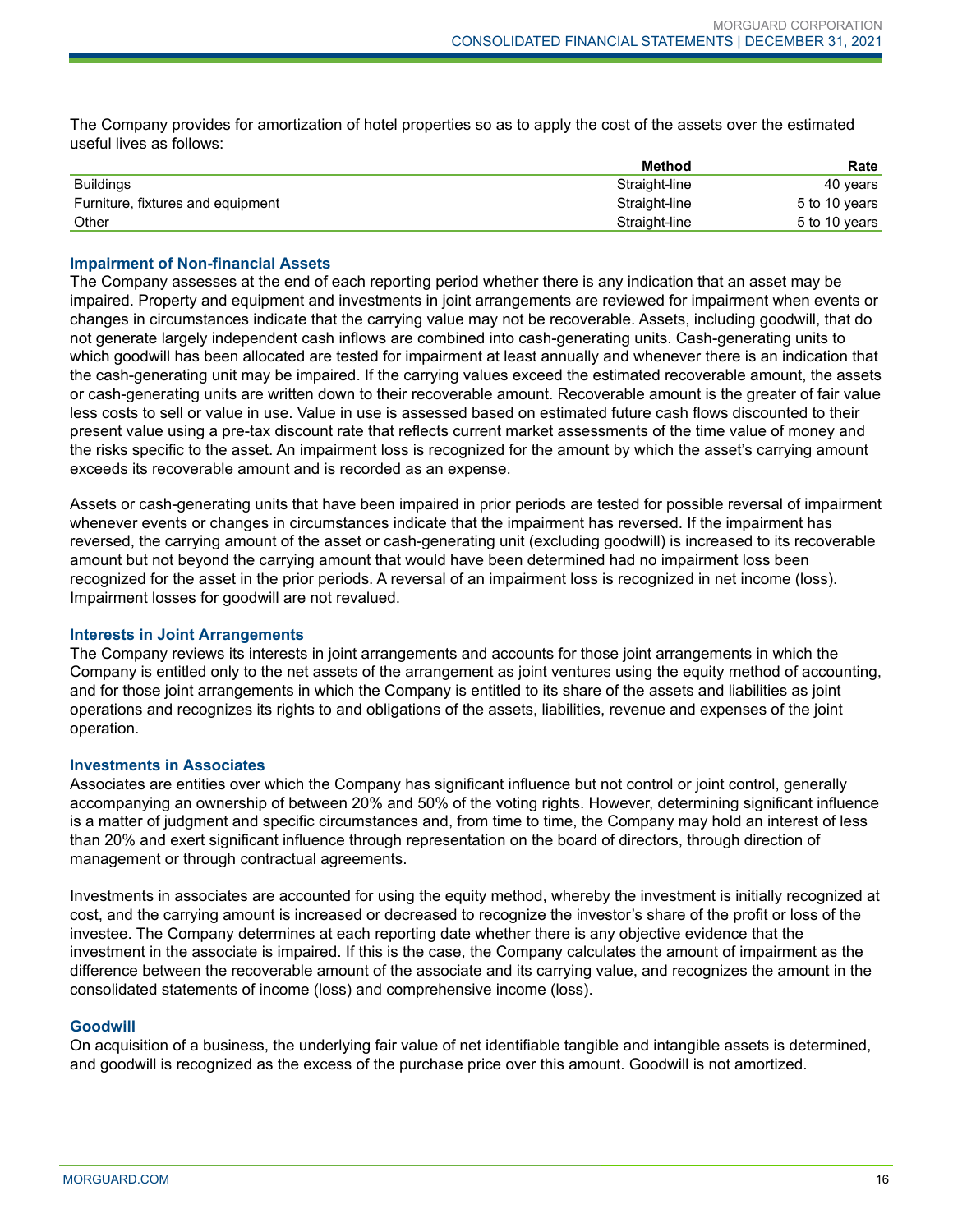#### **Capital Assets**

Capital assets include the following assets, which are stated at cost and amortized over their estimated useful lives using the following rates and methods:

|                                                    | <b>Method</b> | Rate                   |
|----------------------------------------------------|---------------|------------------------|
| Building (owner-occupied property)                 | Straight-line | 40 years               |
| Furniture, fixtures, office and computer equipment | Straight-line | 5 to 10 years          |
| Leasehold improvements                             | Straight-line | Over term of the lease |

#### **Intangible Assets**

The Company's intangible assets comprise: (i) the value assigned to an acquired investment advisory contract, amortized over an estimated 10-year useful life on a straight-line basis; and (ii) the cost of self-built management information systems and computer application software that is initially recognized at cost and amortized over an estimated 5- to 10-year useful life on a straight-line basis.

#### **Cash and Cash Equivalents**

Cash and cash equivalents include cash on hand, balances with banks, and short-term deposits with remaining maturities at the time of acquisition of three months or less. Bank borrowings are considered to be financing activities.

#### **Financial Instruments**

#### **Recognition and Measurement of Financial Instruments**

Financial assets must be classified and measured on the basis of both the business model in which the assets are managed and the contractual cash flow characteristics of the asset. Financial assets subsequent to initial recognition are classified and measured based on three categories: amortized cost, fair value through other comprehensive income ("FVTOCI") and fair value through profit or loss ("FVTPL"). Financial liabilities are classified and measured based on two categories: amortized cost and FVTPL. Initially, all financial assets and financial liabilities are recorded in the consolidated balance sheets at fair value. After initial recognition, the effective interest related to financial assets and liabilities measured at amortized cost and the gain or loss arising from the change in the fair value of financial assets or liabilities classified as FVTPL are included in net income (loss) for the year in which they arise. At each consolidated balance sheet date, financial assets measured at amortized cost or at FVTOCI, except for investment in equity instruments, require an impairment analysis using the expected credit loss model ("ECL model") to determine the expected credit losses using judgment determined on a probability weighting basis.

#### *Expected Credit Loss*

The Company utilizes the simplified approach to measure expected credit losses ("ECL") under IFRS 9, Financial Instruments ("IFRS 9"), which requires the Company to recognize a lifetime expected credit loss allowance on all receivables at each reporting date.

Under the simplified approach, consideration is given to factors such as credit risk characteristics and the days past due as well as current and forward-looking information on macroeconomic factors affecting the ability of the customers to settle the receivables. The Company has identified the COVID-19 pandemic and government's response actions to be relevant factors in these assessments. As at December 31, 2021, the Company's ECL includes estimates of the uncertainty of the recoverability of tenant receivables, short-term rent deferrals, rent reductions provided to tenants related to past due rents, and all other receivable balances. When a receivable balance is considered uncollectible, it is written off against the allowance for doubtful accounts. Subsequent recoveries of amounts previously written off are reversed in the consolidated statements of income (loss).

The Company accounts for rental abatements related to past due rents in connection with tenants experiencing financial hardship as a result of COVID-19 under the derecognition rules of IFRS 9. This includes abatements granted as a part of the Canada Emergency Commercial Rent Assistance ("CECRA") program (Note 9(b)). Financial assets, such as trade receivables, are derecognized when all or a portion of outstanding amounts will be forgiven or abated and no further collection activities will be pursued. The forgiveness or abatement of the tenant receivable is recognized in the period that the Company forgoes the contractual right to all or a portion of the outstanding receivable and is recognized as bad debt expense in the consolidated statements of income (loss).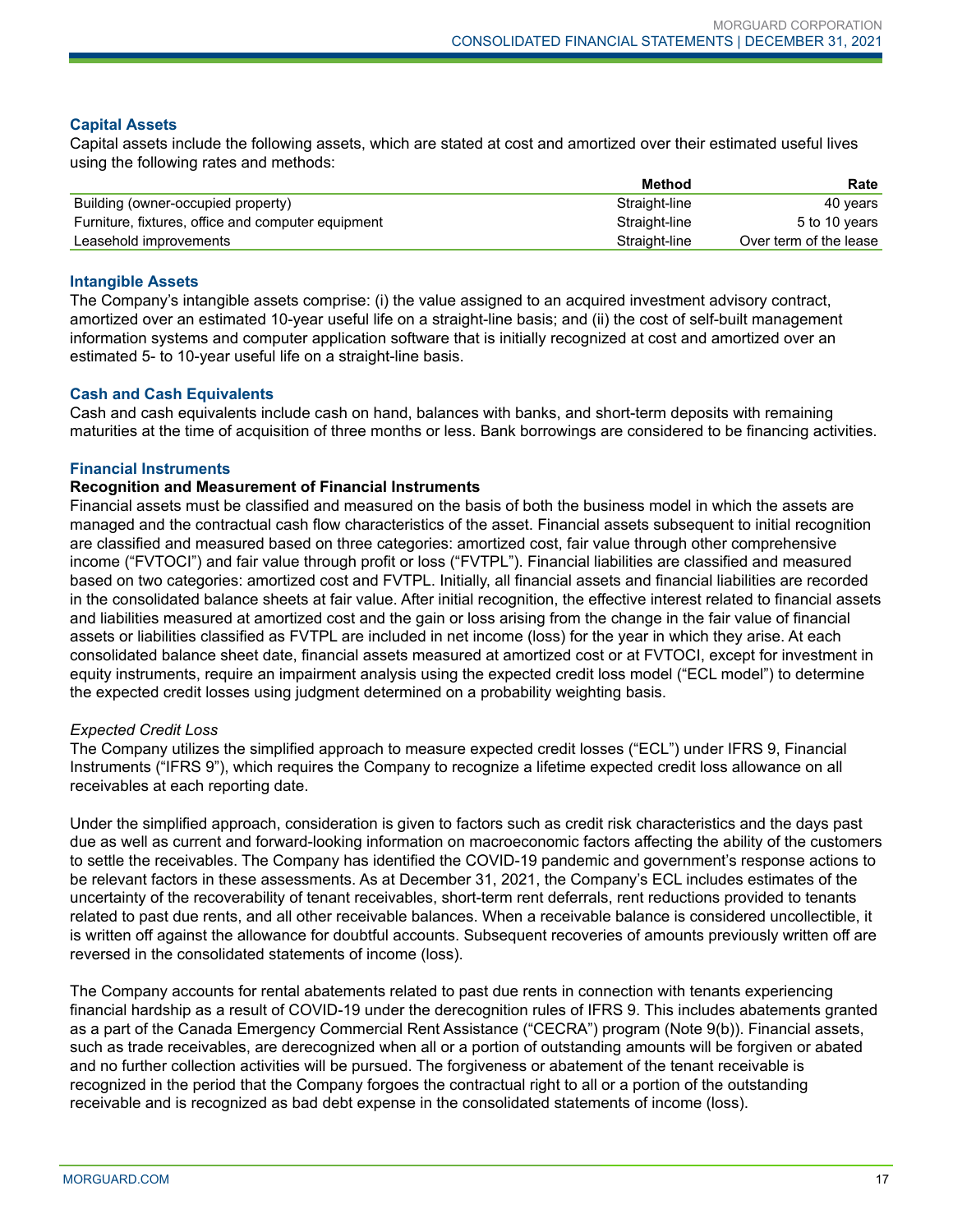The following summarizes the Company's classification and measurement of financial assets and liabilities:

| <b>Financial Assets</b>                             |                |
|-----------------------------------------------------|----------------|
| Investment in real estate funds                     | <b>FVTPL</b>   |
| Investment in marketable securities                 | <b>FVTPL</b>   |
| Finance lease receivable                            | Amortized cost |
| Mortgages and loans receivable                      | Amortized cost |
| Amounts receivable                                  | Amortized cost |
| Restricted cash                                     | Amortized cost |
| Cash                                                | Amortized cost |
| <b>Financial Liabilities</b>                        |                |
| Mortgages payable                                   | Amortized cost |
| Unsecured debentures                                | Amortized cost |
| Convertible debentures, excluding conversion option | Amortized cost |
| Loans payable                                       | Amortized cost |
| Accounts payable and accrued liabilities            | Amortized cost |
| Lease liabilities                                   | Amortized cost |
| <b>Bank indebtedness</b>                            | Amortized cost |
| Conversion option of MRG convertible debentures     | <b>FVTPL</b>   |
| Morguard Residential REIT units                     | <b>FVTPL</b>   |

## **Transaction Costs**

Transaction costs are incremental costs directly related to the acquisition of a financial asset or the issuance of a financial liability.

Direct and indirect financing costs that are attributable to the issue of financial liabilities measured at amortized cost are presented as a reduction from the carrying amount of the related debt and are amortized using the effective interest rate method over the term of the related debt. These costs include interest, amortization of discounts or premiums relating to borrowings, fees and commissions paid to lenders, agents, brokers and advisers, and transfer taxes and duties that are incurred in connection with the arrangement of borrowings.

#### **Fair Value**

The fair value of a financial instrument is the price that would be received to sell an asset or paid to transfer a liability in an orderly transaction between market participants at the measurement date. The fair value measurement is based on the presumption that the transaction to sell the asset or transfer the liability takes place either: (i) in the principal market for the asset or liability; or (ii) in the absence of a principal market, in the most advantageous market for the asset or liability.

Fair value measurements recognized in the consolidated balance sheets are categorized using a fair value hierarchy that reflects the significance of inputs used in determining the fair values:

- Level 1: Quoted prices in active markets for identical assets or liabilities.
- Level 2: Quoted prices in active markets for similar assets or liabilities or valuation techniques where significant inputs are based on observable market data.
- Level 3: Valuation techniques for which any significant input is not based on observable market data.

Each type of fair value measurement is categorized based on the lowest level input that is significant to the fair value measurement in its entirety.

#### **Lease Liabilities**

In accordance with IFRS 16, Leases ("IFRS 16"), at the commencement date of a lease, the Company will recognize a liability to make lease payments and an asset representing the right to use the underlying asset during the lease term. Certain right-of-use assets related to land leases meet the definition of investment property under IAS 40, Investment Property; therefore, the fair value model is applied to those assets. Interest expense on the lease liability and the depreciation expense or fair value gain (loss) on the right-of-use asset, depending on the balance sheet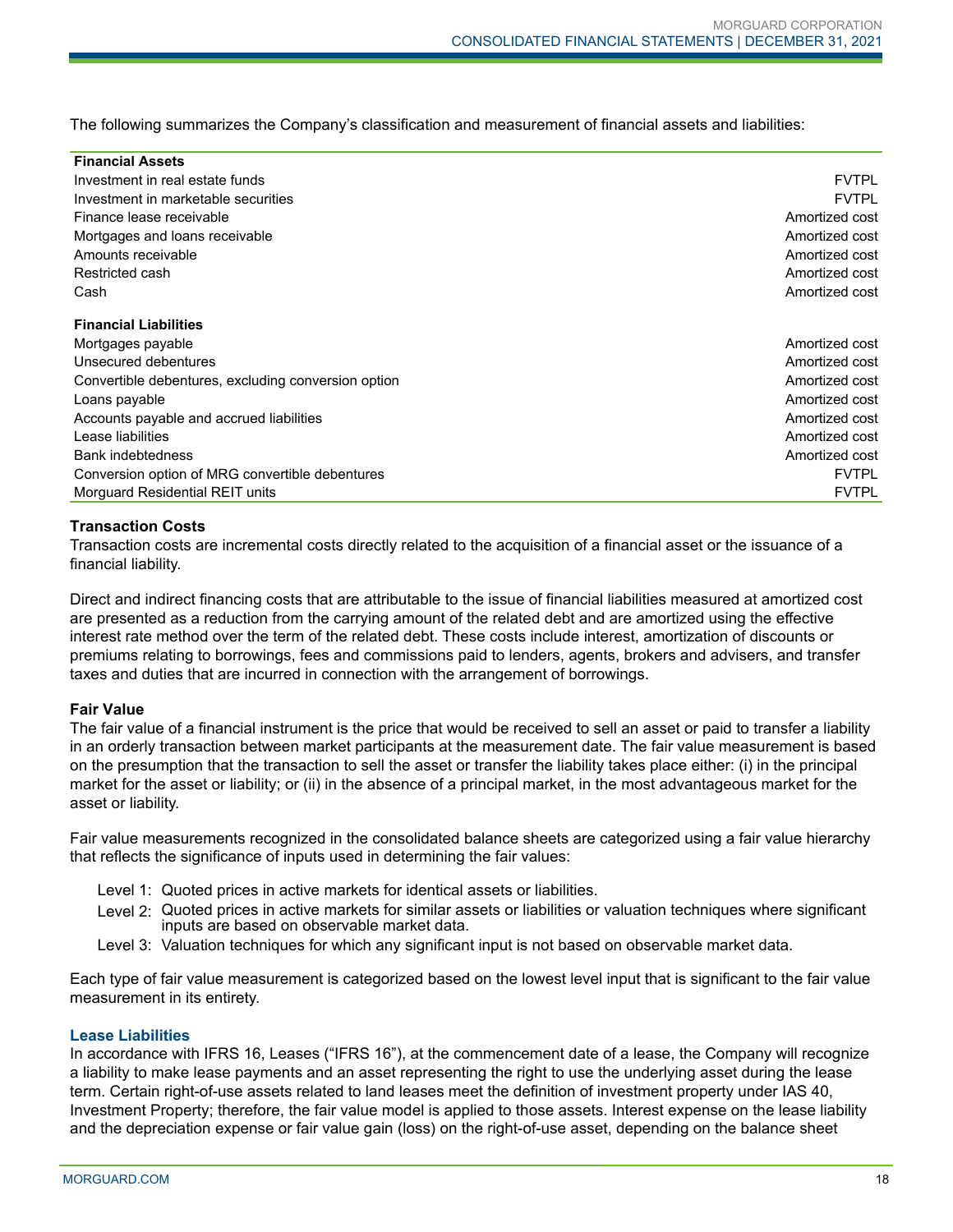classification of the asset, is recognized separately. The Company applies the recognition exemptions for leases of low-value assets and short-term leases.

Right-of-use assets not meeting the definition of an investment property are measured at cost less any accumulated depreciation and impairment losses, and adjusted for any remeasurement of lease liabilities. Unless the Company is reasonably certain to obtain ownership of the leased asset at the end of the lease term, the recognized right-of-use asset is depreciated on a straight-line basis over the shorter of its estimated useful life and the lease term. Right-ofuse assets are subject to impairment.

The Company measures lease liabilities at the present value of lease payments to be made over the lease term. In calculating the present value of lease payments, the Company uses the incremental borrowing rate at the lease commencement date if the interest rate implicit in the lease is not readily determinable. After the commencement date, the amount of lease liabilities is increased to reflect the accretion of interest and reduced for the lease payments made. In addition, the carrying amount of lease liabilities is remeasured if there is a modification, a change in the lease term, a change in the in-substance fixed-lease payments or a change in the assessment to purchase the underlying asset.

#### **Revenue Recognition**

#### **Revenue from Real Estate Properties**

Revenue recognition under a lease commences when a tenant has a right to use the leased asset, and revenue is recognized when control of the goods or services is transferred to the customer at an amount that reflects the consideration to which the Company expects to be entitled in exchange for those goods or services. The Company has not transferred substantially all of the risks and benefits of ownership of its income producing properties and, therefore, accounts for leases with its tenants as operating leases.

Rental income from tenants under leases include lease components within the scope of IFRS 16, and are comprised of rental income, percentage participation rents, lease cancellation fees, leasing concessions and property taxes and insurance recoveries. Rental income is accounted for on a straight-line basis over the lease terms. Percentage participation rents are accrued based on sales estimates submitted by tenants if the tenant anticipates attaining the minimum sales level stipulated in the tenant lease. Property tax and insurance recoveries are recognized as income in the period in which they are earned.

The Company accounts for stepped rents and free rent periods on a straight-line basis, which are reflected in the consolidated balance sheets in the carrying value of real estate properties and recognized in the consolidated statements of income (loss) over the initial term of the lease. Any suite-specific incentives offered or initial direct costs incurred in negotiating and arranging an operating lease are reflected in the consolidated balance sheets in the carrying value of income producing properties and are amortized over the term of the operating lease and recognized in the consolidated statements of income (loss) on a straight-line basis.

Common area maintenance recoveries are considered non-lease components and within the scope of IFRS 15, Revenue from Contracts with Customers ("IFRS 15"). The performance obligation for the recovery of common area maintenance is satisfied over time. The Company receives variable consideration for common area maintenance recoveries under net leases to the extent costs have been incurred, and revenue is recognized on this basis, as this is the best estimate of amounts earned over the period these services are performed. Revenue is constrained by actual costs incurred and any restrictions in the lease contracts.

Property management and ancillary services are considered non-lease components and within the scope of IFRS 15. The performance obligation for property management and ancillary services is satisfied over time. Rents charged to tenants, primarily at the Company's residential properties are generally charged on a gross basis, inclusive of property management and ancillary services.

The Company applies judgment about the nature, amount, timing and uncertainty of revenue and cash flows arising from a contract with a customer. If a contract is identified as containing more than one performance obligation, the Company allocates the total transaction price to each performance obligation in an amount based on an expected cost plus a margin approach.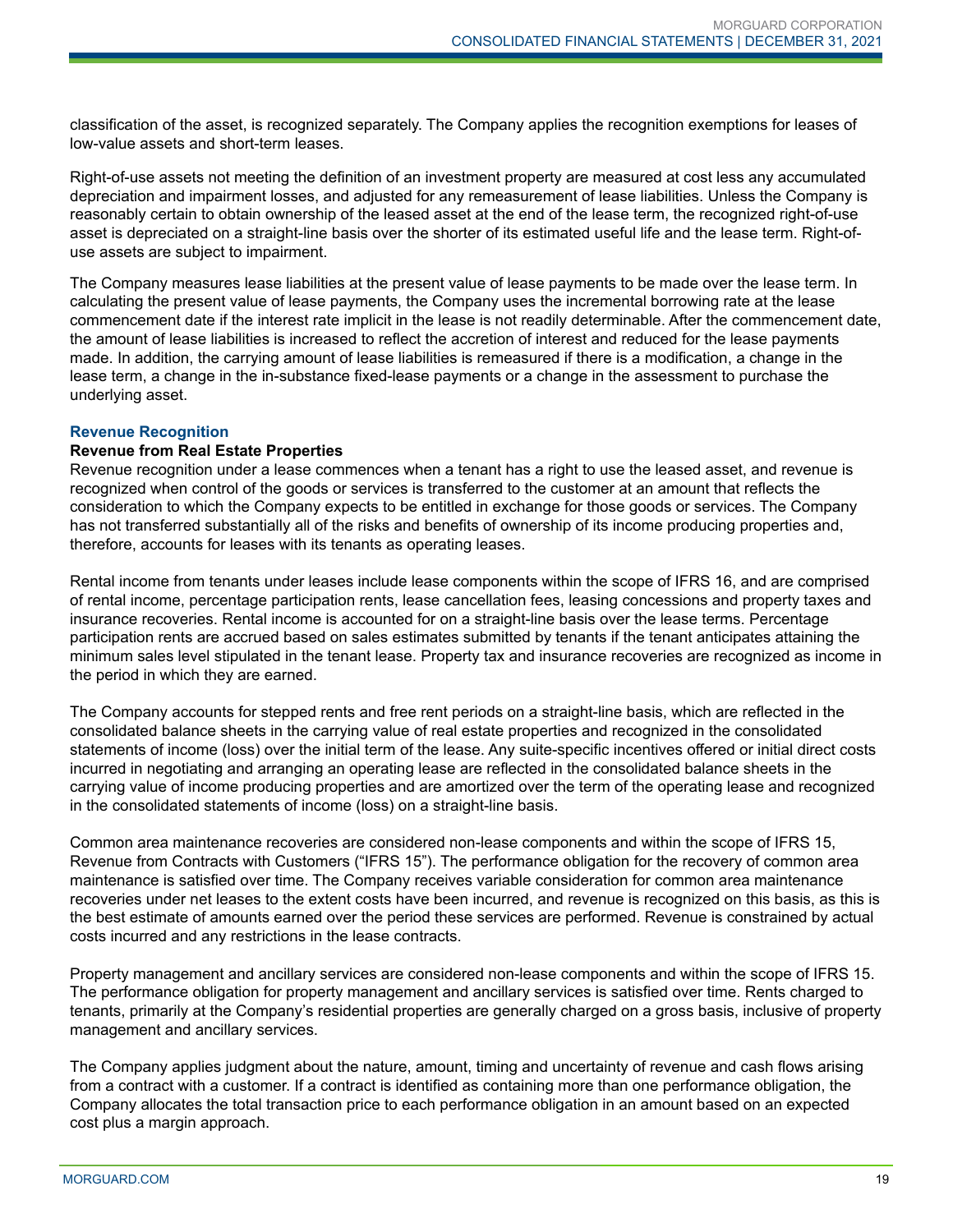#### **Revenue from Hotel Properties**

Revenue from hotel properties relates to all revenue received from guests by owned hotels. The services rendered, including room rentals, food and beverage sales and other ancillary services, are distinct performance obligations, for which prices invoiced to the guests are representative of their standalone selling prices. These obligations are fulfilled over time when they relate to room rentals, that is over the stay within the hotel, and at a point in time for other goods or services, when they have been delivered or rendered.

#### **Management and Advisory Fees**

The Company provides management and advisory services to co-owners, partners and third parties for which it earns market-based fees. Management and advisory fees are primarily property and asset management revenue streams, which include base property and asset management fees, leasing fees, acquisition and disposition fees, project and development fees, and various other consulting fees.

Fees for base property and asset management services, and project and development services are generally recognized as revenue over the period of performance of those services, when the property owners simultaneously receive and consume the benefits provided. The Company elects the practical expedient to recognize revenue based on amounts invoiced to the customer, when this method of measuring progress best depicts the performance provided. Invoicing is based on contractual prices, which represent the standalone selling prices of specified promised services. Variable consideration depending on the occurrence of uncertain future events are estimated using the most likely amount method, based on all reasonably available information, and are, if need be, capped at the minimum amount considered as highly probable.

Leasing service fees, acquisition and disposition service fees and various other consulting service fees are recognized as revenue in the period in which the service is received by the customer. Amounts are determined and revenue is recognized based on the agreed transaction price in each contract.

#### **Income Taxes**

The Company uses the liability method of accounting for income taxes. Under the liability method of tax allocation, current income tax assets and liabilities are based on the amount expected to be paid to tax authorities, net of recoveries, based on the tax rates and laws enacted or substantively enacted at the consolidated balance sheet dates. Deferred income tax assets and liabilities are determined based on differences between the financial reporting and tax bases of assets and liabilities and are measured using enacted or substantively enacted tax rates and laws that will be in effect when the differences are expected to reverse. Deferred income tax assets are recognized for all deductible temporary differences, carryforward of unused tax credits and unused tax losses to the extent that it is probable that deductions, tax credits and tax losses can be utilized. The carrying amount of deferred income tax assets is reviewed at each consolidated balance sheet date and reduced to the extent it is no longer probable that the income tax asset will be recovered.

In accordance with IAS 12, Income Taxes ("IAS 12"), the Company measures deferred tax assets and liabilities on its real estate and hotel properties based on the rebuttable presumption that the carrying amount of the property is recovered through sale, as opposed to presuming that the economic benefits of the property will be substantially consumed through use over time. This presumption is rebutted if the property is held within a business model whose objective is to consume substantially all of the economic benefits embodied in the property over time, rather than through sale, which is not the case for the Company.

#### **Employee Future Benefits**

The Company provides pensions to certain of its employees under two defined benefit arrangements and recognizes the cost of the defined benefit plans in the period in which the employee has rendered services. The cost of benefits earned by employees is actuarially determined using the projected benefit method pro-rated on service, compensation increases, retirement ages of employees and future termination levels. No past service costs have been incurred under these plans. Actuarial gains and losses are recognized in full in the period in which they occur and are presented in the consolidated statements of comprehensive income (loss). The current service cost and gains and losses on settlement and curtailments are charged to operating income. The discount rate used to calculate net pension obligations or assets is determined on the basis of current market rates for high-quality corporate bonds and is re-evaluated at each year-end.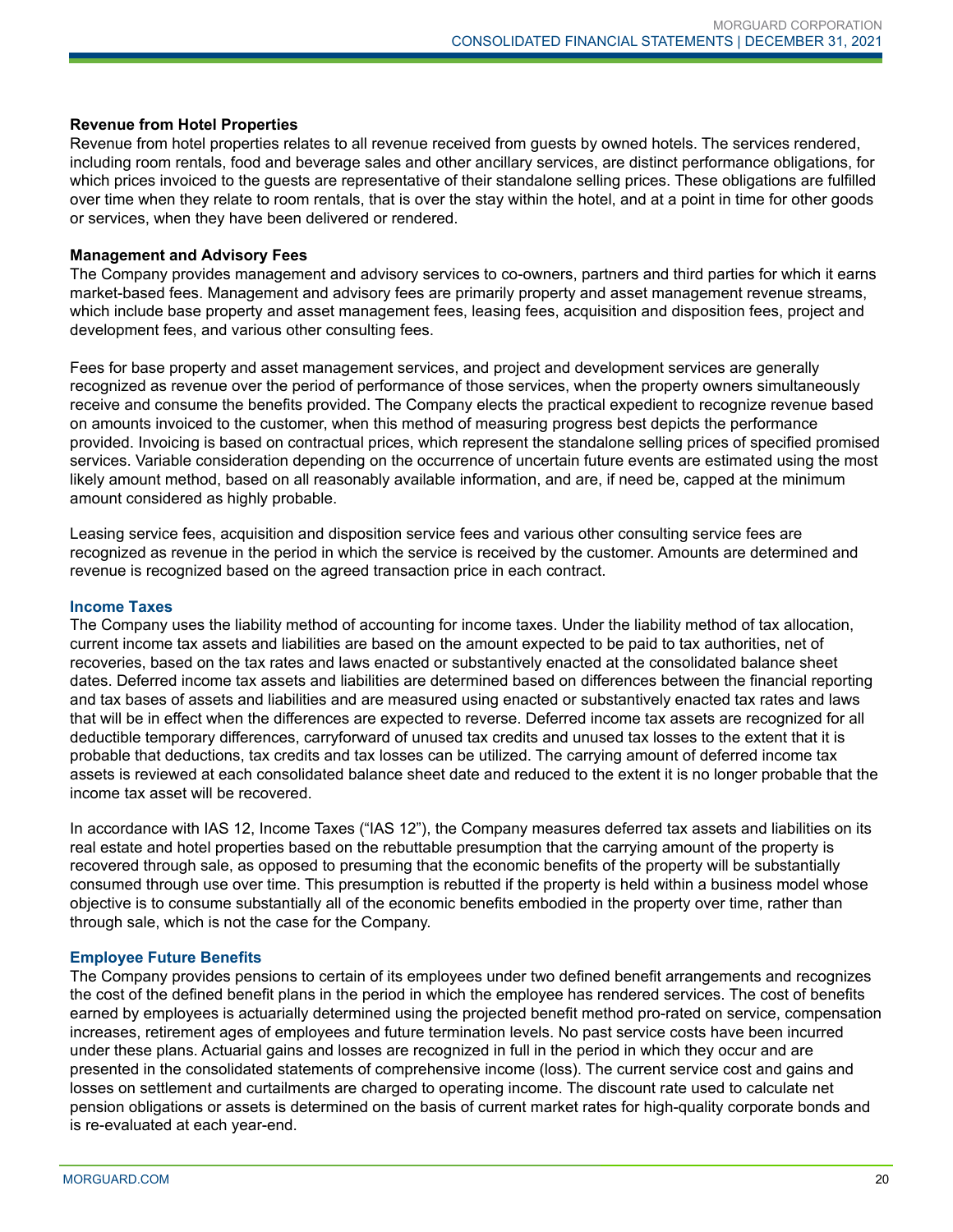#### **Stock-Based Compensation**

The Company has a stock appreciation rights ("SARs") plan, which entitles specified officers and directors of Morguard to receive a cash payment equal to the excess of the market price of Morguard's common shares at the time of exercise over the grant date price of the right. The Company accounts for the SARs plan using the fair value method. Under this method, compensation expense for the SARs plan is measured at the fair value of the vested portion using the Black-Scholes option pricing model at each consolidated balance sheet date. The liability is measured at each reporting date at fair value, with changes in the liability recorded in the consolidated statements of income (loss).

#### **Provisions**

A provision is a liability of uncertain timing or amount. Provisions are recognized when the Company has a present legal or constructive obligation as a result of past events, it is probable that an outflow of resources will be required to settle the obligation and the amount can be reliably estimated. Provisions are measured at the present value for the expenditures expected to be required to settle the obligation using a discount rate that reflects current market assessment of the time value of money and the risks specific to the obligation. Provisions are remeasured at each consolidated balance sheet date using the current discount rate. The increase in the provision due to the passage of time is recognized as interest expense.

#### **Government Grants**

The Company recognizes government assistance, in the form of grants or forgivable loans, when there is reasonable assurance that the grant will be received and all attached conditions will be complied with. Government assistance that compensates the Company for expenses are recognized as income on a systematic basis over the same periods that the related costs, for which it is intended to compensate, are expensed.

#### **Income (Loss) Per Common Share**

Basic income (loss) per common share is calculated by dividing net income (loss) attributable to common shareholders by the weighted average number of common shares outstanding in each respective period. Diluted income (loss) per common share is calculated by dividing net income (loss) attributable to common shareholders, adjusted for the effect of dilutive securities, by the weighted average number of diluted shares outstanding.

#### **Foreign Exchange**

The operations of the Company's U.S.-based subsidiaries are in United States dollars, which are the functional currency of the foreign subsidiaries. Accordingly, the assets and liabilities of these foreign subsidiaries are translated into Canadian dollars at the exchange rate on the consolidated balance sheet dates. Revenue and expenses are translated at the average rate of exchange for the year. The resulting gains and losses are recorded in other comprehensive income (loss) ("OCI"). Monetary assets and liabilities denominated in foreign currencies are translated into Canadian dollars at the exchange rate in effect at the reporting date. Exchange differences are recognized in profit or loss, except for exchange differences arising from a monetary item receivable from or payable to a foreign subsidiary, the settlement of which is neither planned nor likely to occur in the foreseeable future and which in substance is considered to form part of the net investment in the foreign subsidiary. These exchange differences are recognized in OCI until the disposal of the net investment, at which time they are reclassified to profit or loss.

The foreign exchange rates for the current and prior reporting years are as follows:

|                                                         | 2021     | 2020     |
|---------------------------------------------------------|----------|----------|
| Canadian dollar to United States dollar exchange rates: |          |          |
| - As at December 31                                     | \$0.7888 | \$0.7854 |
| - Average for the year ended December 31                | 0.7978   | 0.7454   |
| United States dollar to Canadian dollar exchange rates: |          |          |
| - As at December 31                                     | 1.2678   | 1.2732   |
| - Average for the year ended December 31                | 1.2535   | 1.3415   |

#### **Reportable Operating Segments**

Reportable operating segments are reported in a manner consistent with the internal reporting provided to the chief operating decision-maker. The chief operating decision-maker is the person or group that allocates resources to and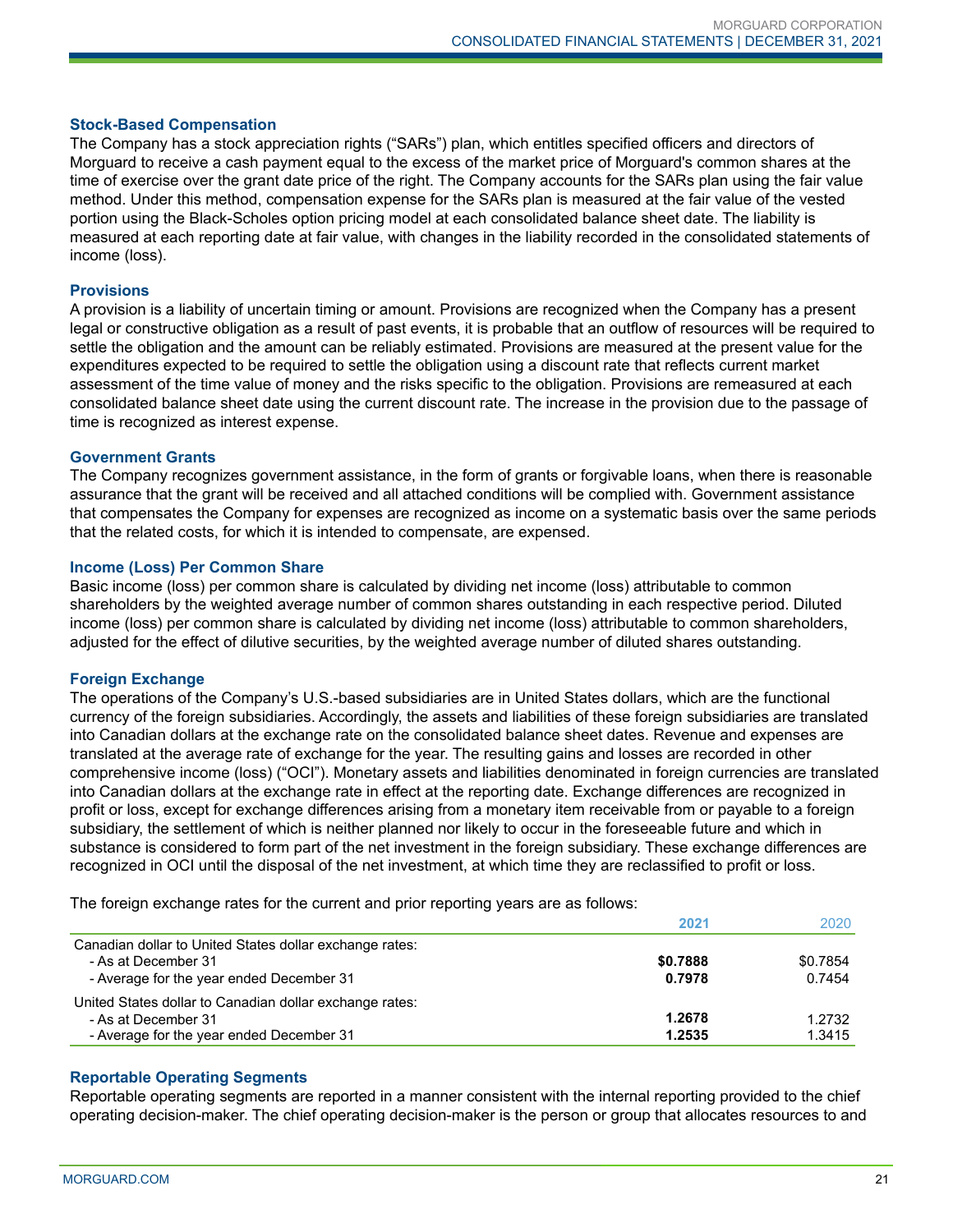assesses the performance of the operating segments of an entity. The Company has determined that its chief operating decision-maker is the Chairman and Chief Executive Officer.

#### **Critical Judgments in Applying Accounting Policies**

The following are the critical judgments that have been made in applying the Company's accounting policies and that have the most significant effect on the amounts in the consolidated financial statements:

#### *De Facto* **Control**

The Company's basis of consolidation is described above in the "Basis of Consolidation" section. Judgment is applied in determining when the Company controls an investment even if the Company holds less than a majority of the investee's voting rights (the existence of *de facto* control). The key assumptions in determining when the Company controls an investment on the basis of *de facto* control are further defined in Note 3.

## **Real Estate Properties**

The Company's accounting policies relating to real estate properties are described above. In applying these policies, judgment has been applied in determining whether certain costs are additions to the carrying amount of the property, in distinguishing between tenant incentives and tenant improvements and, for properties under development, identifying the point at which practical completion of the property occurs and identifying the directly attributable borrowing costs to be included in the carrying value of the development property. The key assumptions in the valuation of the Company's real estate properties are further defined in Note 4.

#### **Joint Arrangements**

The Company applies judgment to determine whether the joint arrangements provided it with joint control, significant influence or no influence and whether the arrangements are joint operations or joint ventures.

#### **Business Combinations**

Accounting for business combinations under IFRS 3, Business Combinations ("IFRS 3"), applies only if it is considered that a business has been acquired. Under IFRS 3, a business is defined as an integrated set of activities and assets conducted and managed for the purposes of providing a return to investors or lower costs or other economic benefits directly and proportionately to the Company. A business generally consists of inputs, processes applied to those inputs and resulting outputs that are or will be used to generate revenue. Judgment is used by management in determining if the acquisition of an individual property qualifies as a business combination in accordance with IFRS 3 or as an asset acquisition.

When determining whether the acquisition of a real estate or hotel property or a portfolio of properties is a business combination or an asset acquisition, the Company applies judgment when considering whether the property or properties are acquired with significant processes.

#### **Critical Accounting Estimates and Assumptions**

The preparation of the consolidated financial statements requires management to make estimates and assumptions that affect the reported amounts of assets and liabilities and disclosure of contingent assets and liabilities at the date of the consolidated financial statements and reported amounts of revenue and expenses during the reporting periods. In determining estimates of fair market value and net realizable values for the Company's real estate properties, the assumptions underlying estimated values are limited by the availability of comparable data and the uncertainty of predictions concerning future events. Should the underlying assumptions change, actual results could differ from the estimated amounts. The critical estimates and assumptions underlying the valuation of real estate properties are outlined in Note 4.

Property and equipment and investments in joint arrangements are assessed for impairment. Significant assumptions are used in the assessment of fair value and impairment including estimates of future operating cash flows, the time period over which they will occur, an appropriate discount rate, appropriate growth rates (revenues and costs) and changes in market valuation parameters. Management considers various factors in its assessment including the historical performance of property and equipment and investments in joint arrangements, expected trends in each specific market as well as local and macroeconomic conditions. The critical estimates and assumptions underlying the valuation of hotel properties are outlined in Note 5.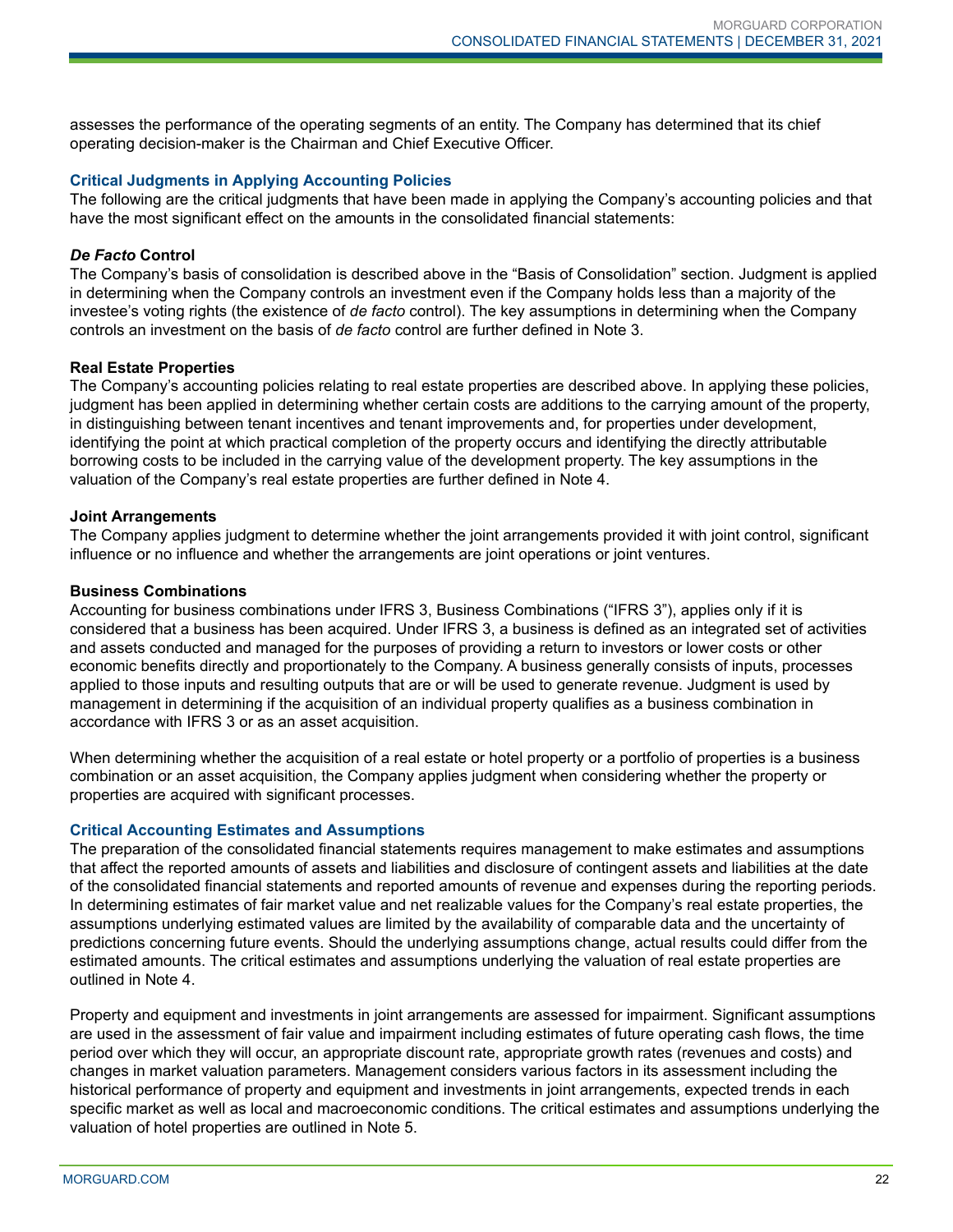The estimated useful lives and related amortization method are determined for each component of hotel properties. The selected amortization method and estimate of useful life impact the amount of amortization expense recognized. In establishing useful lives and related amortization method, management considers its capital maintenance plans.

The fair value of financial instruments approximates amounts at which these instruments could be exchanged between market participants at the measurement date. The estimated fair value may differ in amount from that which could be realized on an immediate settlement of the instruments. The Company estimates the fair value of mortgages payable by discounting the cash flows of these financial obligations using market rates for debts of similar terms.

#### **Current Accounting Policy Changes**

**Interest Rate Benchmark Reform, Amendments to IFRS 9, IAS 39, IFRS 7, IFRS 4 and IFRS 16** The amendments in Interest Rate Benchmark Reform – Phase 2 (Amendments to IFRS 9, IAS 39, IFRS 7, IFRS 4 and IFRS 16) introduce a practical expedient for modifications required by the reform and introduce disclosures that allow users to understand the nature and extent of risks arising from the IBOR reform to which the entity is exposed and how the entity manages those risks as well as the entity's progress in transitioning from IBORs to alternative benchmark rates, and how the entity is managing this transition.

The amendments are effective for annual periods beginning on or after January 1, 2021 and are to be applied retrospectively. The Company has completed an assessment and implemented its transition plan to address the impact and effect changes as a result of amendments to the contractual terms of IBOR-referenced floating-rate borrowings. The Company's floating-rate debt is in the form of short-term revolving credit facilities or loans and the adoption did not have a material impact on the Company's consolidated financial statements.

## **Future Accounting Policy Changes**

**Amendments to IAS 1, Classification of Liabilities as Current or Non-Current ("IAS 1")**

The amendments aim to promote consistency in applying the requirements by helping companies determine whether, in the statement of financial position, debt and other liabilities with an uncertain settlement date should be classified as current (due or potentially due to be settled within one year) or non-current.

The amendments to IAS 1 apply to annual reporting periods beginning on or after January 1, 2023 and are not expected to have a material impact on the Company's consolidated financial statements.

# NOTE 3

#### **SUBSIDIARIES WITH NON-CONTROLLING INTEREST**

**Morguard North American Residential Real Estate Investment Trust ("Morguard Residential REIT" or "MRG")** As at December 31, 2021, and 2020, the Company owned a 44.7% effective interest in Morguard Residential REIT through its ownership of 7,944,166 units and 17,223,090 Class B LP units. The Company continues to consolidate its investment in Morguard Residential REIT on the basis of *de facto* control in accordance with IFRS 10, Consolidated Financial Statements ("IFRS 10"). The basis for concluding that the Company continues to control Morguard Residential REIT is as follows: (i) the Company holds a significant interest in Morguard Residential REIT's voting rights as at December 31, 2021; (ii) there is a wide dispersion of the public holdings of Morguard Residential REIT's remaining units; (iii) the Company has the ability to nominate a minimum number of Morguard Residential REIT's Trustees based on the Company's ownership interest; (iv) all of Morguard Residential REIT's senior management are employees of the Company; and (v) Morguard Residential REIT is significantly dependent on the Company as a result of existing service agreements that cover property management, asset management, debt financing and acquisitions.

During the year ended December 31, 2021, Morguard Residential REIT recorded distributions of \$27,315, or \$0.6996 per unit (2020 - \$27,285, or \$0.6996 per unit), of which \$5,558 was paid to the Company (2020 - \$5,558) and \$21,757 was paid to the remaining unitholders (2020 - \$21,727). In addition, during the year ended December 31, 2021, Morguard Residential REIT paid distributions to the Company on the Class B LP units of \$12,049 (2020 - \$12,049).

# **Morguard Real Estate Investment Trust ("Morguard REIT" or "MRT")**

As at December 31, 2021, and 2020, the Company owned 39,040,641 units of Morguard REIT, which represents a 60.9% ownership interest.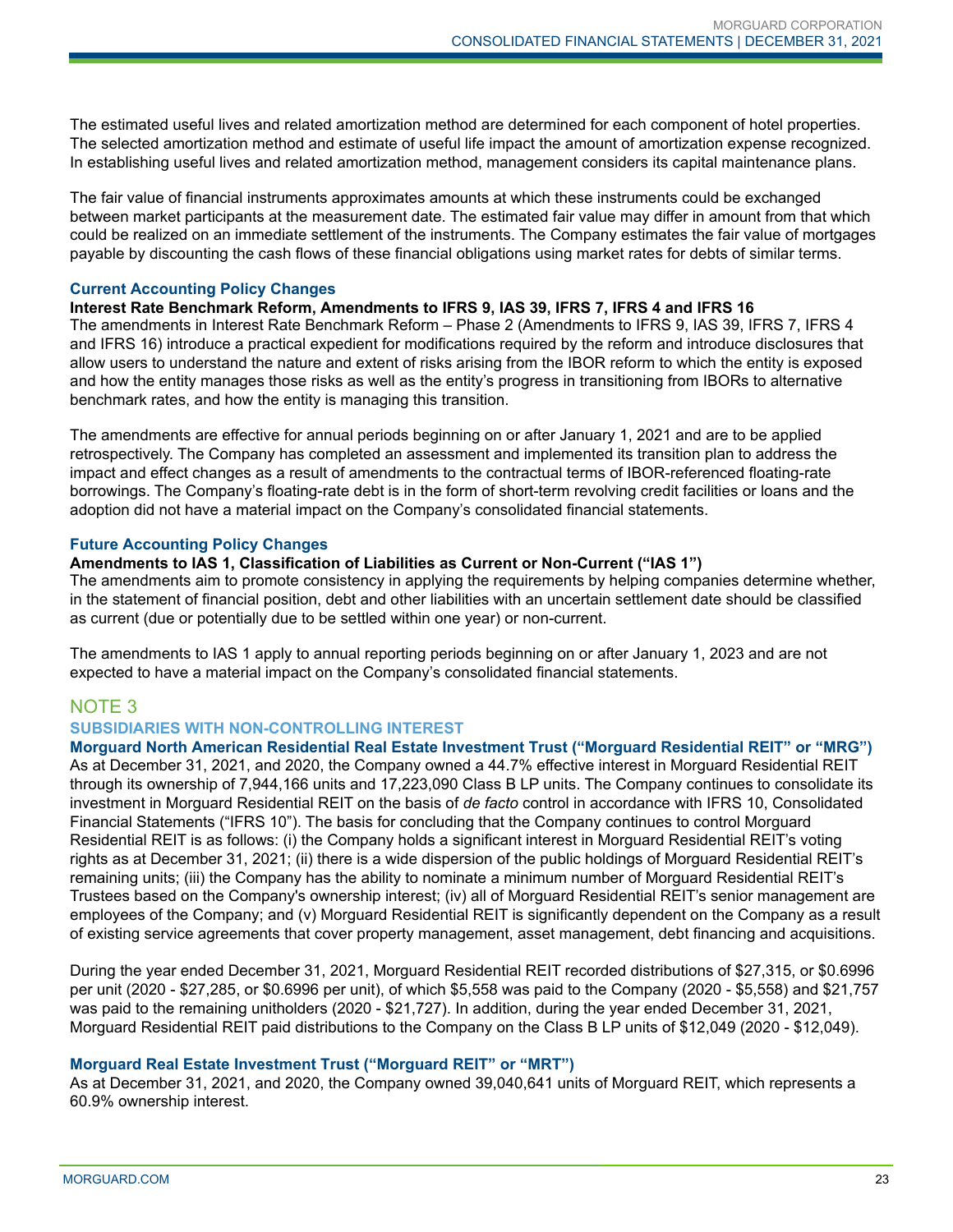During the year ended December 31, 2021, Morguard REIT recorded distributions of \$24,055 or \$0.38 per unit (2020 - \$39,612, or \$0.64 per unit), of which \$14,640 (2020 - \$23,468) was paid to or received by the Company through MRT's distribution reinvestment program ("MRT DRIP") and \$9,415 was paid to the remaining unitholders (2020 - \$16,144).

The following summarizes the results of Morguard REIT and Morguard Residential REIT before any intercompany eliminations and the corresponding non-controlling interest in the equity of Morguard REIT and Morguard Residential REIT. The units issued by Morguard Residential REIT that are not held by the Company are presented as equity on Morguard Residential REIT's balance sheet, but are classified as a liability on the Company's consolidated balance sheets (Note 12).

| <b>As at December 31</b>   |             | 2021        |             | 2020        |
|----------------------------|-------------|-------------|-------------|-------------|
|                            | <b>MRT</b>  | <b>MRG</b>  | <b>MRT</b>  | <b>MRG</b>  |
| Non-current assets         | \$2,468,615 | \$3,352,534 | \$2,519,270 | \$3,034,246 |
| <b>Current assets</b>      | 23,822      | 120,753     | 36,958      | 50,112      |
| <b>Total assets</b>        | \$2,492,437 | \$3,473,287 | \$2,556,228 | \$3,084,358 |
| Non-current liabilities    | \$1,087,995 | \$1,767,212 | \$934,873   | \$1,580,870 |
| <b>Current liabilities</b> | 257,558     | 144,690     | 471,904     | 155,869     |
| <b>Total liabilities</b>   | \$1,345,553 | \$1,911,902 | \$1,406,777 | \$1,736,739 |
| <b>Equity</b>              | \$1,146,884 | \$1,561,385 | \$1,149,451 | \$1,347,619 |
| Non-controlling interest   | \$452,355   | \$863,290   | \$451,716   | \$744,559   |

The following summarizes the results of the operations and cash flows for the following periods as presented in Morguard REIT's and Morguard Residential REIT's financial statements before any intercompany eliminations and the corresponding non-controlling interest in their net income (loss):

| For the years ended December 31                       |                                                                                                                                                                                                                                                                                                                                                                                                                 | 2021       |            | 2020       |
|-------------------------------------------------------|-----------------------------------------------------------------------------------------------------------------------------------------------------------------------------------------------------------------------------------------------------------------------------------------------------------------------------------------------------------------------------------------------------------------|------------|------------|------------|
|                                                       | <b>MRT</b>                                                                                                                                                                                                                                                                                                                                                                                                      | <b>MRG</b> | <b>MRT</b> | <b>MRG</b> |
| Revenue                                               | \$241,440<br>\$245,566<br>\$253,764<br>(172, 478)<br>(258, 941)<br>(186, 300)<br>(419, 766)<br>(60, 974)<br>288,662<br>(30, 313)<br>\$7,988<br>\$244,974<br>(\$352,302)<br>\$135,446<br>(\$142, 371)<br>\$3,124<br>2021<br><b>MRT</b><br><b>MRT</b><br><b>MRG</b><br>\$46.919<br>\$80,187<br>\$63,696<br>(31, 300)<br>(2,946)<br>(25,016)<br>(74, 618)<br>(33,053)<br>(19,039)<br>(\$657)<br>\$2,864<br>\$2,623 | \$248,683  |            |            |
| Expenses                                              |                                                                                                                                                                                                                                                                                                                                                                                                                 |            |            | (197, 863) |
| Fair value gain (loss) on real estate properties, net |                                                                                                                                                                                                                                                                                                                                                                                                                 |            |            | 72,238     |
| Fair value gain (loss) on Class B LP units            |                                                                                                                                                                                                                                                                                                                                                                                                                 |            |            | 43,747     |
| Net income (loss) for the year                        |                                                                                                                                                                                                                                                                                                                                                                                                                 |            |            | \$166,805  |
| Non-controlling interest                              |                                                                                                                                                                                                                                                                                                                                                                                                                 |            |            | \$92,160   |
| For the years ended December 31                       |                                                                                                                                                                                                                                                                                                                                                                                                                 |            |            | 2020       |
|                                                       |                                                                                                                                                                                                                                                                                                                                                                                                                 |            |            | <b>MRG</b> |
| Cash provided by operating activities                 |                                                                                                                                                                                                                                                                                                                                                                                                                 |            |            | \$50,128   |
| Cash used in investing activities                     |                                                                                                                                                                                                                                                                                                                                                                                                                 |            |            | (28,064)   |
| Cash used in financing activities                     |                                                                                                                                                                                                                                                                                                                                                                                                                 |            |            | (11, 572)  |
| Net increase (decrease) in cash during the year       |                                                                                                                                                                                                                                                                                                                                                                                                                 |            |            | \$10,492   |

# NOTE 4 **REAL ESTATE PROPERTIES**

Real estate properties consist of the following:

| <b>As at December 31</b>     | 2021         | 2020        |
|------------------------------|--------------|-------------|
| Income producing properties  | \$10,139,816 | \$9,568,219 |
| Properties under development | 12.360       | 25.416      |
| Land held for development    | 92.699       | 86.773      |
|                              | \$10,244,875 | \$9,680,408 |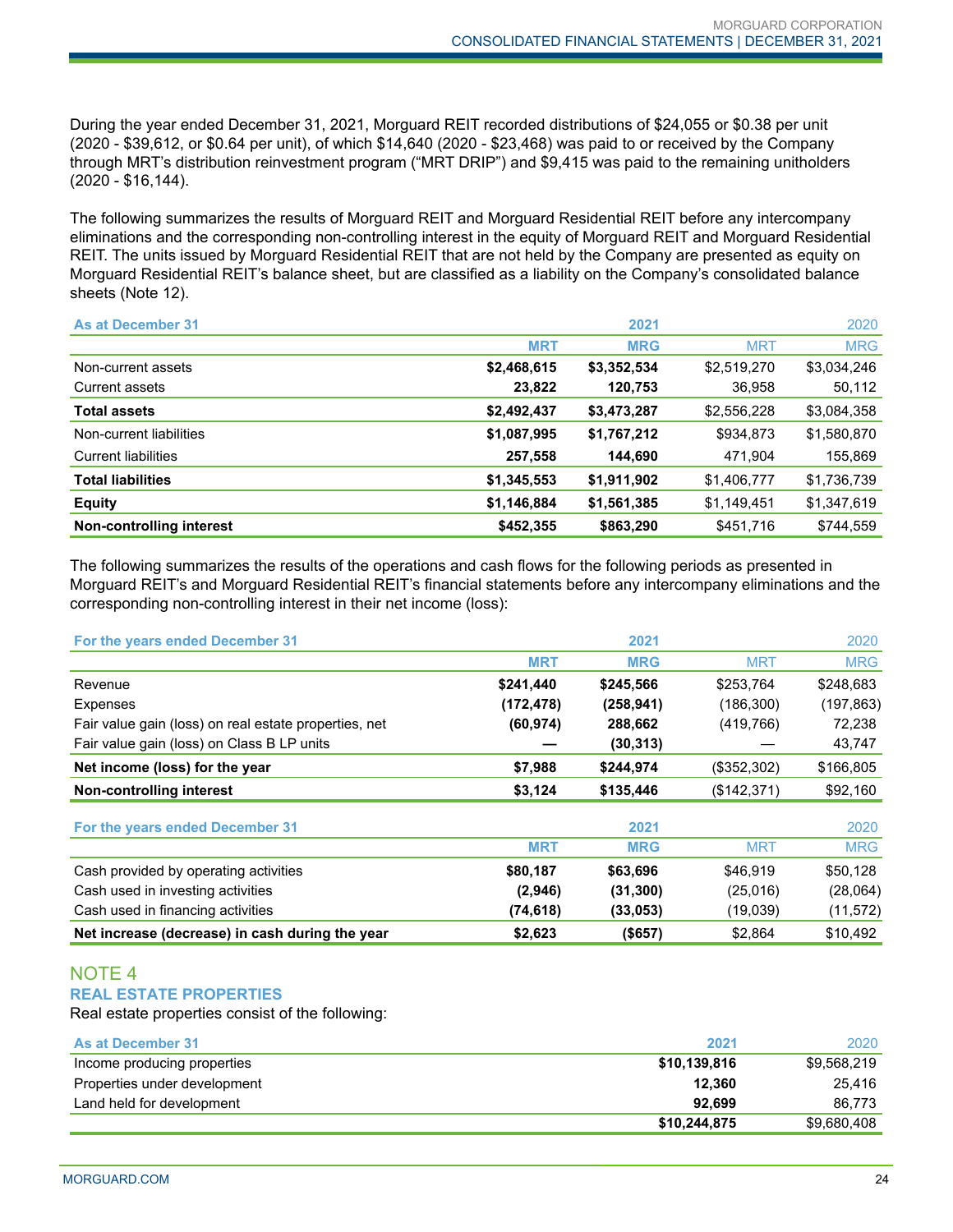Reconciliation of the carrying amounts for real estate properties at the beginning and end of the current year and prior financial year are set out below:

|                                                            | <b>Income</b>                         | <b>Properties</b>                  | Land                                  |              |
|------------------------------------------------------------|---------------------------------------|------------------------------------|---------------------------------------|--------------|
|                                                            | <b>Producing</b><br><b>Properties</b> | <b>Under</b><br><b>Development</b> | <b>Held for</b><br><b>Development</b> | Total        |
| Balance as at December 31, 2020                            | \$9,568,219                           | \$25,416                           | \$86,773                              | \$9,680,408  |
| Additions:                                                 |                                       |                                    |                                       |              |
| Acquisitions                                               | 102,168                               |                                    |                                       | 102,168      |
| Capital expenditures                                       | 46,957                                | 5,965                              |                                       | 52,922       |
| Development expenditures                                   | 5,965                                 | 863                                | 417                                   | 7,245        |
| Tenant improvements, incentives and leasing<br>commissions | 15,049                                |                                    | 188                                   | 15,237       |
| Right-of-use assets (Note 13)                              | 5,878                                 |                                    |                                       | 5,878        |
| Transfers                                                  | 19,884                                | (19, 884)                          |                                       |              |
| Transfers from equity-accounted investments (Note 7(a))    | 145,631                               |                                    |                                       | 145,631      |
| <b>Dispositions</b>                                        | (18, 421)                             |                                    |                                       | (18, 421)    |
| Fair value gain, net                                       | 261,594                               |                                    | 5,377                                 | 266,971      |
| Foreign currency translation                               | (9,533)                               |                                    | (56)                                  | (9, 589)     |
| Other                                                      | (3, 575)                              |                                    |                                       | (3, 575)     |
| <b>Balance as at December 31, 2021</b>                     | \$10,139,816                          | \$12,360                           | \$92,699                              | \$10,244,875 |

# **Transactions completed during the year ended December 31, 2021**

#### **Acquisitions**

On October 26, 2021, the Company acquired the 40.9% interest not already owned in Lumina Hollywood, a mixeduse property comprising 299 residential suites and 52,000 square feet of commercial space located in Los Angeles, California, for a purchase price of \$101,585 (US\$80,127), including closing costs (Note 7(a)). Concurrent with the acquisition, the Company closed a mortgage financing in the amount of \$150,868 (US\$119,000) (at the Company's 100% interest), with a fixed-term of three years and a floating interest rate of LIBOR plus 2.50%.

#### **Dispositions**

On September 29, 2021, the Company sold an unenclosed retail property located in London, Ontario, for gross proceeds of \$15,000.

Reconciliation of the carrying amounts for real estate properties for the year ended December 31, 2020, is set out below:

|                                                            | Income<br>Producing<br><b>Properties</b> | <b>Properties</b><br>Under<br><b>Development</b> | Land<br><b>Held for</b><br><b>Development</b> | Total        |
|------------------------------------------------------------|------------------------------------------|--------------------------------------------------|-----------------------------------------------|--------------|
| Balance as at December 31, 2019                            | \$10,074,175                             | \$43.650                                         | \$83,458                                      | \$10,201,283 |
| Additions:                                                 |                                          |                                                  |                                               |              |
| Acquisitions                                               | 2.848                                    |                                                  |                                               | 2,848        |
| Capital expenditures                                       | 40.845                                   |                                                  |                                               | 40,845       |
| Development expenditures                                   |                                          | 29,310                                           | 346                                           | 29,656       |
| Tenant improvements, incentives and leasing<br>commissions | 16,718                                   |                                                  |                                               | 16,718       |
| <b>Transfers</b>                                           | 42,079                                   | (48,079)                                         | 6,000                                         |              |
| <b>Dispositions</b>                                        | (40, 185)                                |                                                  | (5, 192)                                      | (45, 377)    |
| Fair value gain (loss), net                                | (513, 895)                               |                                                  | 2,423                                         | (511, 472)   |
| Foreign currency translation                               | (57, 508)                                | 535                                              | (262)                                         | (57, 235)    |
| Other                                                      | 3,142                                    |                                                  |                                               | 3,142        |
| Balance as at December 31, 2020                            | \$9.568.219                              | \$25,416                                         | \$86,773                                      | \$9,680,408  |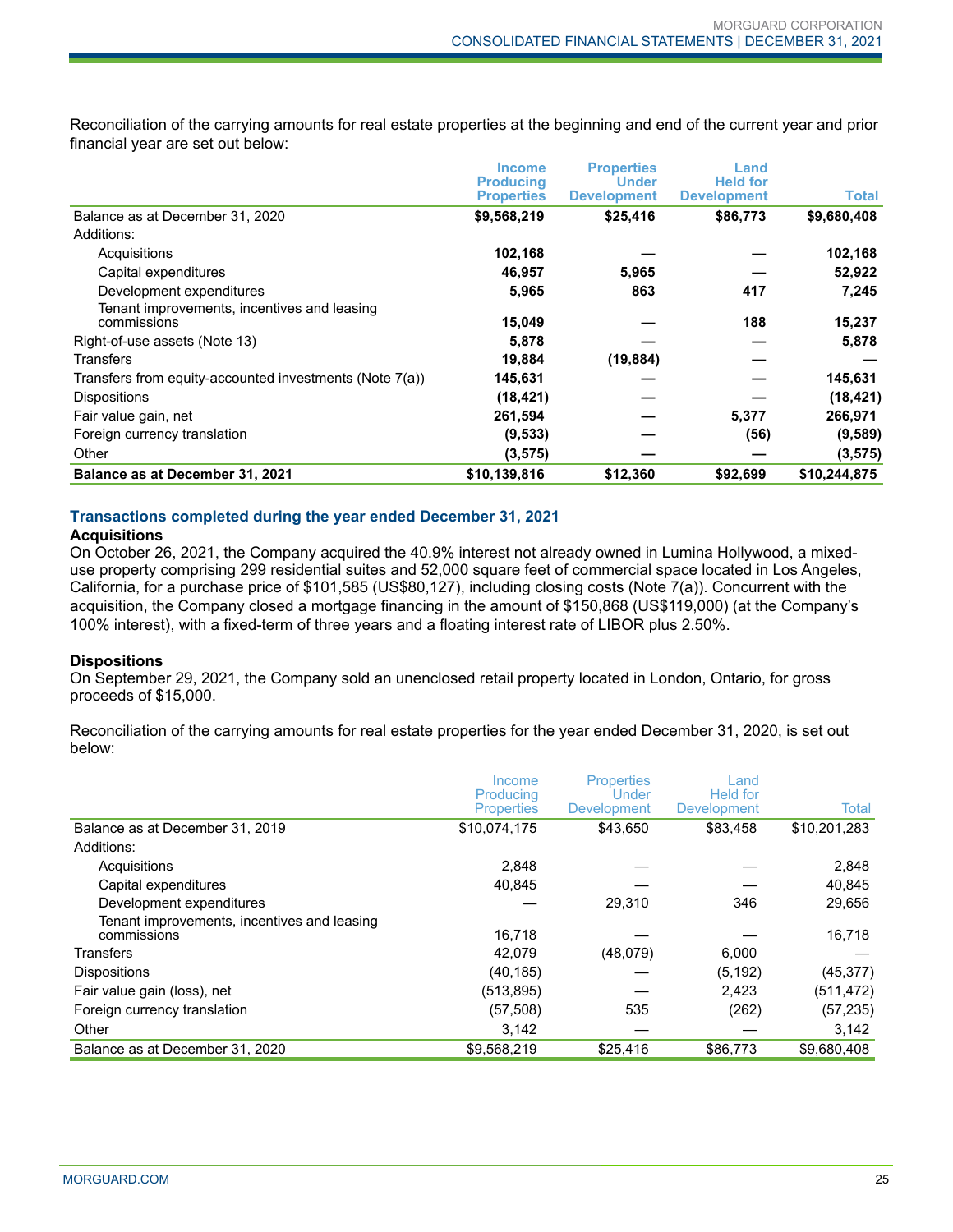## **Transactions completed during the year ended December 31, 2020**

#### **Acquisitions**

During the year ended December 31, 2020, the Company completed no material acquisitions.

### **Dispositions**

On March 25, 2020, the Company sold its 50% interest in an industrial property, comprising 284,000 square feet located in Puslinch, Ontario, for gross proceeds of \$38,577, including closing costs, and the purchaser assumed the mortgage secured by the property in the amount of \$10,498. In addition, the Company's equity-accounted investment, MIL Industrial Fund II LP, sold its interest in the property (Note 7(a)).

On August 18, 2020, the Company sold a retail property and an adjacent parcel of land classified as held for development located in Ottawa, Ontario, comprising 10,000 square feet, for net proceeds of \$6,800, including closing costs.

#### **Capitalization Rates**

As at December 31, 2021, and 2020, the Company had its portfolio internally appraised. In addition, the Company's U.S. portfolio is appraised by independent U.S. real estate appraisal firms on a three-year cycle.

The Company determined the fair value of each income producing property based upon, among other things, rental income from current leases and assumptions about rental income from future leases reflecting market conditions at the applicable consolidated balance sheet dates, less future cash outflow pertaining to the respective leases. The Company's multi-suite residential properties are appraised using the direct capitalization of income method. The retail, office and industrial properties are appraised using a number of approaches that typically include a discounted cash flow analysis, a direct capitalization of income method and a direct comparison approach. The discounted cash flow analysis is primarily based on discounting the expected future cash flows, generally over a term of 10 years, including a terminal value based on the application of a capitalization rate to estimated year-11 cash flows.

As at December 31, 2021, the duration and impact of the COVID-19 pandemic is unknown. The impact of COVID-19 on estimating fair values for the Company's properties at December 31, 2021, required judgment based on evolving facts and available information, particularly for the retail properties, which have experienced lower collections and higher tenant failure rates. In addition, it is not possible to estimate the long-term impacts COVID-19 will have on the Company's valuation of income producing properties as the length and severity of these developments are subject to significant uncertainty.

As at December 31, 2021, using the direct capitalization approach, the multi-suite residential, retail, office and industrial properties were valued using capitalization rates in the range of 3.0% to 9.8% (2020 - 3.3% to 9.8%), resulting in an overall weighted average capitalization rate of 5.2% (2020 - 5.4%).

|                          | 2021                             |          |                                       |      |                            |        |                                |      |      | 2020                |
|--------------------------|----------------------------------|----------|---------------------------------------|------|----------------------------|--------|--------------------------------|------|------|---------------------|
| <b>As at December 31</b> | <b>Occupancy</b><br><b>Rates</b> |          | <b>Capitalization</b><br><b>Rates</b> |      | Occupancy<br><b>Rates</b>  |        | Capitalization<br><b>Rates</b> |      |      |                     |
|                          | Max.                             | Min.     | Max.                                  | Min. | Weighted<br><b>Average</b> | Max.   | Min.                           | Max. | Min. | Weighted<br>Average |
| Multi-suite residential  | 98.0%                            | 92.0%    | 6.5%                                  | 3.0% | 4.1%                       | 98.0%  | 92.0%                          | 6.8% | 3.3% | 4.3%                |
| Retail                   | 99.0%                            | 85.0%    | 9.8%                                  | 5.3% | 6.9%                       | 99.0%  | 85.0%                          | 9.8% | 5.3% | 6.9%                |
| Office                   | 100.0%                           | $90.0\%$ | 7.8%                                  | 4.3% | 6.1%                       | 100.0% | 90.0%                          | 8.5% | 4.3% | 6.2%                |
| Industrial               | 100.0%                           | 95.0%    | 6.0%                                  | 4.0% | 5.0%                       | 100.0% | 95.0%                          | 6.8% | 4.8% | 5.3%                |

The stabilized capitalization rates by asset type are set out in the following table: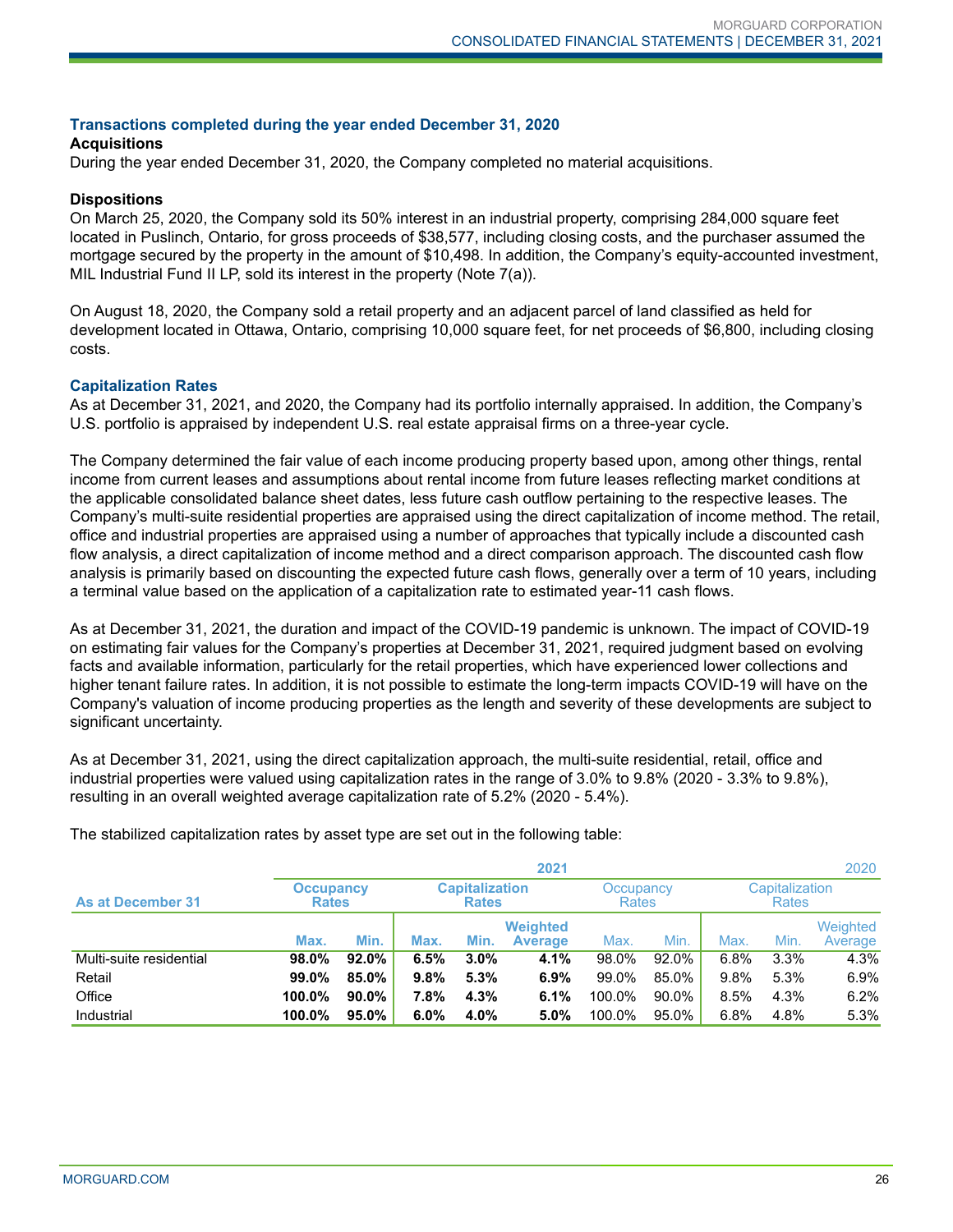The key valuation metrics used in the discounted cash flow method for the retail, office and industrial properties are set out in the following table:

| <b>As at December 31</b> |                |                | 2021                              |                |                | 2020                |
|--------------------------|----------------|----------------|-----------------------------------|----------------|----------------|---------------------|
|                          | <b>Maximum</b> | <b>Minimum</b> | <b>Weighted</b><br><b>Average</b> | <b>Maximum</b> | <b>Minimum</b> | Weighted<br>Average |
| <b>Retail</b>            |                |                |                                   |                |                |                     |
| Discount rate            | 10.8%          | $6.0\%$        | 7.2%                              | 10.5%          | 6.0%           | $7.3\%$             |
| Terminal cap rate        | 9.8%           | 5.3%           | 6.2%                              | 9.5%           | 5.3%           | 6.2%                |
| <b>Office</b>            |                |                |                                   |                |                |                     |
| Discount rate            | 8.5%           | 5.3%           | 6.4%                              | 8.0%           | 5.3%           | 6.4%                |
| Terminal cap rate        | 7.5%           | 4.3%           | 5.6%                              | 7.5%           | 4.3%           | 5.7%                |
| <b>Industrial</b>        |                |                |                                   |                |                |                     |
| Discount rate            | 6.8%           | 5.8%           | 5.9%                              | 6.5%           | 6.0%           | 6.1%                |
| Terminal cap rate        | 6.5%           | 5.0%           | 5.2%                              | $6.0\%$        | 5.0%           | 5.4%                |

Fair values are most sensitive to changes in discount rates, capitalization rates and stabilized or forecast net operating income. Generally, an increase in stabilized net operating income will result in an increase in the fair value of the income producing properties, and an increase in capitalization rates will result in a decrease in the fair value of the properties. The capitalization rate magnifies the effect of a change in stabilized net operating income, with a lower capitalization rate resulting in a greater impact on the fair value of the property than a higher capitalization rate. If the weighted average stabilized capitalization rates were to increase or decrease by 25 basis points (assuming no change in stabilized net operating income), the value of the income producing properties as at December 31, 2021, would decrease by \$475,793 and increase by \$529,163, respectively.

The sensitivity of the fair values of the Company's income producing properties as at December 31, 2021, and 2020, is set out in the table below:

| As at                                 | <b>December 31, 2021</b> | December 31, 2020 |             |           |
|---------------------------------------|--------------------------|-------------------|-------------|-----------|
| <b>Change in capitalization rate:</b> | 0.25%                    | (0.25%)           | 0.25%       | (0.25%)   |
| Multi-suite residential               | (S311, 848)              | \$351,762         | (\$255,541) | \$285,352 |
| Retail                                | (69, 668)                | 74.974            | (70,078)    | 75,329    |
| Office                                | (86, 478)                | 93,813            | (88,986)    | 96.443    |
| Industrial                            | (7,799)                  | 8.614             | (5,988)     | 6,578     |
|                                       | $($ \$475,793)           | \$529,163         | (\$420,593) | \$463,702 |

## NOTE 5 **HOTEL PROPERTIES**

Hotel properties consist of the following:

| As at December 31, 2021                  | Cost      | <b>Accumulated</b><br><b>Impairment</b><br><b>Provision</b> | <b>Accumulated</b><br><b>Amortization</b> | <b>Net Book</b><br><b>Value</b> |
|------------------------------------------|-----------|-------------------------------------------------------------|-------------------------------------------|---------------------------------|
| ∟and                                     | \$84.401  | ( \$2,276)                                                  | s—                                        | \$82,125                        |
| <b>Buildings</b>                         | 512.333   | (101, 074)                                                  | (63, 551)                                 | 347.708                         |
| Furniture, fixtures, equipment and other | 103.172   | (9,815)                                                     | (67, 459)                                 | 25,898                          |
| Right-of-use asset - land lease          | 1.596     |                                                             | (174)                                     | 1.422                           |
|                                          | \$701,502 | (\$113,165)                                                 | (\$131,184)                               | \$457,153                       |

| As at December 31, 2020                  | Cost      | Accumulated<br>Impairment<br><b>Provision</b> | Accumulated<br>Amortization | Net Book<br>Value |
|------------------------------------------|-----------|-----------------------------------------------|-----------------------------|-------------------|
| ∟and                                     | \$93,251  | (\$2,407)                                     | $s-$                        | \$90.844          |
| <b>Buildings</b>                         | 559.221   | (89,312)                                      | (57, 315)                   | 412,594           |
| Furniture, fixtures, equipment and other | 106.948   | (8,940)                                       | (57, 885)                   | 40,123            |
| Right-of-use asset - land lease          | 1.596     |                                               | (116)                       | 1,480             |
|                                          | \$761,016 | (\$100,659)                                   | (\$115,316)                 | \$545,041         |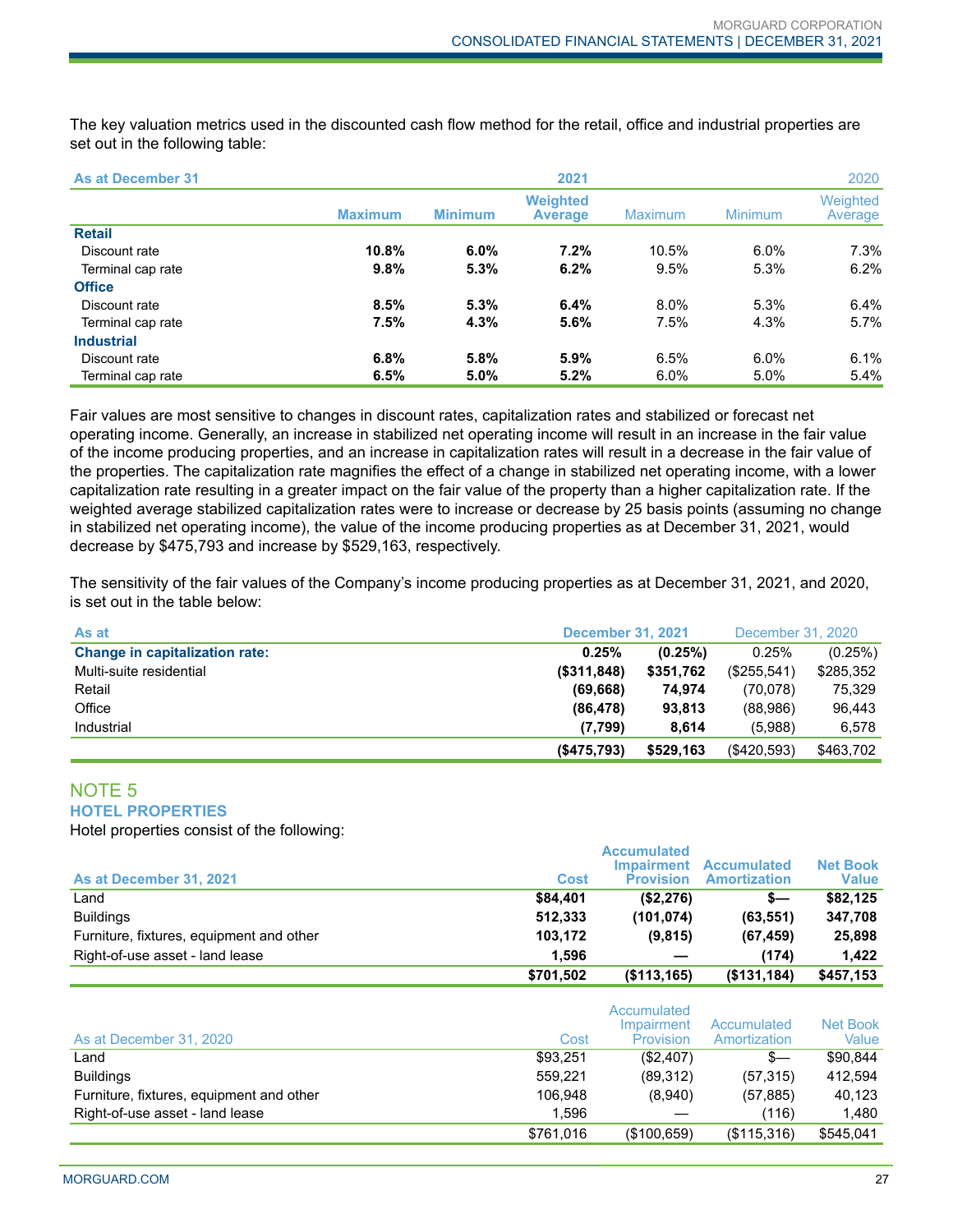| As at December 31, 2021                  | <b>Opening</b><br><b>Net Book</b><br>Value | <b>Additions</b> | <b>Impairment</b><br><b>Provision</b> | <b>Dispositions Amortization</b> |              | <b>Closing</b><br><b>Net Book</b><br><b>Value</b> |
|------------------------------------------|--------------------------------------------|------------------|---------------------------------------|----------------------------------|--------------|---------------------------------------------------|
| Land                                     | \$90.844                                   | $s-$             | s—                                    | ( \$8,719)                       | s—           | \$82.125                                          |
| <b>Buildings</b>                         | 412.594                                    | 8.120            | (42, 797)                             | (18, 721)                        | (11, 488)    | 347.708                                           |
| Furniture, fixtures, equipment and other | 40.123                                     | 2,324            | (2, 492)                              | (1,060)                          | (12,997)     | 25,898                                            |
| Right-of-use asset - land lease          | 1.480                                      |                  |                                       |                                  | (58)         | 1.422                                             |
|                                          | \$545.041                                  | \$10.444         | $($ \$45,289)                         | (\$28,500)                       | ( \$24, 543) | \$457,153                                         |

Transactions in hotel properties for the year ended December 31, 2021, are summarized as follows:

#### **Transactions completed during the year ended December 31, 2021**

#### **Dispositions**

On July 14, 2021, the Company sold three hotels, one located in Yellowknife, Northwest Territories and two located in Fort McMurray, Alberta for gross proceeds of \$17,500, resulting in aggregate net cash proceeds of \$17,404 after deducting working capital adjustments and closing costs.

On September 29, 2021, the Company sold a hotel property located in Fort McMurray, Alberta for gross proceeds of \$4,000, resulting in aggregate net cash proceeds of \$3,973 after deducting working capital adjustments and closing costs.

On November 15, 2021, the Company sold a hotel property located in Yellowknife, Northwest Territories for gross proceeds of \$7,000 (including a promissory note receivable of \$6,000), resulting in aggregate net cash proceeds of \$910 after deducting working capital adjustments and closing costs.

Transactions in hotel properties for the year ended December 31, 2020, are summarized as follows:

| As at December 31, 2020                  | Openina<br><b>Net Book</b><br>Value | <b>Additions</b> | Impairment<br>Provision | <b>Dispositions</b> | Amortization | Closing<br><b>Net Book</b><br>Value |
|------------------------------------------|-------------------------------------|------------------|-------------------------|---------------------|--------------|-------------------------------------|
| Land                                     | \$94.704                            | S—               | $s-$                    | ( \$3,860)          | s—           | \$90.844                            |
| <b>Buildings</b>                         | 476.360                             | 1.754            | (33, 892)               | (18.967)            | (12,661)     | 412,594                             |
| Furniture, fixtures, equipment and other | 56,181                              | 5.388            | (3, 149)                | (3,683)             | (14, 614)    | 40,123                              |
| Right-of-use asset - land lease          | 1.538                               |                  |                         |                     | (58)         | 1.480                               |
|                                          | \$628,783                           | \$7,142          | (\$37,041)              | (\$26,510)          | (\$27,333)   | \$545.041                           |

#### **Transactions completed during the year ended December 31, 2020**

#### **Dispositions**

On July 6, 2020, the Company sold a hotel located in Sydney, Nova Scotia, for gross proceeds of \$10,763 (including a promissory note receivable of \$500), resulting in aggregate net cash proceeds of \$2,973 after deducting the repayment of first mortgage loan of \$6,666 and working capital adjustments. On disposition the recoverable amount exceeded the carrying value of the property of \$8,072, resulting in a gain of \$2,067, including closing costs (Note 20).

On November 2, 2020, the Company sold a hotel located in Red Deer, Alberta, for gross proceeds of \$18,533 (including a promissory note receivable of \$14,500), resulting in aggregate net cash proceeds of \$3,938 after deducting working capital adjustments. On disposition the carrying value of the property of \$19,011 exceeded net proceeds including closing costs, resulting in a provision for impairment of \$573.

#### **Impairment Provision**

The Company identified each hotel property as a cash-generating unit for impairment purposes. The recoverable amounts of the hotel properties have been estimated using the value-in-use method or fair value less costs to sell. Under these calculations, discount rates are applied to the forecasted cash flows reflecting the assumptions for hotel activity. The key assumptions are the first year net operating income and the discount rate applied over the useful life of the hotel property. IFRS permits an impairment provision to be reversed in the subsequent accounting periods if recoverability analysis at that time supports reversal.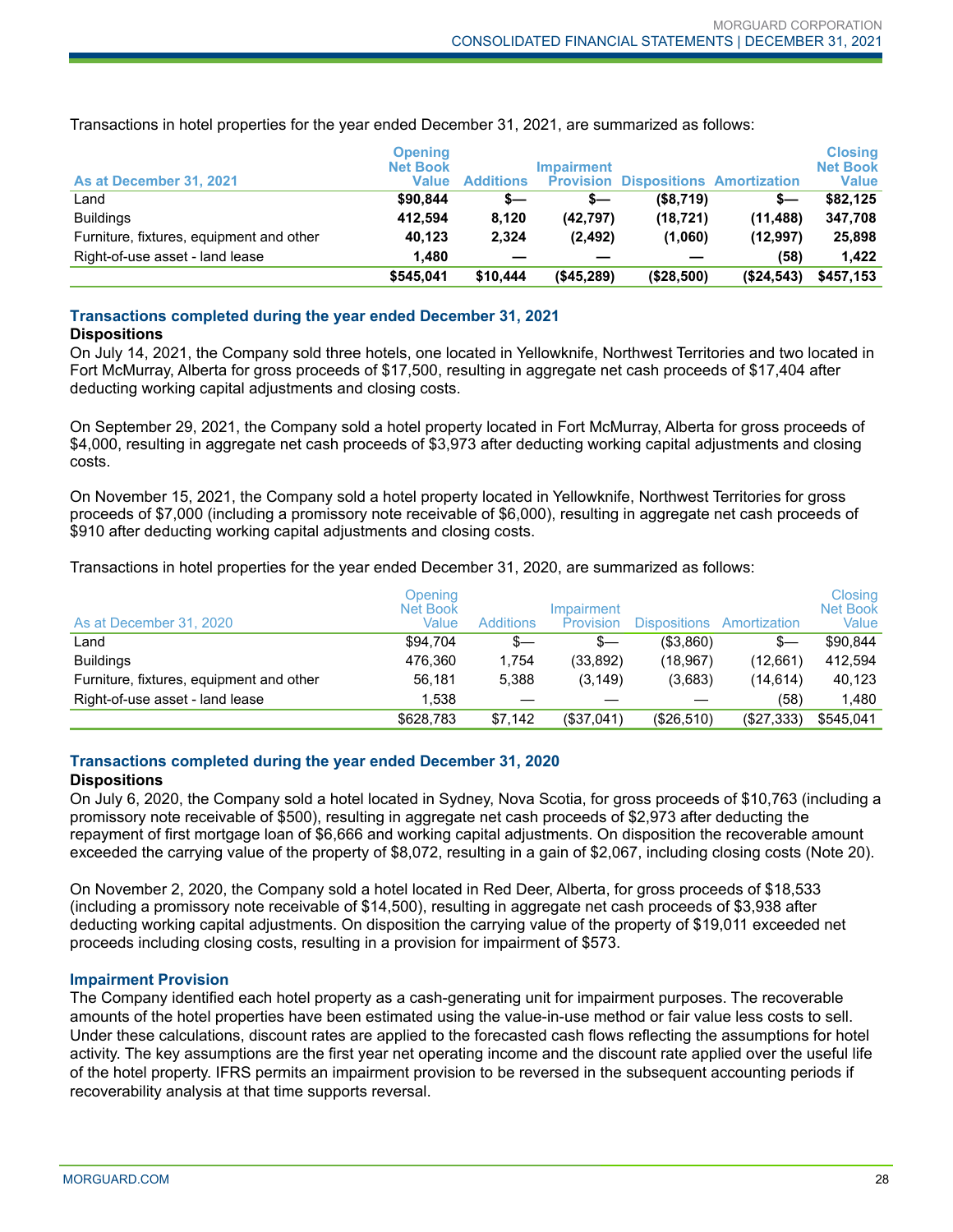During the year ended December 31, 2021, impairment indicators were identified and a recoverability analysis was completed in accordance with the procedures specified by IFRS, which indicated that an impairment provision of \$45,289 should be recorded at 12 hotels. The table below provide details of first-year net operating income and the discount rates used for valuing the hotel properties.

|                                                  | <b>Northwest</b><br><b>Territories</b> |                  | Alberta Saskatchewan | <b>Manitoba</b> | Nova Scotia |
|--------------------------------------------------|----------------------------------------|------------------|----------------------|-----------------|-------------|
| Recoverable amount                               | \$18,000                               | \$37.375         | \$5,000              | \$12,000        | \$40,000    |
| Impairment provision                             | \$6.059                                | \$21.002         | \$12.247             | \$2,376         | \$3,605     |
| Cumulative impairment provision                  | \$7.610                                | \$51.101         | \$31.084             | \$2,376         | \$7,346     |
| Projected first-year net operating income (loss) | \$1,476                                | (\$237)          | \$294                | \$296           | \$1,750     |
| Discount rate (range)                            | $10.8\%$                               | $9.3\% - 12.3\%$ | 12.3%                | 10.3%           | 9.3%        |

During the year ended December 31, 2020, impairment indicators were identified including interruptions to business operations at certain hotel properties resulting from emergency measures enacted to combat COVID-19. A recoverability analysis was completed in accordance with the procedures specified by IFRS, which indicated that an impairment provision of \$37,041 should be recorded. The table below provides details of first-year net operating income (loss) and the discount rates used for valuing the hotel properties.

|                                         | <b>Northwest</b><br><b>Territories</b> |                  | Alberta Saskatchewan | Ontario     | Nova Scotia       |
|-----------------------------------------|----------------------------------------|------------------|----------------------|-------------|-------------------|
| Recoverable amount                      | \$8,800                                | \$60,700         | \$51.500             | \$38,850    | \$69,800          |
| Impairment provision                    | \$1.550                                | \$15.521         | \$8.407              | \$4,024     | \$6,966           |
| Cumulative impairment provision         | \$1.550                                | \$48,088         | \$35.937             | \$4.024     | \$6,966           |
| Projected first-year net operating loss | $(\$248)$                              | (S2.846)         | (\$2,097)            | (\$1,172)   | ( \$830)          |
| Discount rate (range)                   | $9.3\%$                                | $9.3\% - 12.8\%$ | $9.8\% - 10.8\%$     | 7.3% - 8.8% | $9.3\%$ - $9.8\%$ |

# NOTE 6 **CO-OWNERSHIP INTERESTS**

The Company is a co-owner in several properties that are subject to joint control based on the Company's decision-making authority with regards to the relevant activities of the properties. These co-ownerships have been classified as joint operations and, accordingly, the Company recognizes its rights to and obligation for these assets, liabilities, revenue and expenses of these co-ownerships in the respective lines in the consolidated financial statements.

The following are the Company's significant co-ownerships as at December 31, 2021, and 2020:

|                                 |                 |                   | <b>Company's Ownership</b> |                   |  |
|---------------------------------|-----------------|-------------------|----------------------------|-------------------|--|
| <b>Jointly Controlled Asset</b> | <b>Location</b> | <b>Asset Type</b> | <b>December 31, 2021</b>   | December 31, 2020 |  |
| <b>Bramalea City Centre</b>     | Brampton, ON    | Retail            | 20.7%                      | 20.7%             |  |
| Woodbridge Square               | Woodbridge, ON  | Retail            | 50.0%                      | 50.0%             |  |
| 77 Bloor Street West            | Toronto, ON     | Office            | 50.0%                      | 50.0%             |  |
| 65 Overlea Boulevard            | Toronto, ON     | Office            | 95.0%                      | 95.0%             |  |
| 2920 Matheson Boulevard         | Mississauga, ON | Office            | 50.0%                      | 50.0%             |  |
| Performance Court               | Ottawa, ON      | Office            | 50.0%                      | 50.0%             |  |
| <b>Standard Life Centre</b>     | Ottawa, ON      | Office            | 50.0%                      | 50.0%             |  |
| Heritage Place                  | Ottawa, ON      | Office            | 50.0%                      | 50.0%             |  |
| Jean Edmonds Towers             | Ottawa, ON      | Office            | 49.9%                      | 49.9%             |  |
| <b>Rice Howard Place</b>        | Edmonton, AB    | Office            | 20.0%                      | 20.0%             |  |
| 505 Third Street                | Calgary, AB     | Office            | 50.0%                      | 50.0%             |  |
| 945 Wilson Avenue               | Toronto, ON     | Industrial        | 44.8%                      | 44.8%             |  |
| <b>Toronto Airport Marriott</b> | Toronto, ON     | Hotel             | 94.8%                      | 94.8%             |  |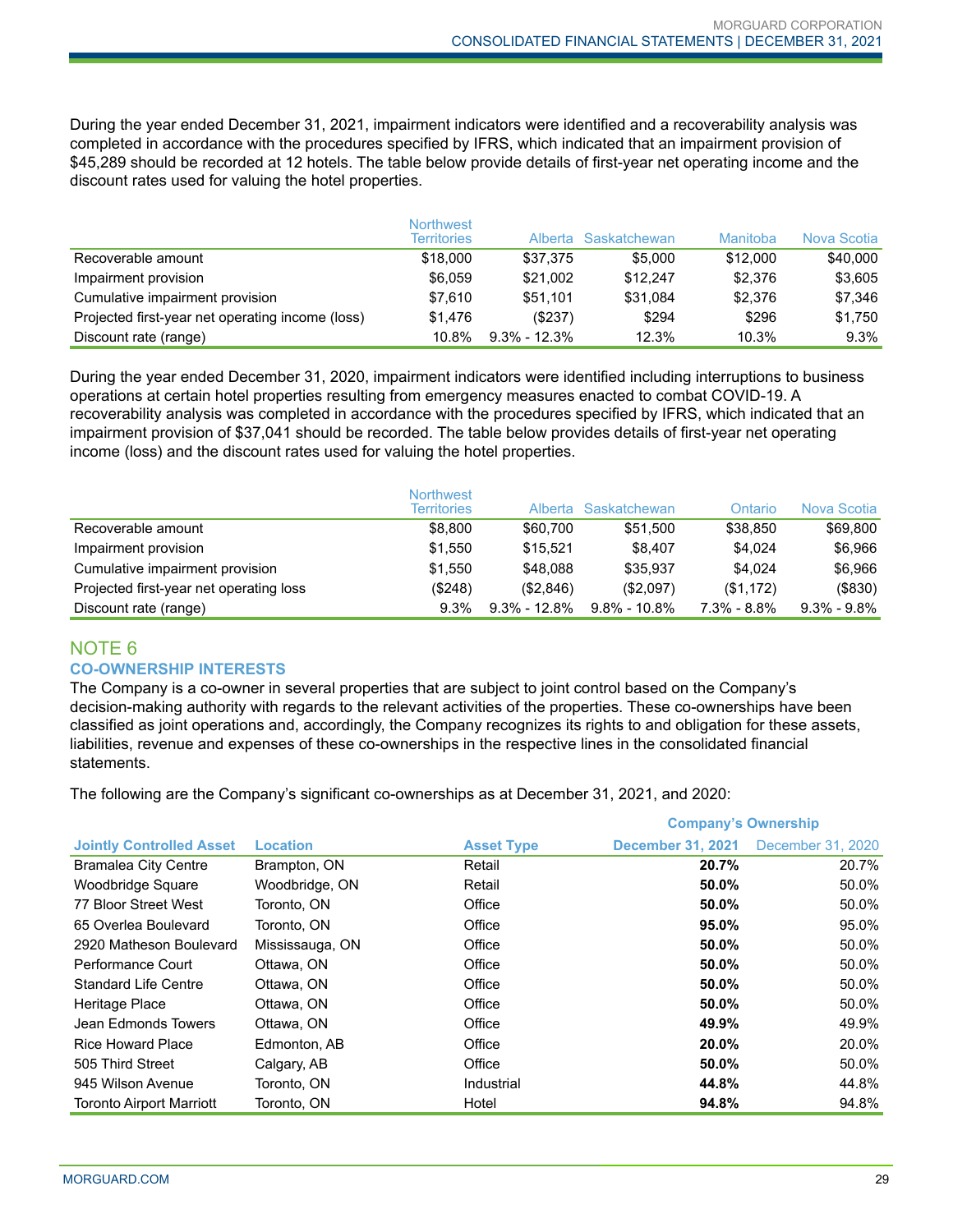The following amounts included in these consolidated financial statements represent the Company's proportionate share of the assets and liabilities of the Company's co-ownership interests as at December 31, 2021, and 2020, and the results of operations for the years ended December 31, 2021, and 2020:

| <b>As at December 31</b>                  | 2021      | 2020       |
|-------------------------------------------|-----------|------------|
| Assets                                    | \$877,081 | \$844,201  |
| Liabilities                               | \$400,142 | \$354,376  |
|                                           |           |            |
| For the years ended December 31           | 2021      | 2020       |
| Revenue                                   | \$90,192  | \$79,101   |
| Expenses                                  | (64, 353) | (60, 486)  |
| Income before fair value adjustments      | 25,839    | 18,615     |
| Fair value loss on real estate properties | (1,007)   | (51, 673)  |
| Net income (loss)                         | \$24,832  | (\$33,058) |

# NOTE 7

# **EQUITY-ACCOUNTED AND OTHER FUND INVESTMENTS**

#### **(a) Equity-accounted and Other Real Estate Fund Investments consist of the following:**

| As at December 31                           | 2021      | 2020      |
|---------------------------------------------|-----------|-----------|
| Joint ventures                              | \$36,716  | \$44,474  |
| Associates                                  | 25.507    | 83.105    |
| Equity-accounted investments                | 62.223    | 127.579   |
| Other real estate fund investments          | 81.985    | 88.699    |
| Equity-accounted and other fund investments | \$144,208 | \$216,278 |

The following are the Company's significant equity-accounted investments as at December 31, 2021, and 2020:

|                                      |                                       |                           |                      | <b>Company's Ownership</b> |                      | <b>Carrying Value</b> |                      |
|--------------------------------------|---------------------------------------|---------------------------|----------------------|----------------------------|----------------------|-----------------------|----------------------|
| <b>Property/Investment</b>           | <b>Principal Place</b><br>of Business | <b>Investment</b><br>Type | <b>Asset</b><br>Type | December 31.<br>2021       | December 31.<br>2020 | December 31.<br>2021  | December 31.<br>2020 |
| Petroleum Plaza                      | Edmonton, AB                          | Joint Venture             | Office               | 50.0%                      | 50.0%                | \$18,578              | \$20,496             |
| Quinte Courthouse                    | Belleville, ON                        | Joint Venture             | Office               | 50.0%                      | 50.0%                | 2.848                 | 2,896                |
| Greypoint Capital L.P. II            | Toronto, ON                           | Joint Venture             | Other                | 15.6%                      | 22.4%                | 6.624                 | 10.064               |
| Courtyard by Marriott                | Ottawa, ON                            | Joint Venture             | Hotel                | 50.0%                      | 50.0%                | 4.608                 | 7.295                |
| Marriott Residence Inn               | London, ON                            | Joint Venture             | Hotel                | 50.0%                      | 50.0%                | 4.058                 | 3.723                |
| Lumina Hollywood <sup>(1)</sup>      | Los Angeles, CA                       | Associate                 | Residential          | $-\%$                      | 59.1%                |                       | 64.180               |
| MIL Industrial Fund II $LP^{(2)(3)}$ | Various                               | Associate                 | Industrial           | 18.8%                      | 18.8%                | 25.507                | 18.925               |
|                                      |                                       |                           |                      |                            |                      | \$62,223              | \$127.579            |

 $(1)$  The Company acquired the 40.9% interest not already owned in Lumina Hollywood on October 26, 2021 (Note 4).

 $^{(2)}$  The Company accounts for its investment using the equity method since the Company has the ability to exercise significant influence as a result of its role as general partner; however, it does not control the fund.

<sup>(3)</sup> The fund disposed of its 50% interest in one industrial property on March 25, 2020, for net proceeds of \$28,079.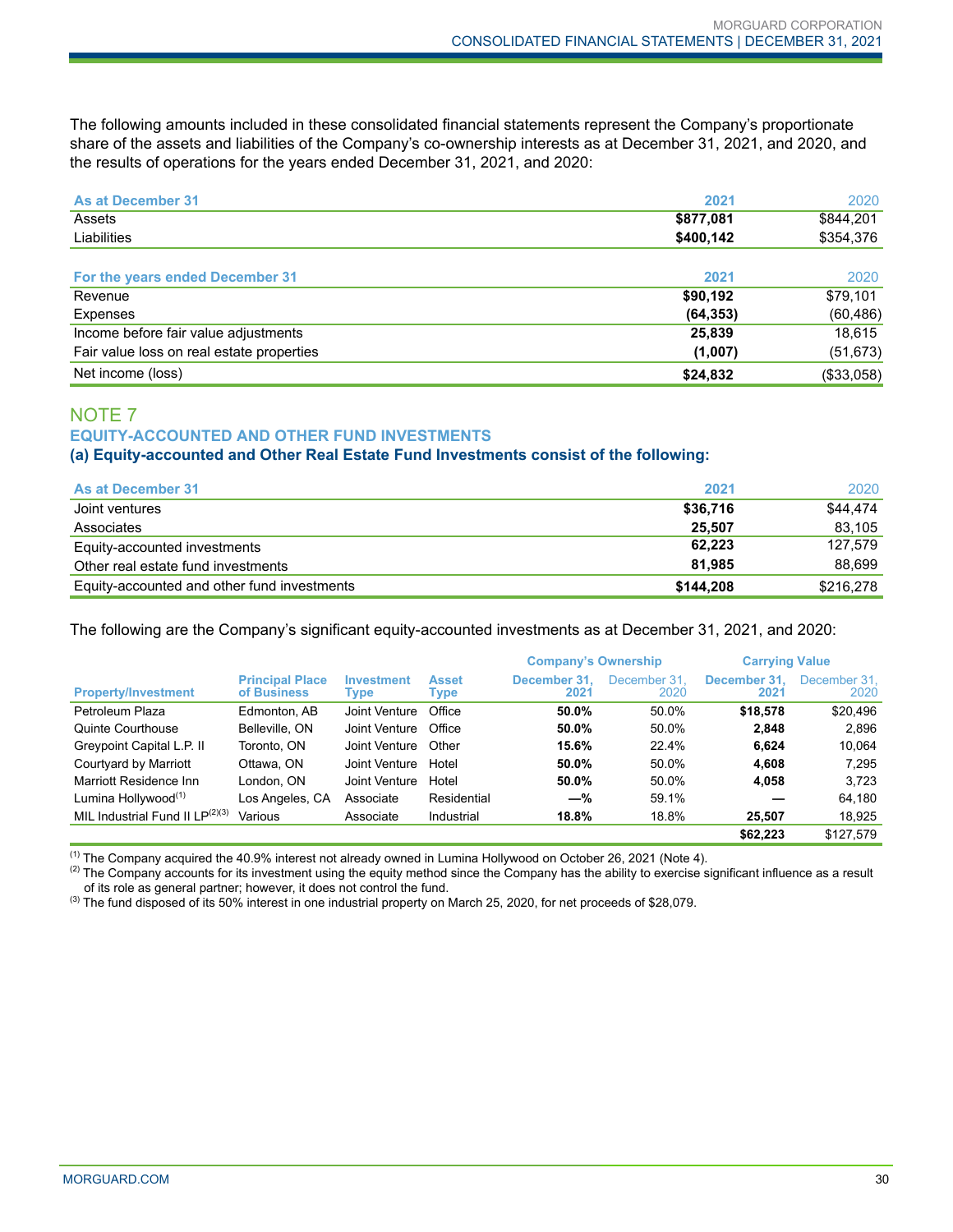# **Equity-accounted investments**

The following table presents the change in the balance of equity-accounted investments:

| <b>As at December 31</b>     | 2021      | 2020      |
|------------------------------|-----------|-----------|
| Balance, beginning of year   | \$127,579 | \$138,953 |
| Additions                    | 2,303     | 15,532    |
| Transfer $(1)$               | (88, 690) |           |
| Share of net income (loss)   | 24,017    | (7, 470)  |
| Distributions received       | (3, 523)  | (18, 115) |
| Foreign exchange gain (loss) | 537       | (1, 321)  |
| Balance, end of year         | \$62,223  | \$127,579 |

 $<sup>(1)</sup>$  The Company acquired the 40.9% interest not already owned in Lumina Hollywood on October 26, 2021, at which point the carrying value of the</sup> 59.1% interest was transferred to each respective balance sheet line item including: income producing properties \$145,631 (Note 4) and mortgages payable \$56,823.

The following tables present the financial results of the Company's equity-accounted investments on a 100% basis:

| As at December 31                   |                |                  | 2021         |              |                  | 2020         |
|-------------------------------------|----------------|------------------|--------------|--------------|------------------|--------------|
|                                     | <b>Joint</b>   |                  |              | <b>Joint</b> |                  |              |
|                                     | <b>Venture</b> | <b>Associate</b> | <b>Total</b> | Venture      | <b>Associate</b> | <b>Total</b> |
| Non-current assets                  | \$164,361      | \$181.697        | \$346,058    | \$174,935    | \$352,959        | \$527,894    |
| Current assets                      | 51,403         | 3,010            | 54,413       | 59,828       | 9,491            | 69,319       |
| <b>Total assets</b>                 | \$215,764      | \$184,707        | \$400,471    | \$234,763    | \$362,450        | \$597,213    |
| Non-current liabilities             | \$60,916       | \$25,624         | \$86,540     | \$111,007    | \$42,984         | \$153,991    |
| <b>Current liabilities</b>          | 54,325         | 23,543           | 77,868       | 4,261        | 111,687          | 115,948      |
| <b>Total liabilities</b>            | \$115,241      | \$49,167         | \$164,408    | \$115,268    | \$154,671        | \$269,939    |
| <b>Net assets</b>                   | \$100,523      | \$135,540        | \$236,063    | \$119,495    | \$207,779        | \$327,274    |
| <b>Equity-accounted investments</b> | \$36,716       | \$25,507         | \$62,223     | \$44,474     | \$83,105         | \$127,579    |

| For the years ended December 31                       |                         |                  | 2021         |                  |           | 2020      |
|-------------------------------------------------------|-------------------------|------------------|--------------|------------------|-----------|-----------|
|                                                       | <b>Joint</b><br>Venture | <b>Associate</b> | <b>Total</b> | Joint<br>Venture | Associate | Total     |
| Revenue                                               | \$27.854                | \$10,774         | \$38,628     | \$29.454         | \$9.254   | \$38,708  |
| Expenses                                              | (22, 443)               | (15, 356)        | (37,799)     | (24, 834)        | (4,958)   | (29, 792) |
| Fair value gain (loss) on real estate properties, net | (6, 310)                | 74,169           | 67,859       | (9,236)          | 13.628    | 4,392     |
| Net income (loss) for the year                        | (\$899)                 | \$69,587         | \$68,688     | ( \$4,616)       | \$17,924  | \$13,308  |
| Income (loss) in equity-accounted investments         | ( \$1,899)              | \$25,916         | \$24,017     | (\$3,904)        | (\$3,566) | (\$7,470) |

#### **(b) Income Recognized from Other Fund Investments: Other Real Estate Fund Investments**

| <b>For the years ended December 31</b>       | 2021       | 2020         |
|----------------------------------------------|------------|--------------|
| Distribution income                          | \$957      | \$333        |
| Fair value loss for the year (Note 19)       | (6.257)    | (5,398)      |
| Loss from other real estate fund investments | ( \$5.300) | $($ \$5,065) |

The Company's two fund investments hold multi-suite residential, retail and office investment properties located in the U.S. The funds are classified and measured at FVTPL. Gains or losses arise from the change in the fair value of the underlying real estate properties held by the funds (Level 3) and from foreign exchange currency translation. Distributions received from these funds are recorded in other income on the consolidated statements of income (loss).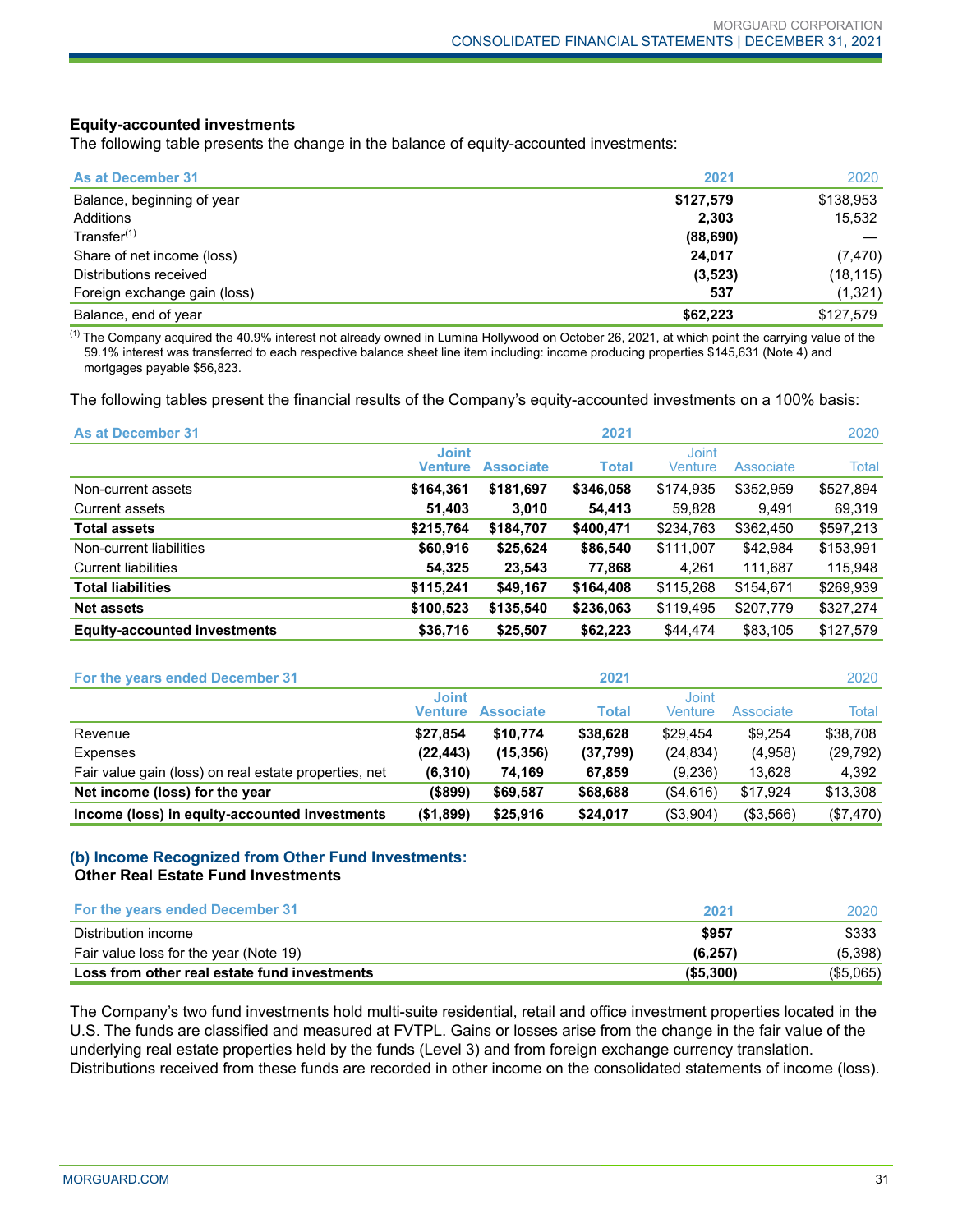During the year ended December 31, 2020, the Company received a distribution in the amount of \$16,249 (US\$12,762) in connection with the disposal of a residential property held within the Company's other real estate fund investments.

The underlying assets are appraised using a number of approaches that principally include a discounted cash flow analysis or a direct capitalization of income method. Using the direct capitalization approach, fund properties were valued using capitalization rates in the range of 4.8% to 5.3% (2020 - 5.0% to 5.3%), resulting in an overall weighted average capitalization rate of 4.9% (2020 - 5.1%). Under the discounted cash flow method, fund properties were valued using discount rates in the range of 6.0% to 7.5% (2020 - 6.1% to 7.6%), resulting in an overall weighted average discount rate of 7.1% (2020 - 6.8%) and terminal cap rates in the range of 4.3% to 6.3% (2020 - 4.6% to 5.9%), resulting in an overall weighted average terminal cap rate of 5.5% (2020 - 5.3%).

# NOTE 8 **OTHER ASSETS**

Other assets consist of the following:

| As at December 31                       | 2021      | 2020      |
|-----------------------------------------|-----------|-----------|
| Investment in marketable securities     | \$113,583 | \$115,823 |
| Accrued pension benefit asset (Note 25) | 83,043    | 55,186    |
| Finance lease receivable                | 57,772    | 57,185    |
| Restricted cash                         | 30,935    | 26,159    |
| Intangible assets, net                  | 26,252    | 32,195    |
| Goodwill                                | 24,488    | 24,488    |
| Capital assets, net                     | 18,864    | 19,626    |
| Inventory                               | 2,495     | 2,922     |
| Right-of-use asset - office lease       | 1,247     | 1,926     |
| Other                                   | 2,169     | 2,616     |
|                                         | \$360,848 | \$338,126 |

During the year ended December 31, 2021, interest and other income includes a one-time special cash dividend from one of its investments in marketable securities amounting to \$8,490.

During the year ended December 31, 2021, the Company disposed of a portion of its investment in marketable securities at fair market value to the Company's pension plan, a related party, amounting to \$14,200.

# **Finance Lease Receivable**

In 2018, Morguard completed the construction of an ancillary services office building as part of the Etobicoke General Hospital's expansion plans. The Company entered into a 41-year ground lease agreement for a nominal consideration for the construction and operation of the development project, which is to be returned to the landlord at the end of the 41-year term. The landlord has the right to buy out the ground lease in year 20 at the fair market value of Morguard's interest in the development as defined by the agreement. Contemporaneously, the same landlord entered into a sublease agreement to rent the office building from the Company over the 41-year term.

Future minimum lease payments under the finance lease are as follows:

| <b>As at December 31</b>                | 2021       | 2020       |
|-----------------------------------------|------------|------------|
| Within 12 months                        | \$3,388    | \$3,322    |
| 2 to 5 years                            | 17.984     | 17.631     |
| Over 5 years                            | 160.524    | 164,264    |
| Total minimum lease payments            | 181.896    | 185.217    |
| Less: Future finance income             | (124, 124) | (128, 032) |
| Present value of minimum lease payments | \$57,772   | \$57,185   |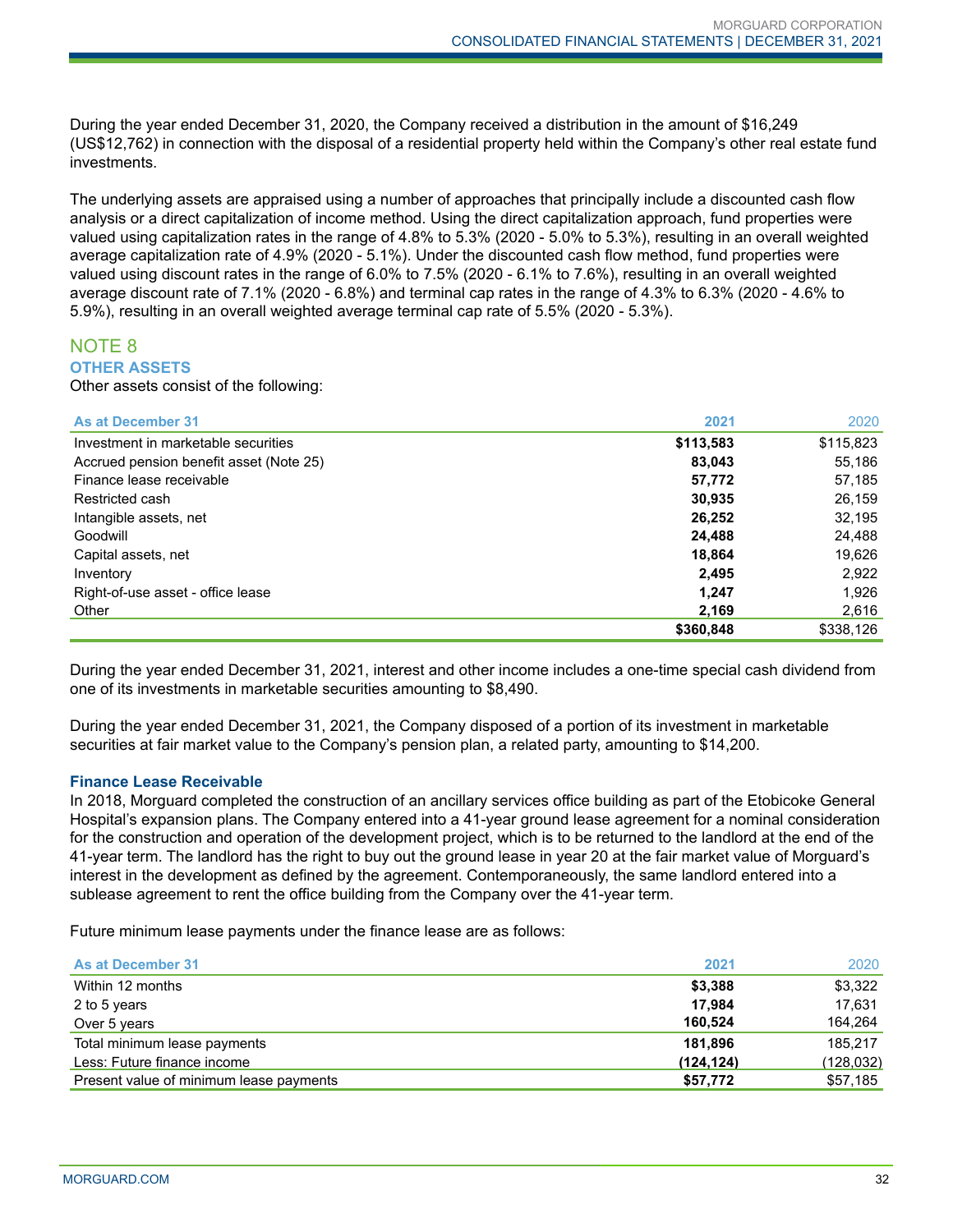# NOTE 9 **AMOUNTS RECEIVABLE**

Amounts receivable consist of the following:

| <b>As at December 31</b>                      | 2021     | 2020      |
|-----------------------------------------------|----------|-----------|
| Tenant receivables                            | \$31,670 | \$48,951  |
| Unbilled other tenant receivables             | 6,865    | 10,399    |
| Receivables from related parties (Note 21(c)) | 6,190    | 5,502     |
| Income taxes receivable                       |          | 8,131     |
| Other receivables                             | 35,865   | 30,705    |
| Allowance for expected credit loss            | (13,926) | (16, 702) |
|                                               | 66.664   | 86,986    |
| Canada Emergency Wage Subsidy ("CEWS")        | 3,497    | 5,937     |
|                                               | \$70,161 | \$92,923  |

#### **Government grants**

#### **(a) Canada Emergency Wage Subsidy**

On April 11, 2020, the Canada Emergency Wage Subsidy was enacted, which provides a subsidy for each employee employed between March 15 to June 6, 2020. Subsequently, the Government of Canada extended CEWS to October 23, 2021 and on October 24, 2021, the CEWS was replaced with two new programs offering wage and rent support: i) the Tourism and Hospitality Recovery Program ("THRP") and ii) the Hardest-Hit Business Recovery Program. The subsidy varies depending on the decline in revenue for each claim period. A company, or a group of companies under common control, will become eligible for the program if they've experienced a reduction in revenue during the qualification period.

The Company and associated related party group under common control with the Company, including Morguard's parent company, Paros Enterprises Limited, have satisfied certain eligibility criteria, including (among others) a significant decline in revenue due to the temporary closures of non-essential services. The Company will continue to assess its eligibility for subsequent claim periods.

For the year ended December 31, 2021, the Company recorded \$18,478 (2020 - \$24,503) as a deduction of the related expense, of which \$1,561 (2020 - \$2,339), \$14,299 (2020 - \$14,079) and \$2,618 (2020 - \$8,085) are a deduction of property operating costs, hotel operating expenses and property management and corporate expenses, respectively.

#### **(b) Canada Emergency Commercial Rent Assistance**

During 2020, the Government of Canada partnered with the provincial governments to deliver the CECRA program. The program was intended to provide relief for small businesses and commercial landlords who experienced financial difficulties during the COVID-19 pandemic.

Over the course of the program, property owners reduced rent by at least 75% for the months of April through September 2020 for their small business tenants. The Government of Canada, via a forgivable loan, covered 50% of the rent, with the tenant paying up to 25% and the landlord forgiving at least 25%. The interest-free loans were forgiven on December 31, 2020, if the property owner agreed to terms, including reducing the small business tenants' rent by at least 75% under a rent reduction agreement and the landlord followed the terms and conditions of the loan, including complying with the rent reduction agreement and ensuring the attestation and application (including supporting documentation) was accurate and truthful. The Company finalized and received all applications under the CECRA program.

During 2020, the Company filed CECRA applications for 634 tenants, comprising the landlord's portion and the Government of Canada's loan forgiveness portion. The loan amount forgiven was recorded as a deduction or offset to bad debt expense within property operating costs, representing approximately 50% of rent payable by eligible small business tenants during the months of April through September 2020.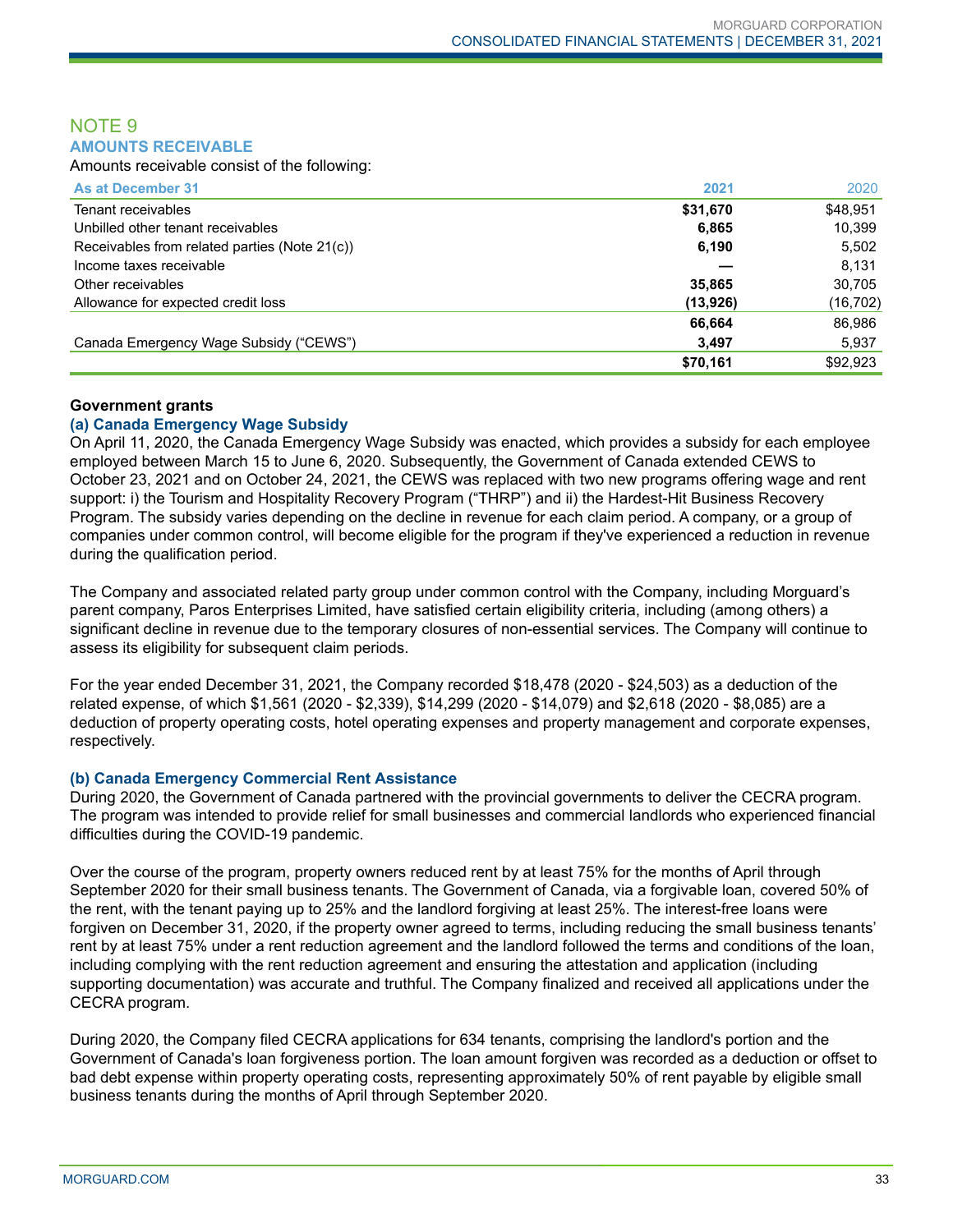| <b>For the years ended December 31</b> | 2021 | 2020      |
|----------------------------------------|------|-----------|
| Total CECRA applications               |      | \$15,150  |
| Government of Canada loan forgiveness  |      | (10, 100) |
| Landlord portion, net bad debt expense |      | \$5.050   |

# NOTE 10 **MORTGAGES PAYABLE**

Mortgages payable consist of the following:

| <b>As at December 31</b>                   | 2021           | 2020            |
|--------------------------------------------|----------------|-----------------|
| Mortgages payable                          | \$4,648,175    | \$4,282,087     |
| Mark-to-market adjustments, net            | 4.747          | 7,396           |
| Deferred financing costs                   | (24, 954)      | (20, 109)       |
|                                            | \$4,627,968    | \$4,269,374     |
| Current                                    | \$656,271      | \$480,340       |
| Non-current                                | 3,971,697      | 3,789,034       |
|                                            | \$4,627,968    | \$4,269,374     |
| Range of interest rates                    | $2.03 - 7.08%$ | $2.03 - 7.08\%$ |
| Weighted average contractual interest rate | $3.39\%$       | 3.58%           |
| Estimated fair value of mortgages payable  | \$4,769,113    | \$4,552,081     |

As at December 31, 2021, approximately 93% of the Company's real estate and hotel properties, and related rental revenue, have been pledged as collateral for the mortgages payable.

The aggregate principal repayments and balances maturing of the mortgages payable as at December 31, 2021, together with the weighted average contractual interest rate on debt maturing in the next five years and thereafter, are as follows:

|            | <b>Principal</b><br><b>Instalment</b><br><b>Repayments</b> | <b>Balances</b><br><b>Maturing</b> | <b>Total</b> | Weighted<br><b>Average</b><br><b>Contractual</b><br><b>Interest Rate</b> |
|------------|------------------------------------------------------------|------------------------------------|--------------|--------------------------------------------------------------------------|
| 2022       | \$127,292                                                  | \$534,801                          | \$662,093    | 3.65%                                                                    |
| 2023       | 103.508                                                    | 741.953                            | 845.461      | 3.57%                                                                    |
| 2024       | 90.719                                                     | 557,865                            | 648,584      | $3.33\%$                                                                 |
| 2025       | 75.488                                                     | 474.516                            | 550.004      | 3.12%                                                                    |
| 2026       | 56.509                                                     | 381,830                            | 438.339      | 3.31%                                                                    |
| Thereafter | 187.382                                                    | 1,316,312                          | 1,503,694    | $3.32\%$                                                                 |
|            | \$640.898                                                  | \$4.007.277                        | \$4,648,175  | 3.39%                                                                    |

The Company's first mortgages are registered against specific real estate assets and hotel properties. As at December 31, 2021, mortgages payable mature between 2022 and 2058 and have a weighted average term to maturity of 4.6 years (2020 - 4.8 years) and approximately 94% of the Company's mortgages have fixed interest rates.

Some of the Company's mortgages payable require it to maintain annual debt service coverage ratios and/or debt to equity ratios and/or debt to appraised value ratios and arrange for capital expenditures in accordance with predetermined limits. As at December 31, 2021, the Company was not in compliance with two (2020 - three) debt ratio covenants affecting two (2020 - four) mortgage loans, and are secured by a hotel and an office property amounting to \$39,795 (2020 - \$102,081). Subsequent to December 31, 2021, the Company received a waiver in regard to one mortgage loan secured by an office property with an aggregate amount of \$29,581. None of the lenders have demanded payment of the mortgage loans. However, IFRS requires that the loan balance of mortgages payable in breach of debt covenants be included in the current portion of mortgages payable. The Company's one mortgage loan secured by a hotel property in breach of its debt ratio covenant is contractually scheduled to mature within one year and is included in the current portion of mortgages payable.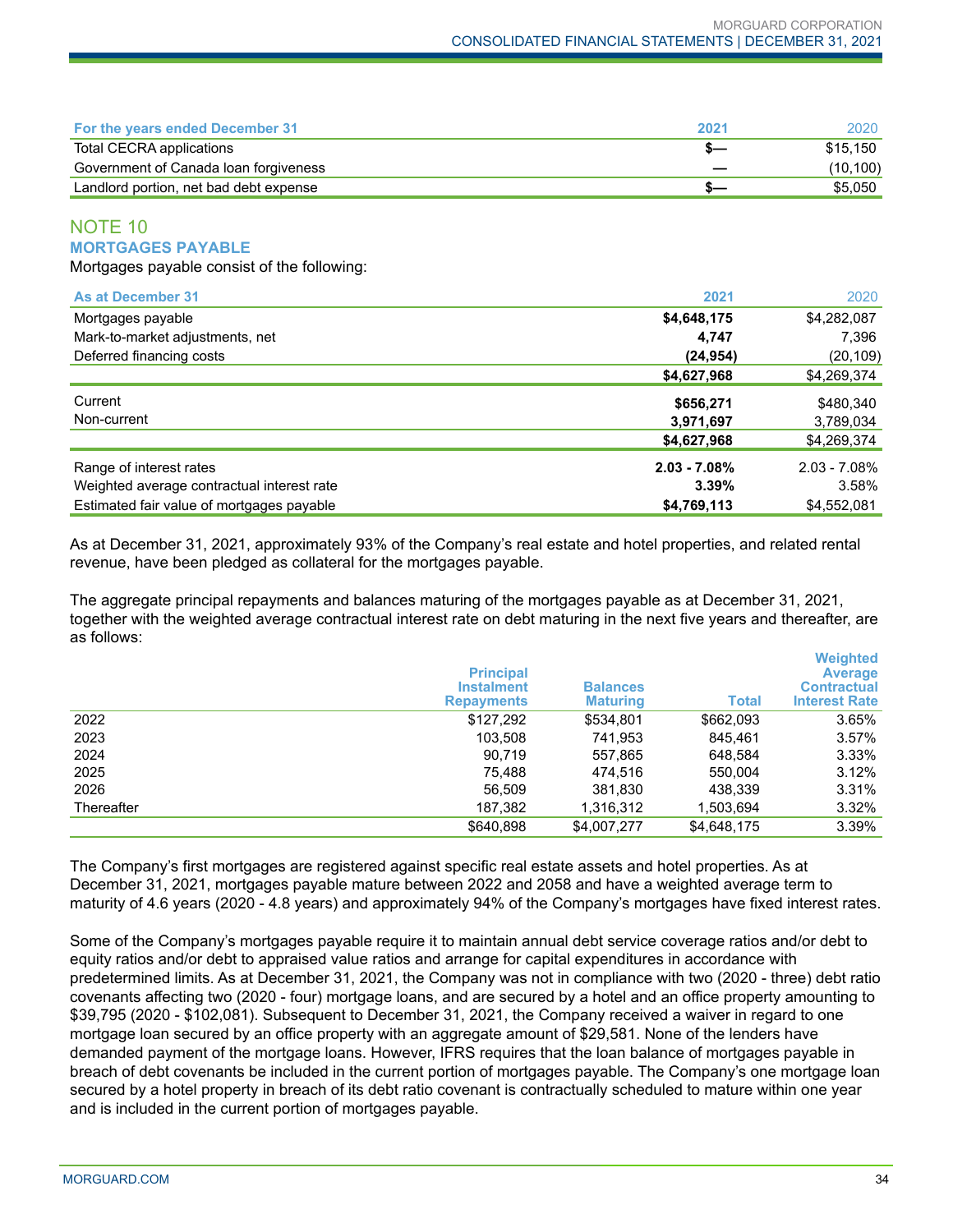# NOTE 11 **DEBENTURES PAYABLE**

The Company's debentures consist of the following:

| <b>As at December 31</b> | 2021      | 2020        |
|--------------------------|-----------|-------------|
| Unsecured debentures     | \$823,256 | \$1,022,152 |
| Convertible debentures   | 171.893   | 194,322     |
|                          | \$995,149 | \$1,216,474 |
| Current                  | \$199,830 | \$314,010   |
| Non-current              | 795.319   | 902.464     |
|                          | \$995,149 | \$1,216,474 |

#### **(a) Unsecured debentures**

The Company's senior unsecured debentures ("Unsecured Debentures") consist of the following:

| <b>As at December 31</b>             | <b>Maturity Date</b> | <b>Coupon</b><br><b>Interest Rate</b> | 2021      | 2020        |
|--------------------------------------|----------------------|---------------------------------------|-----------|-------------|
| Series C senior unsecured debentures | September 15, 2022   | 4.333%                                | \$200,000 | \$200,000   |
| Series D senior unsecured debentures | May 14, 2021         | 4.085%                                |           | 200,000     |
| Series E senior unsecured debentures | January 25, 2024     | 4.715%                                | 225,000   | 225,000     |
| Series F senior unsecured debentures | November 27, 2024    | 4.204%                                | 225,000   | 225,000     |
| Series G senior unsecured debentures | September 28, 2023   | 4.402%                                | 175,000   | 175,000     |
| Unamortized financing costs          |                      |                                       | (1,744)   | (2,848)     |
|                                      |                      |                                       | \$823,256 | \$1,022,152 |
| Current                              |                      |                                       | \$199,830 | \$199,853   |
| Non-current                          |                      |                                       | 623,426   | 822,299     |
|                                      |                      |                                       | \$823,256 | \$1,022,152 |

On November 18, 2016, the Company issued \$200,000 (net proceeds including issuance costs - \$199,198) of Series B senior unsecured debentures due on November 18, 2020. On November 18, 2020, the Series B unsecured debentures were fully repaid on maturity.

On September 15, 2017, the Company issued \$200,000 (net proceeds including issuance costs - \$198,800) of Series C senior unsecured debentures due on September 15, 2022. Interest on the Series C senior unsecured debentures is payable semi-annually, not in advance, on March 15 and September 15 of each year. The Company has the option to redeem the Series C senior unsecured debentures at a redemption price equal to the greater of the Canada Yield Price or par plus any accrued and unpaid interest. The Canada Yield Price is defined as the amount that would return a yield on investment for the remaining term to maturity equal to the Canada Bond Yield with an equal term to maturity plus a spread of 0.635%.

On May 14, 2018, the Company issued \$200,000 (net proceeds including issuance costs - \$198,805) of Series D senior unsecured debentures due on May 14, 2021. On May 14, 2021, the Series D unsecured debentures were fully repaid on maturity.

On January 25, 2019, the Company issued \$225,000 (net proceeds including issuance costs - \$223,575) of Series E senior unsecured debentures due on January 25, 2024. Interest on the Series E senior unsecured debentures is payable semi-annually, not in advance, on January 25 and July 25 of each year. Paros Enterprises Limited, a related party, acquired \$12,500 aggregate principal amount of the Series E senior unsecured debentures. The Company has the option to redeem the Series E senior unsecured debentures at a redemption price equal to the greater of the Canada Yield Price or par plus any accrued and unpaid interest. The Canada Yield Price is defined as the amount that would return a yield on investment for the remaining term to maturity equal to the Canada Bond Yield with an equal term to maturity plus a spread of 0.70%.

On November 27, 2019, the Company issued \$225,000 (net proceeds including issuance costs - \$224,000) of Series F senior unsecured debentures due on November 27, 2024. Interest on the Series F senior unsecured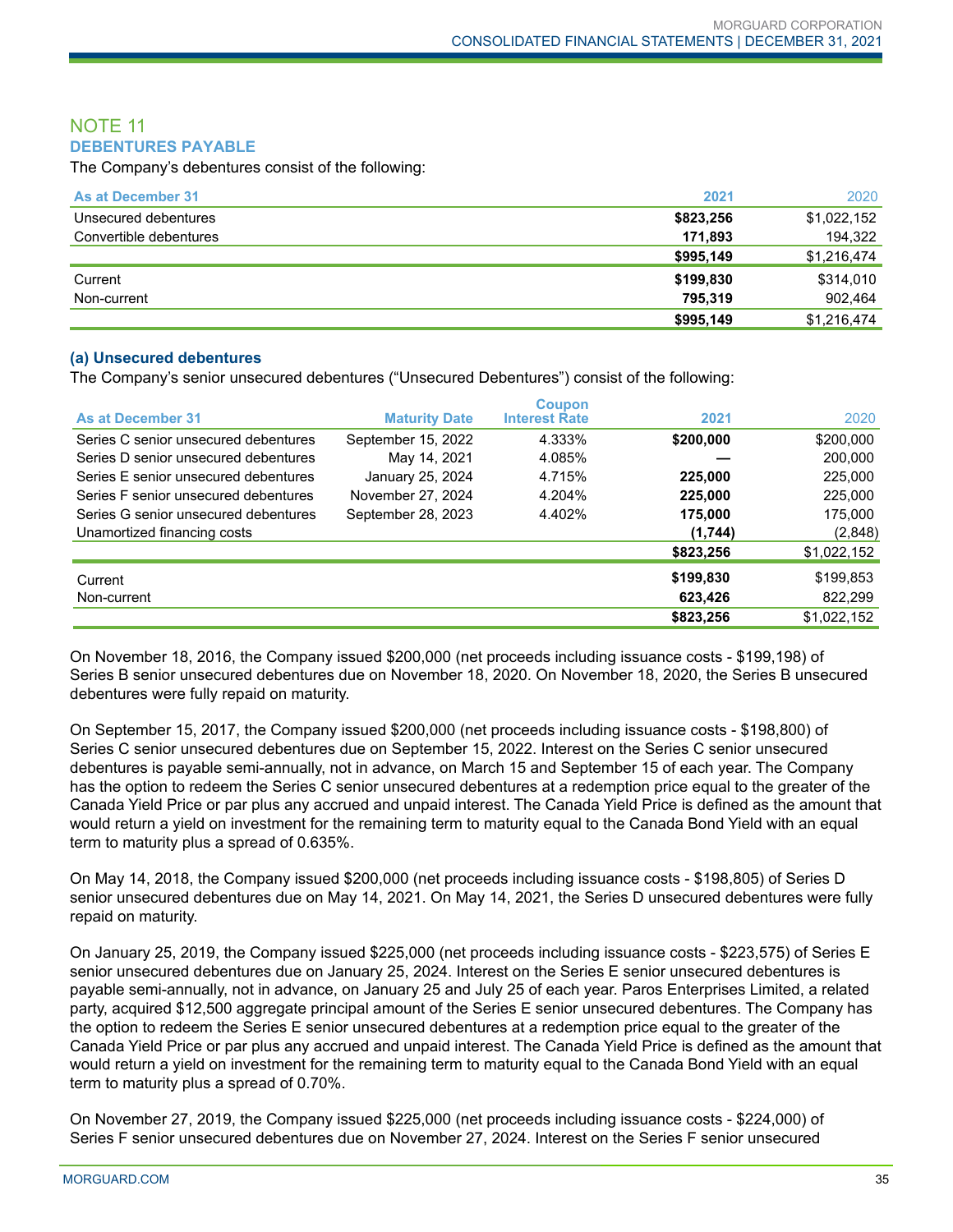debentures is payable semi-annually, not in advance, on May 27 and November 27 of each year. The Company has the option to redeem the Series F senior unsecured debentures at a redemption price equal to the greater of the Canada Yield Price or par plus any accrued and unpaid interest. The Canada Yield Price is defined as the amount that would return a yield on investment for the remaining term to maturity equal to the Canada Bond Yield with an equal term to maturity plus a spread of 0.675%.

On September 28, 2020, the Company issued \$175,000 (net proceeds including issuance costs - \$174,303) of Series G senior unsecured debentures due on September 28, 2023. Interest on the Series G senior unsecured debentures is payable semi-annually, not in advance, on March 28 and September 28 of each year, commencing on March 28, 2021. The Company has the option to redeem the Series G senior unsecured debentures at a redemption price equal to the greater of the Canada Yield Price or par plus any accrued and unpaid interest. The Canada Yield Price is defined as the amount that would return a yield on investment for the remaining term to maturity equal to the Canada Bond Yield with an equal term to maturity plus a spread of 1.03%.

For the year ended December 31, 2021, interest on the Unsecured Debentures of \$39,437 (2020 - \$45,964) is included in interest expense (Note 18).

## **(b) Convertible debentures**

Convertible debentures consist of the following:

|                                          |                      | <b>Conversion</b> | <b>Coupon</b><br><b>Interest</b> | <b>Principal</b> | <b>Principal</b><br><b>Owned</b><br>by the |           |           |
|------------------------------------------|----------------------|-------------------|----------------------------------|------------------|--------------------------------------------|-----------|-----------|
| <b>As at December 31</b>                 | <b>Maturity Date</b> | <b>Price</b>      | Rate                             | <b>Balance</b>   | <b>Company</b>                             | 2021      | 2020      |
| Morguard REIT                            | December 31, 2021    | \$20.40           | 4.50%                            | \$175,000        | \$60,000                                   | \$—       | \$114,157 |
| Morguard REIT                            | December 31, 2026    | \$7.80            | 5.25%                            | \$159,000        | \$60,000                                   | 90,574    |           |
| Morguard Residential REIT <sup>(1)</sup> | March 31, 2023       | \$20.20           | 4.50%                            | \$85,500         | \$5,000                                    | 81,319    | 80,165    |
|                                          |                      |                   |                                  |                  |                                            | \$171,893 | \$194,322 |
| Current                                  |                      |                   |                                  |                  |                                            | $s-$      | \$114,157 |
| Non-current                              |                      |                   |                                  |                  |                                            | 171,893   | 80,165    |
|                                          |                      |                   |                                  |                  |                                            | \$171,893 | \$194,322 |

 $<sup>(1)</sup>$  As at December 31, 2021, the liability includes the fair value of the conversion option of \$2,028 (2020 - \$1,577).</sup>

#### **Morguard REIT**

On December 7, 2021, Morguard REIT issued \$159,000 principal amount of 5.25% convertible unsecured subordinated debentures, and incurred issue costs of \$4,213 for net proceeds of \$154,787. Interest is payable semiannually, not in advance, on June 30 and December 31 of each year, commencing on June 30, 2022. The convertible debentures, with the exception of \$4,213, the value assigned to the holder's conversion option, have been recorded as debt on the consolidated balance sheets. Morguard owns \$60,000 aggregate principal amount of the 5.25% convertible unsecured subordinated debentures.

On December 30, 2016, Morguard REIT issued \$175,000 principal amount of 4.50% convertible unsecured subordinated debentures, and incurred issue costs of \$5,137 for net proceeds of \$169,863. On December 17, 2021, the convertible debentures were fully repaid, including the \$60,000 aggregate principal amount of the 4.50% convertible unsecured subordinated debentures owned by Morguard.

#### **Morguard Residential REIT**

On February 13, 2018, Morguard Residential REIT issued \$75,000 principal amount of 4.50% convertible unsecured subordinated debentures maturing on March 31, 2023. On February 21, 2018, an additional principal amount of \$10,500 was issued pursuant to the exercise of the over-allotment option. Interest is payable semi-annually, not in advance, on March 31 and September 30 of each year. The underwriter's commission attributable to the debentures in the amount of \$3,375 has been capitalized and is being amortized over the term to maturity. Morguard owns \$5,000 aggregate principal amount of the 4.50% convertible unsecured subordinated debentures.

For the year ended December 31, 2021, interest on convertible debentures net of accretion of \$8,704 (2020 - \$9,797) is included in interest expense (Note 18).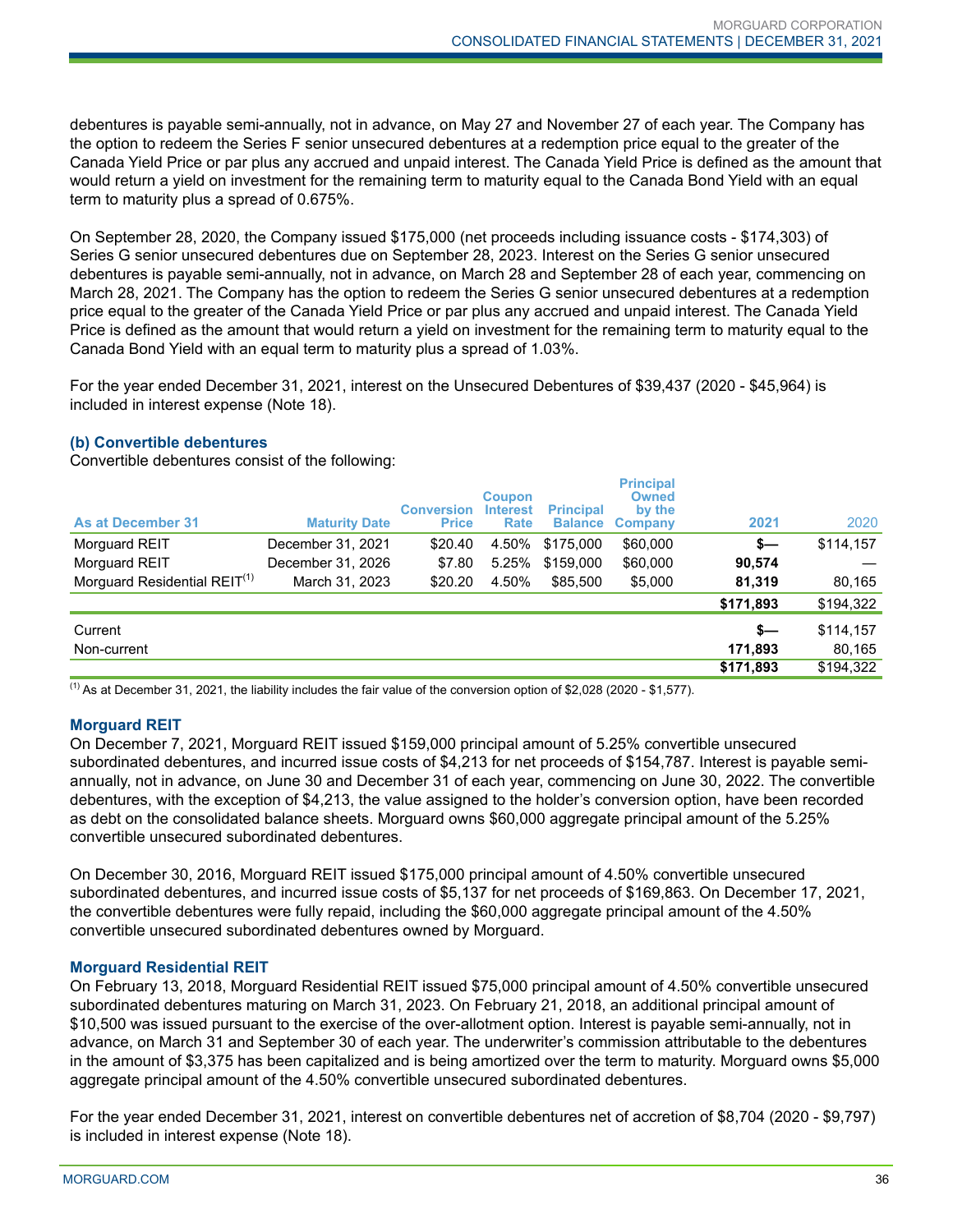# NOTE 12 **MORGUARD RESIDENTIAL REIT UNITS**

The units issued by Morguard Residential REIT that are not held by the Company are classified as equity on Morguard Residential REIT's balance sheet but are classified as a liability on the Company's consolidated balance sheets. Morguard Residential REIT units are redeemable at any time, in whole or in part, on demand by the holders. Upon receipt of the redemption notice by Morguard Residential REIT, all rights to and under the units tendered for redemption shall be surrendered, and the holder shall be entitled to receive a price per unit equal to the lesser of: (i) 90% of the market price of the units on the principal exchange market on which the units are listed or quoted for trading during the 10 consecutive trading days ending immediately prior to the date on which the units were surrendered for redemption; or (ii) 100% of the closing market price on the principal exchange market on which the units are listed or quoted for trading on the redemption date.

As at December 31, 2021, the Company valued the non-controlling interest in the Morguard Residential REIT units at \$496,024 (2020 - \$446,091) and classified the units as a liability on the consolidated balance sheets. Due to the change in the market value of the units and the distributions paid to external unitholders, the Company recorded a fair value loss for the year ended December 31, 2021 of \$70,941 (2020 - gain of \$49,269), in the consolidated statements of income (loss) (Note 19).

The components of the fair value gain (loss) on Morguard Residential REIT units are as follows:

| <b>For the years ended December 31</b>                    | 2021             | 2020      |
|-----------------------------------------------------------|------------------|-----------|
| Fair value gain (loss) on Morguard Residential REIT units | $($ \$49,184 $)$ | \$70.996  |
| Distributions to external unitholders (Note 3)            | (21.757)         | (21, 727) |
| Fair value gain (loss) on Morguard Residential REIT units | ( \$70, 941)     | \$49,269  |

#### NOTE 13 **LEASE LIABILITIES**

The following table presents the change in the balance of lease liabilities:

| <b>As at December 31</b>                | 2021      | 2020      |
|-----------------------------------------|-----------|-----------|
| Balance, beginning of year              | \$164,255 | \$166,144 |
| Interest on lease liabilities (Note 18) | 9,617     | 9,440     |
| Payments                                | (11, 373) | (11, 162) |
| Additions                               | 5,878     |           |
| Foreign exchange gain                   | (112)     | (167)     |
| Balance, end of year                    | \$168,265 | \$164,255 |
| Current (Note 14)                       | \$1,734   | \$1,799   |
| Non-current                             | 166,531   | 162,456   |
|                                         | \$168,265 | \$164,255 |

Under one of the Company's ground leases with a term until 2065, land rent is required to be reset every 10 years. During the year ended December 31, 2021, the fair market value of the land was reset resulting in a \$5,878 lease liability and corresponding right-of-use asset adjustment.

Future minimum lease payments under lease liabilities are as follows:

| <b>As at December 31</b>                | 2021       | 2020       |
|-----------------------------------------|------------|------------|
| Within 12 months                        | \$11,306   | \$11,120   |
| 2 to 5 years                            | 43.546     | 42,585     |
| Over 5 years                            | 357.982    | 353,577    |
| Total minimum lease payments            | \$412,834  | \$407,282  |
| Less: future interest costs             | (244, 569) | (243, 027) |
| Present value of minimum lease payments | \$168,265  | \$164,255  |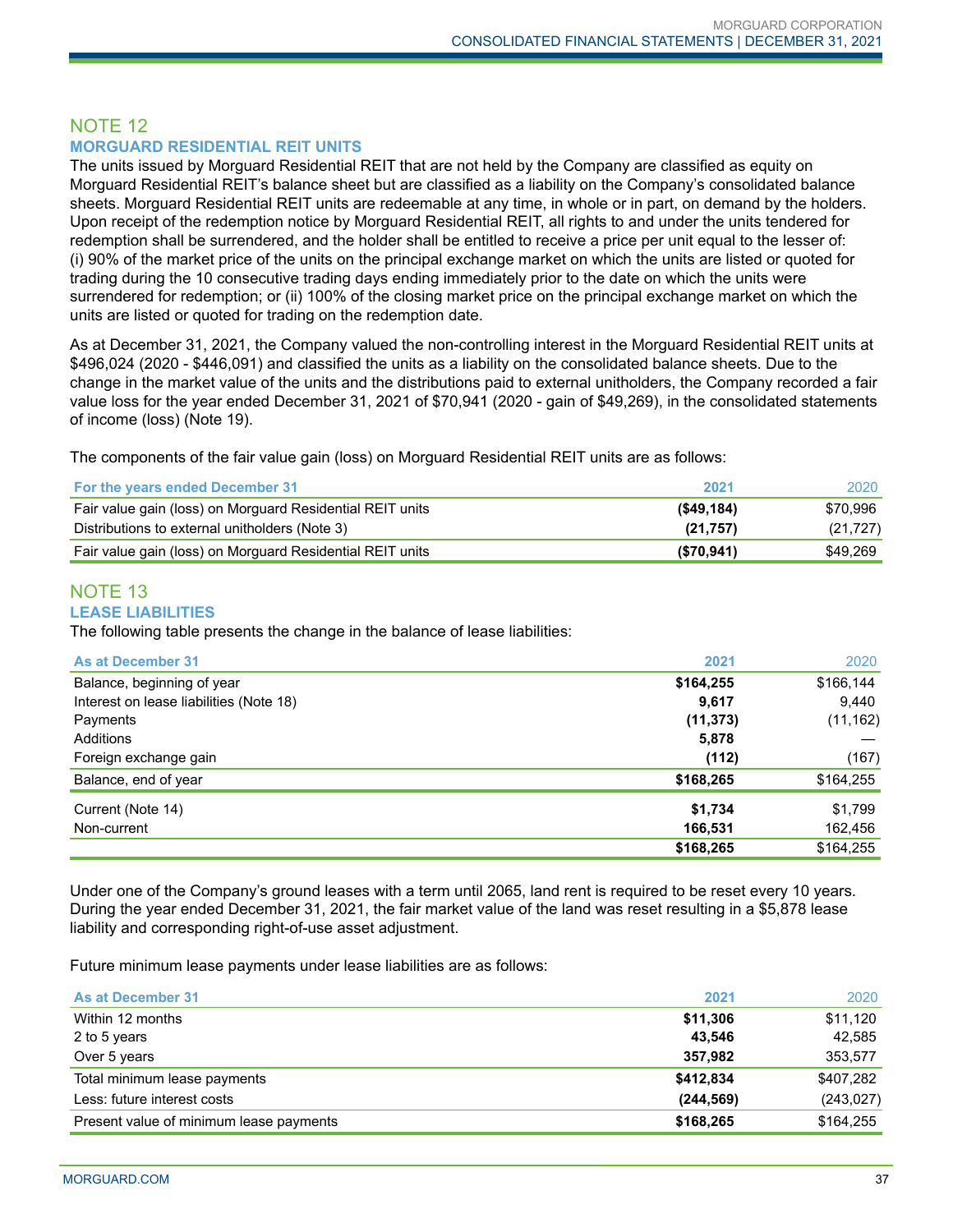# NOTE 14 **ACCOUNTS PAYABLE AND ACCRUED LIABILITIES**

Accounts payable and accrued liabilities consist of the following:

| <b>As at December 31</b>                 | 2021      | 2020      |
|------------------------------------------|-----------|-----------|
| Accounts payable and accrued liabilities | \$189,987 | \$178,828 |
| Tenant deposits                          | 28,209    | 27,931    |
| <b>SARs liability</b>                    | 12,923    | 10,779    |
| Income taxes payable                     | 5,161     |           |
| Lease liability (Note 13)                | 1,734     | 1,799     |
| Other                                    | 2.295     | 1.231     |
|                                          | \$240,309 | \$220,568 |

# NOTE 15 **BANK INDEBTEDNESS**

As at December 31, 2021, the Company has operating lines of credit totalling \$493,500 (2020 - \$593,500), the majority of which can be borrowed in either Canadian or United States dollars and are subject to floating interest rates based on bankers' acceptance or LIBOR rates. As at December 31, 2021, the maximum amount that can be borrowed on the operating lines of credit is \$403,026 (2020 - \$578,554), which includes deducting issued letters of credit in the amount of \$8,856 (2020 - \$8,742) related to these facilities. The Company's investments in Morguard REIT and Morguard Residential REIT, marketable securities, amounts receivable, inventory, capital assets and a fixed-charge security on specific properties have been pledged as collateral on these operating lines of credit. As at December 31, 2021, the Company had borrowed \$8,039 (2020 - \$156,802) on its operating lines of credit.

During the year ended December 31, 2020, the Company amended its existing credit facilities to provide for an additional availability of \$142,500 (of which \$100,000 expired during the second quarter of 2021) and where applicable to allow for a higher margin calculation (margin calculations reverted back to historical amounts during the second quarter of 2021). In addition, the Company entered into a revolving credit facility allowing a maximum of \$77,000 that can be borrowed and is secured by specific hotel properties.

The bank credit agreements include certain restrictive undertakings by the Company. As at December 31, 2021, the Company is in compliance with all undertakings.

# NOTE 16 **SHAREHOLDERS' EQUITY**

#### **(a) Share Capital Authorized**

Unlimited common shares, no par value. Unlimited preference shares, no par value, issuable in series.

|                                                      | <b>Number</b> |               |
|------------------------------------------------------|---------------|---------------|
| <b>Issued and Fully Paid Common Shares</b>           | (000s)        | <b>Amount</b> |
| Balance, December 31, 2019                           | 11.283        | \$102,426     |
| Common shares repurchased through the Company's NCIB | (174)         | (1,583)       |
| Dividend reinvestment plan                           |               | 99            |
| Balance, December 31, 2020                           | 11.109        | \$100.942     |
| Common shares repurchased through the Company's NCIB | (9)           | (81)          |
| Dividend reinvestment plan                           |               | 68            |
| Balance, December 31, 2021                           | 11,101        | \$100,929     |

The Company had the approval of the TSX under its normal course issuer bid ("NCIB") to purchase up to 557,812 common shares. The program expired on September 21, 2021. On September 17, 2021, the Company obtained the approval of the TSX under its NCIB to purchase up to 555,024 common shares, being approximately 5% of the issued and outstanding common shares, and the program expires on September 21, 2022. The daily repurchase restriction for the common shares is 2,088. During the year ended December 31, 2021, 8,870 common shares were purchased for cash consideration of \$1,007 at a weighted average price of \$113.53 per common share.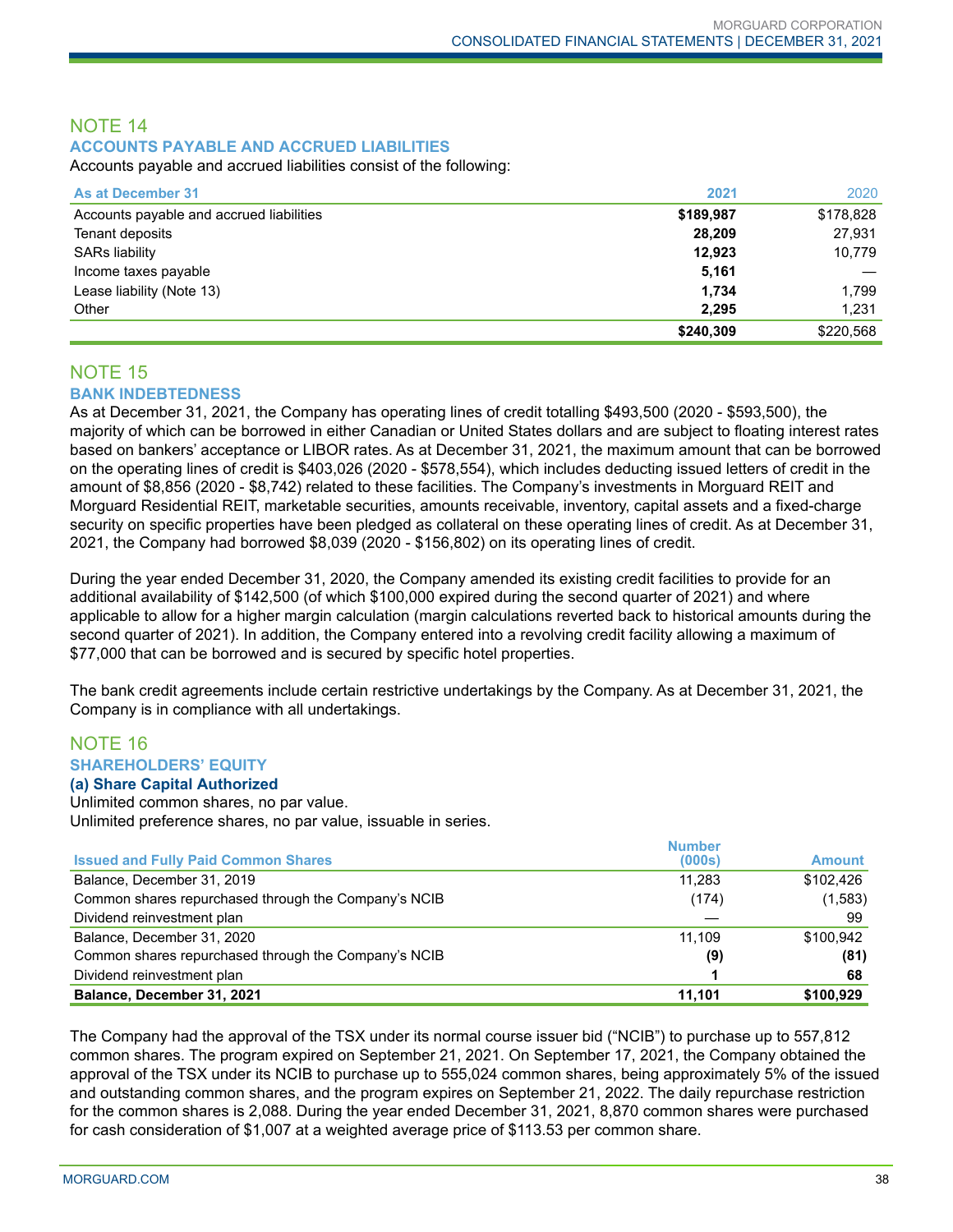Total dividends declared during the year ended December 31, 2021, amounted to \$6,660, or \$0.60 per common share (2020 - \$6,714, or \$0.60 per common share). On February 24, 2022, the Company declared a common share dividend of \$0.15 per common share to be paid in the first quarter of 2022.

### **(b) Contributed Surplus**

During the year ended December 31, 2020, the Company acquired 20,668,856 common shares of Temple Hotels Inc. for cash consideration of \$44,149. The difference between the cash consideration and the carrying value of the noncontrolling interest acquired for the year ended December 31, 2020, amounted to \$23,235 and the amount has been recorded within retained earnings.

During the year ended December 31, 2021, the Company acquired nil units (2020 - 3,520,153 units) of Morguard REIT under its distribution reinvestment program for non-cash consideration of \$nil (2020 - \$17,784). The difference between the non-cash consideration and the carrying value of the non-controlling interest acquired for the year ended December 31, 2021, amounted to \$nil (2020 - \$24,044) and the amount has been recorded within retained earnings.

During the year ended December 31, 2021, Morguard REIT acquired nil units (2020 - 197,300 units) for cash consideration of \$nil (2020 - \$953) and the amount has been recorded within retained earnings.

## **(c) Stock Appreciation Rights Plan**

**As at December 31, 2021**

The SARs granted vest equally over 10 years subject to restrictions.

| <b>AS AL DEUCHINGLY L. ZVZ L</b> |                       |               |                 |                  |                    |
|----------------------------------|-----------------------|---------------|-----------------|------------------|--------------------|
| <b>Date of Grant</b>             | <b>Exercise Price</b> | <b>Issued</b> | <b>Redeemed</b> | <b>Cancelled</b> | <b>Outstanding</b> |
| March 20, 2008                   | \$30.74               | 200,000       | (83,500)        | (61,500)         | 55,000             |
| November 2, 2010                 | \$43.39               | 55,000        | (6,500)         | (8,500)          | 40,000             |
| May 13, 2014                     | \$137.90              | 25,000        | (2,000)         | (8,000)          | 15,000             |
| May 13, 2015                     | \$153.82              | 10,000        |                 |                  | 10,000             |
| January 11, 2017                 | \$179.95              | 90.000        | (1,500)         | (3,500)          | 85,000             |
| May 18, 2018                     | \$163.59              | 125,000       |                 |                  | 125,000            |
| August 8, 2018                   | \$168.00              | 20,000        |                 |                  | 20,000             |
| November 8, 2018                 | \$184.00              | 10.000        |                 |                  | 10.000             |
| Total                            |                       | 535,000       | (93, 500)       | (81,500)         | 360,000            |

During the year ended December 31, 2021, the Company recorded a fair value adjustment to increase compensation expense of \$3,971 (2020 - reduce compensation expense of \$12,161). The fair value adjustment is included in property management and corporate expenses in the consolidated statements of income (loss), and the liability is classified as accounts payable and accrued liabilities (Note 14).

The fair value for the SARs was calculated using the Black-Scholes option pricing model. In determining the fair value of the SARs, management is required to make assumptions that could have a material impact on the valuation. The following are the assumptions that were used in determining the fair value as at December 31, 2021: a dividend yield of 0.44% (2020 - 0.52%), expected volatility of approximately 30.35% (2020 - 30.13%) and the 10-year Bank of Canada Bond Yield of 1.47% (2020 - 0.70%).

#### **(d) Accumulated Other Comprehensive Income**

As at December 31, 2021, and 2020, accumulated other comprehensive income consists of the following amounts:

| <b>As at December 31</b>                        | 2021      | 2020      |
|-------------------------------------------------|-----------|-----------|
| Actuarial gain on defined benefit pension plans | \$50,689  | \$28.882  |
| Unrealized foreign currency translation gain    | 129.264   | 133.436   |
|                                                 | \$179.953 | \$162,318 |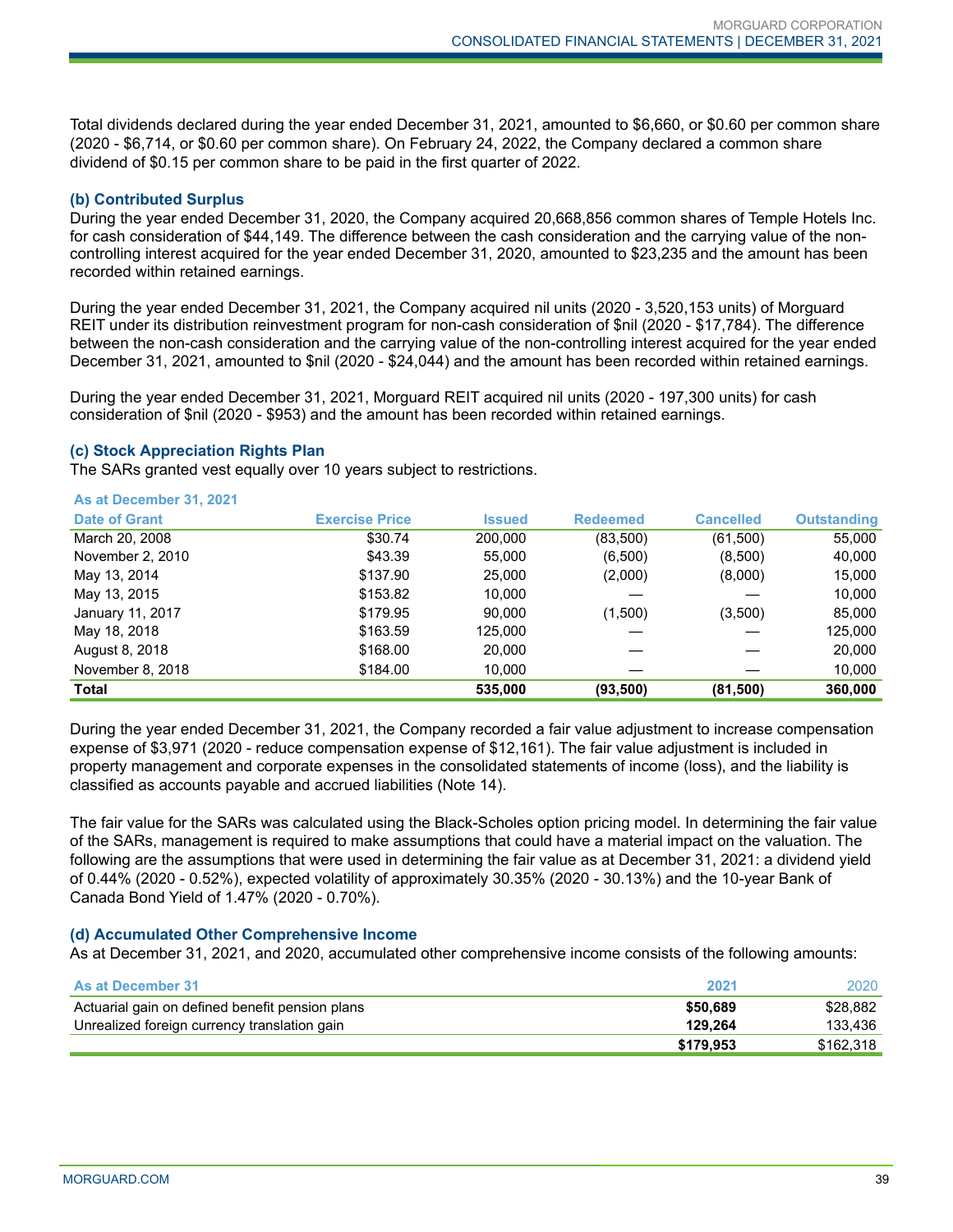# NOTE 17 **REVENUE**

The components of revenue from real estate properties are as follows:

| For the years ended December 31          | 2021      | 2020      |
|------------------------------------------|-----------|-----------|
| Rental income                            | \$472,397 | \$494.807 |
| Realty taxes and insurance               | 137.517   | 141.941   |
| Common area maintenance recoveries       | 91.051    | 100.074   |
| Property management and ancillary income | 151.727   | 151.502   |
|                                          | \$852,692 | \$888,324 |

The components of revenue from hotel properties are as follows:

| <b>For the years ended December 31</b> | 2021      | 2020     |
|----------------------------------------|-----------|----------|
| Room revenue                           | \$92.700  | \$74,725 |
| Other hotel revenue                    | 31.216    | 23.321   |
|                                        | \$123,916 | \$98,046 |

The components of management and advisory fees are as follows:

| <b>For the years ended December 31</b> | 2021     | 2020     |
|----------------------------------------|----------|----------|
| Property and asset management fees     | \$34.615 | \$33,649 |
| Other fees                             | 10.687   | 8.431    |
|                                        | \$45,302 | \$42,080 |

Included in property management and corporate expenses are services provided under third-party managed contracts, which are recoverable, amounting to \$19,269 (2020 - \$17,577).

# NOTE 18 **INTEREST EXPENSE**

The components of interest expense are as follows:

| For the years ended December 31                              | 2021      | 2020      |
|--------------------------------------------------------------|-----------|-----------|
| Interest on mortgages                                        | \$152,538 | \$161,228 |
| Interest on debentures payable, net of accretion (Note 11)   | 48.141    | 55,761    |
| Interest on bank indebtedness                                | 3,573     | 5,259     |
| Interest on loans payable and other                          | 1,713     | 1,510     |
| Interest on lease liabilities (Note 13)                      | 9.617     | 9.440     |
| Amortization of mark-to-market adjustments on mortgages, net | (2,649)   | (4, 552)  |
| Amortization of deferred financing costs                     | 7,726     | 8,772     |
|                                                              | 220,659   | 237,418   |
| Less: Interest capitalized to properties under development   | (347)     | (697)     |
|                                                              | \$220,312 | \$236,721 |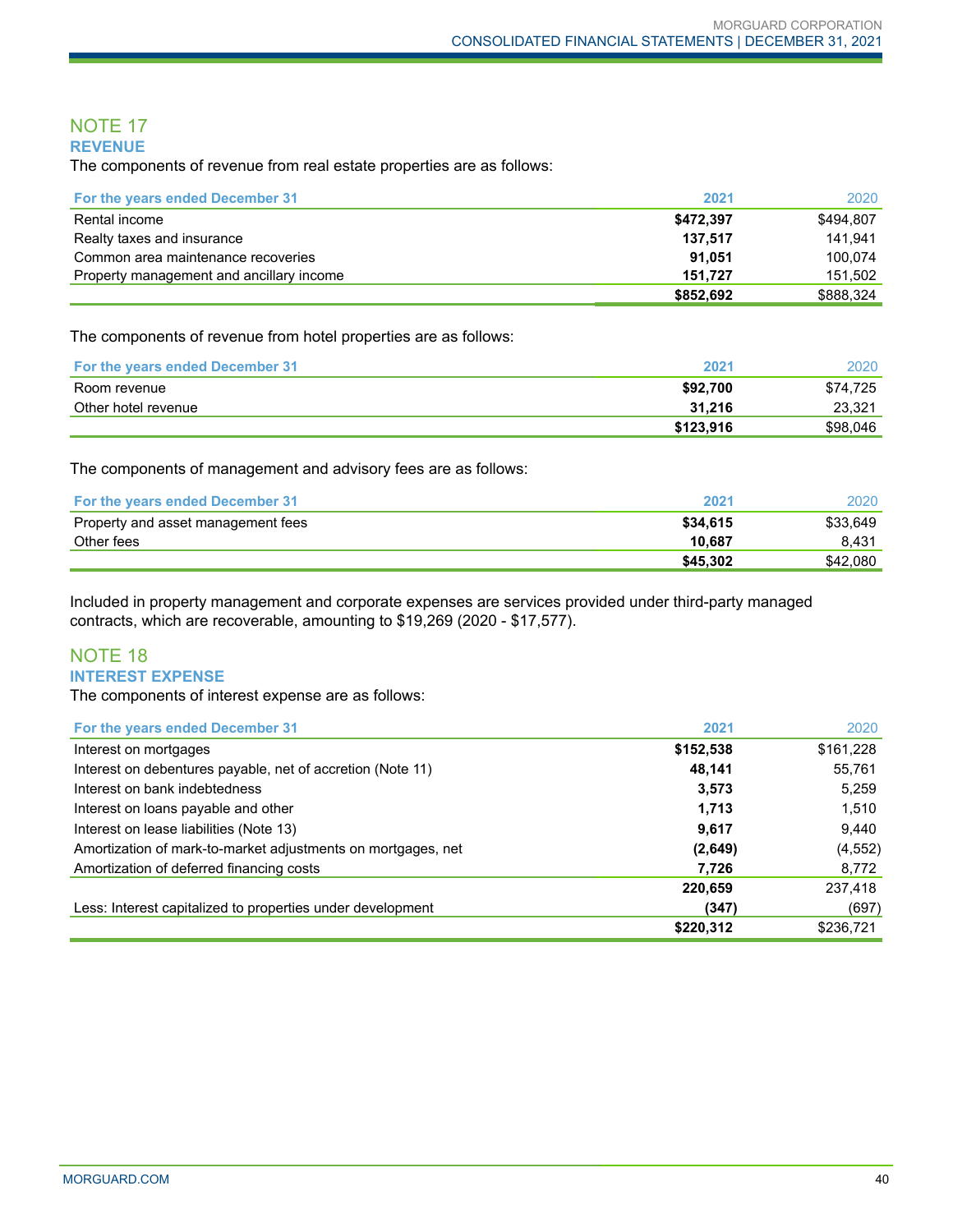# NOTE 19 **FAIR VALUE GAIN (LOSS), NET**

The components of fair value gain (loss) are as follows:

| For the years ended December 31                                                     | 2021      | 2020        |
|-------------------------------------------------------------------------------------|-----------|-------------|
| Fair value gain (loss) on real estate properties, net (Note 4)                      | \$266,971 | (\$511,472) |
| Financial assets (liabilities):                                                     |           |             |
| Fair value gain (loss) on conversion option of MRG convertible debentures (Note 11) | (451)     | 1.895       |
| Fair value gain (loss) on MRG units (Note 12)                                       | (70, 941) | 49.269      |
| Fair value loss on other real estate fund investments (Note 7(b))                   | (6, 257)  | (5,398)     |
| Fair value gain (loss) on investment in marketable securities                       | 12,263    | (28, 239)   |
| Total fair value gain (loss), net                                                   | \$201,585 | (\$493,945) |

# NOTE 20

#### **OTHER INCOME**

The components of other income are as follows:

| <b>For the years ended December 31</b>  | 2021    | 2020    |
|-----------------------------------------|---------|---------|
| Foreign exchange gain (loss)            | \$1.366 | (\$61)  |
| Gain on sale of hotel property (Note 5) |         | 2.067   |
| Other income (expense)                  | 3.199   | (773)   |
|                                         | \$4.565 | \$1,233 |

# NOTE 21

#### **RELATED PARTY TRANSACTIONS**

In addition to the related party transactions disclosed in Notes 7 and 11(a), related party transactions also include the following:

# **(a) Paros Enterprises Limited ("Paros")**

Paros is the majority shareholder and ultimate parent of the Company. Paros is owned by the Company's Chairman and Chief Executive Officer, Mr. K. Rai Sahi. As at December 31, 2021, the Company has a demand loan agreement with Paros that provides for the Company to borrow up to \$50,000 (2020 - \$22,000). During the year ended December 31, 2021, the Company increased its existing demand loan by \$28,000. The total loan payable as at December 31, 2021 was \$nil (2020 - \$nil). During the year ended December 31, 2021, the Company incurred net interest expense of \$741 (2020 - \$nil).

# **(b) TWC Enterprises Limited ("TWC")**

The Company provides TWC with managerial and consulting services for its business and the business of its subsidiaries. Mr. K. Rai Sahi is Chairman and Chief Executive Officer and the majority shareholder of TWC through his personal holding companies, which include Paros. Pursuant to contractual agreements between the Company and TWC, for the year ended December 31, 2021, the Company received a management fee of \$1,271 (2020 - \$1,311), and paid rent and operating expenses of \$617 (2020 - \$661).

The Company has a revolving demand loan agreement with TWC that provides for either party to borrow up to \$50,000 at either the prime rate or the bankers' acceptance rate plus applicable stamping fees. The total loan payable as at December 31, 2021 was \$nil (2020 - \$20,000). During the year ended December 31, 2021, the Company paid net interest of \$390 (2020 - \$452).

# **(c) Share/unit Purchase and Other Loans**

As at December 31, 2021, share/unit purchase and other loans to officers and employees of the Company and its subsidiaries of \$6,190 (2020 - \$5,502) are outstanding. The loans are collateralized by their common shares of the Company, units of Morguard REIT and units of Morguard Residential REIT and are interest-bearing computed at the Canadian prime interest rate and are due on January 13, 2026. Other loans are secured against the underlying asset. The loans are classified as amounts receivable in the consolidated balance sheets. As at December 31, 2021, the fair market value of the common shares/units held as collateral is \$69,793.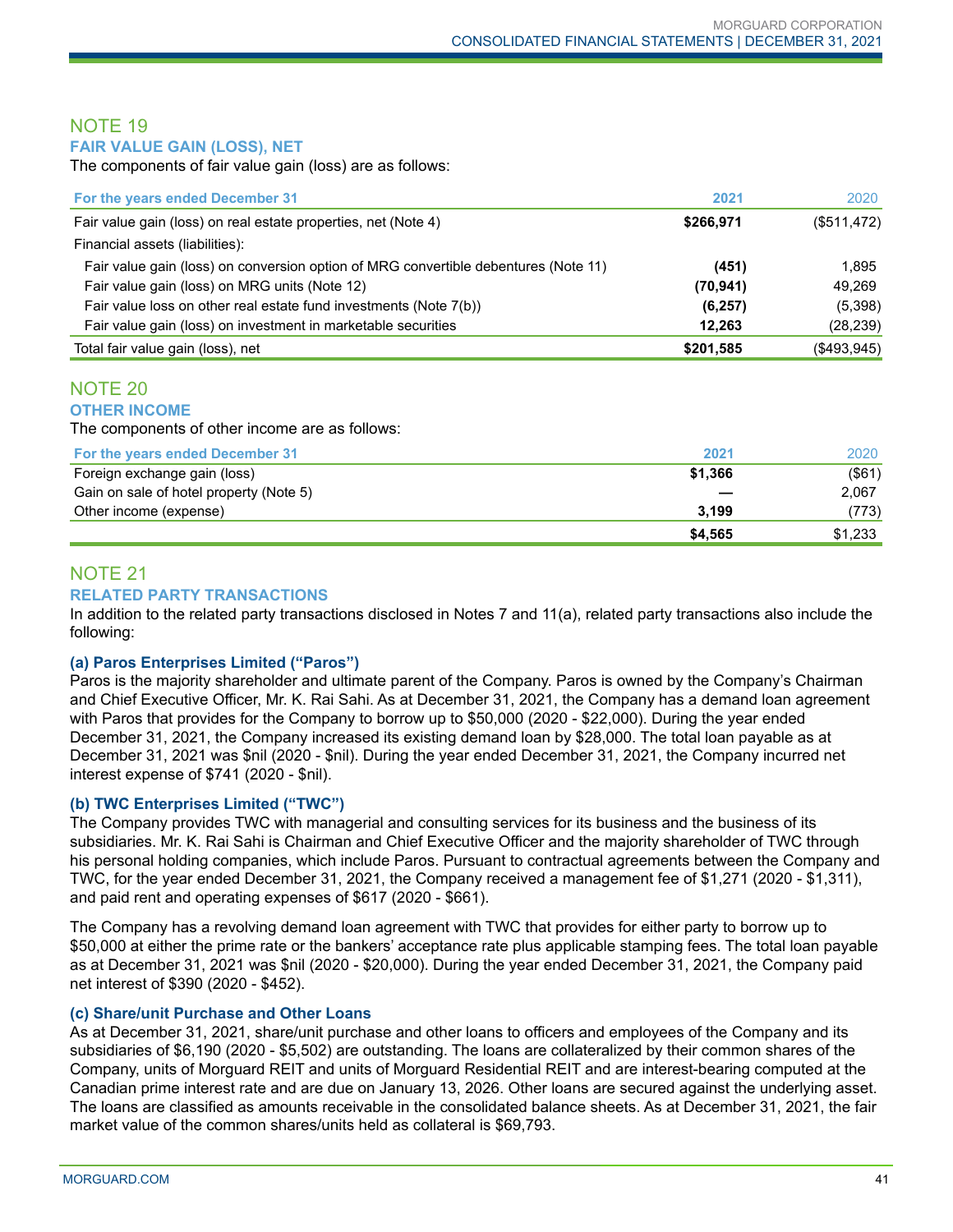### **(d) Key Management Compensation**

Key management personnel are those having authority and responsibility for planning, directing and controlling the activities of the Company, directly or indirectly. The Company's key management personnel include the Chairman and Chief Executive Officer, Chief Financial Officer, Executive Vice President, Retail Asset Management (MIL), and Senior Vice President, Office/Industrial Asset Management (MIL).

The compensation paid or payable to key management for employee services is shown below:

| <b>For the years ended December 31</b>          | 2021    | 2020    |
|-------------------------------------------------|---------|---------|
| Salaries and other short-term employee benefits | \$4.156 | \$4.727 |
| SARs                                            | 1.345   | (5,501) |
|                                                 | \$5.501 | (S774)  |

# NOTE 22 **INCOME TAXES (a) Income Tax Expense**

| For the years ended December 31                                          | 2021      | 2020          |
|--------------------------------------------------------------------------|-----------|---------------|
| Income (loss) before income taxes                                        | \$408,102 | (\$319,784)   |
| Statutory rate                                                           | 26.5%     | 26.5%         |
| Income taxes at the Canadian and provincial income tax rate              | \$108,147 | (\$84,743)    |
| Increase (decrease) in income taxes due to:                              |           |               |
| Non-taxable items                                                        | (624)     | (7, 136)      |
| Non-taxable income (loss) of Morguard Residential REIT and Morguard REIT | (4,861)   | 42.671        |
| Impact of subsidiary tax rate differential                               | 17,566    | (36, 743)     |
| Impact of change in tax rates                                            | 6.733     | 1.207         |
| Non-recognition of the benefit of tax losses                             | 11,571    | 12,862        |
| Recognition of previously unrecognized benefit of tax losses             |           | (2, 384)      |
| Adjustments to income tax estimates                                      | 386       | 2,440         |
| Redemption of subsidiary partnership units                               | 12,935    |               |
| Other                                                                    | (372)     | 2,092         |
| Income tax (recovery) expense                                            | \$151,481 | $($ \$69,734) |

# **(b) The Major Components of Deferred Tax Liabilities and Movements**

|                                    | <b>December 31, 2020</b> | (loss)    | Net income Recognized in<br>OCI | <b>Equity and</b> | other December 31, 2021 |
|------------------------------------|--------------------------|-----------|---------------------------------|-------------------|-------------------------|
| Real estate properties             | \$633.612                | \$139.746 | \$353                           | s—                | \$773,711               |
| Investments                        | (6, 489)                 | 5,437     |                                 | (28)              | (1,080)                 |
| Pension assets                     | 15.759                   | (379)     | 7,610                           |                   | 22,990                  |
| Other                              | 5.343                    | (15, 341) | (847)                           |                   | (10, 845)               |
| Total net deferred tax liabilities | \$648,225                | \$129,463 | \$7,116                         | ( \$28)           | \$784,776               |

|                                    | December 31, 2019 | Net income<br>(loss) | Recognized in<br>OCI | Equity and<br>other | December 31, 2020 |
|------------------------------------|-------------------|----------------------|----------------------|---------------------|-------------------|
| Real estate properties             | \$722.477         | (\$85,047)           | (\$3,818)            | $s-$                | \$633,612         |
| Investments                        | (10, 949)         | 765                  |                      | 3,695               | (6, 489)          |
| Pension assets                     | 23.246            | (118)                | (7,369)              |                     | 15.759            |
| Other                              | (988)             | 6.406                | (75)                 |                     | 5,343             |
| Total net deferred tax liabilities | \$733,786         | (\$77,994)           | (\$11,262)           | \$3,695             | \$648,225         |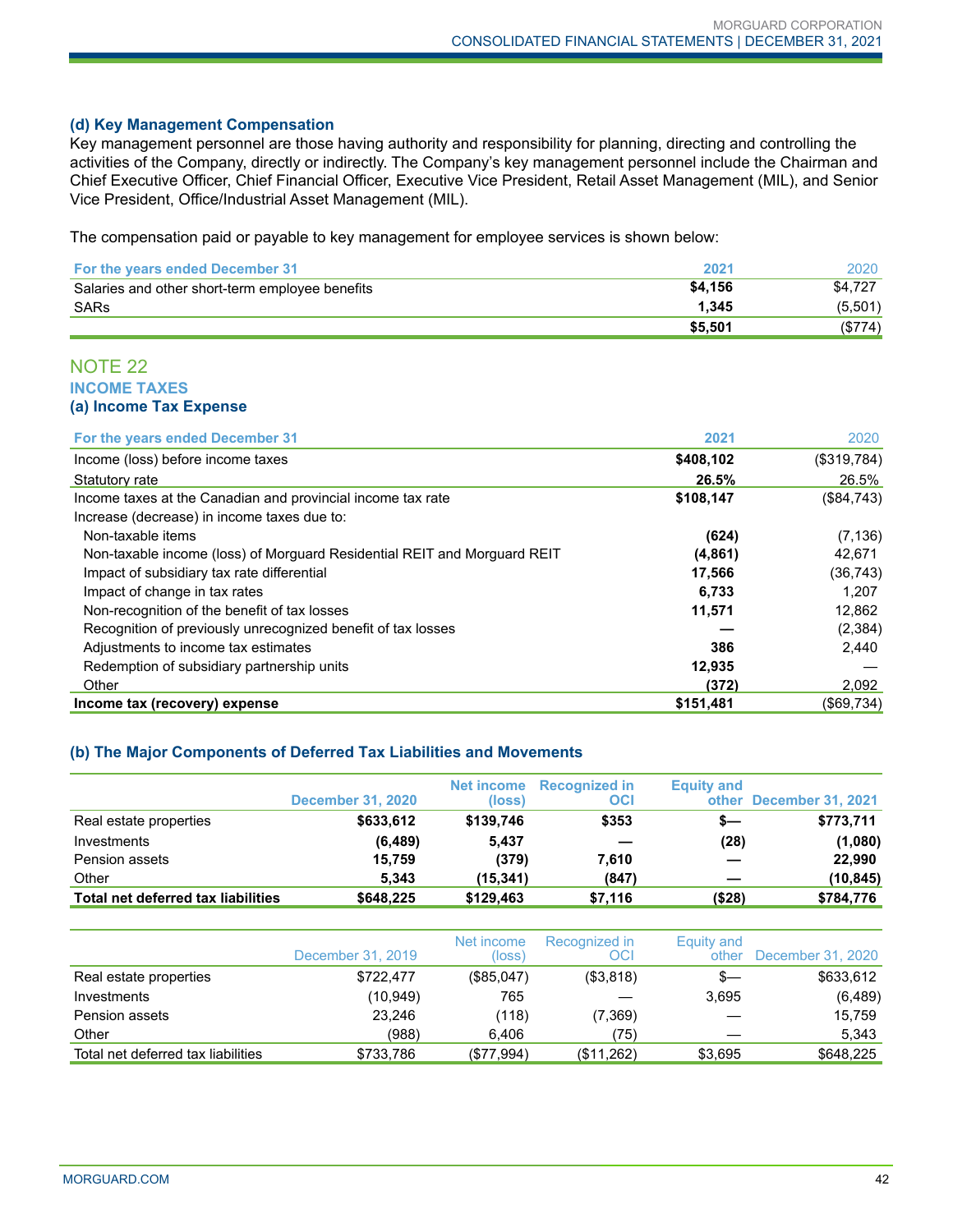#### **(c) The Company's Tax Losses**

As at December 31, 2021, the Company's U.S. subsidiaries have total net operating losses of approximately US\$69,363 (2020 - US\$66,736) of which no deferred tax assets were recognized as it is not probable that taxable income will be available against which the deductible temporary difference can be utilized. The net operating losses expire in varying years commencing 2030. As at December 31, 2021, the Company's U.S. subsidiaries have US\$33,066 (2020 - US\$26,808) of net operating losses of which deferred tax assets were recognized and the Company's U.S. subsidiaries have a total of US\$13,943 (2020 - US\$5,046) of unutilized interest expense deductions, of which deferred tax assets were recognized.

As at December 31, 2021, the Company's Canadian subsidiaries have total net operating losses of approximately \$257,782 (2020 - \$234,442) of which no deferred tax assets were recognized as it is not probable that taxable income will be available against which they can be utilized. These losses expire in various years commencing 2022. As at December 31, 2021, the Company has other Canadian temporary differences, of which no deferred tax asset was recognized for approximately \$82,926 (2020 - \$63,928). These other temporary differences have no expiration date.

# **(d) Other Temporary Differences**

As at December 31, 2021, temporary differences associated with investments in subsidiaries and joint ventures, for which no deferred tax liability has been recognized, amounts to \$198,473 (2020 - \$182,287).

# NOTE 23

#### **NET INCOME (LOSS) PER COMMON SHARE**

| <b>For the years ended December 31</b>                 | 2021      | 2020       |
|--------------------------------------------------------|-----------|------------|
| Net income (loss) attributable to common shareholders  | \$249.760 | (\$98,918) |
| Weighted average number of common shares               |           |            |
| outstanding (000s) - basic and diluted                 | 11.101    | 11,205     |
| Net income (loss) per common share - basic and diluted | \$22.50   | (\$8.83)   |

# NOTE 24 **CONSOLIDATED STATEMENTS OF CASH FLOWS (a) Items Not Affecting Cash**

| For the years ended December 31                                                     | 2021        | 2020      |
|-------------------------------------------------------------------------------------|-------------|-----------|
| Fair value loss (gain) on real estate properties, net                               | (\$267,209) | \$511,472 |
| Fair value loss (gain) on conversion option of MRG convertible debentures (Note 19) | 451         | (1,895)   |
| Fair value loss (gain) on MRG units (Note 12)                                       | 49,184      | (70, 996) |
| Fair value loss on other real estate investment funds (Note 19)                     | 6,257       | 5,398     |
| Fair value loss (gain) on investment in marketable securities (Note 19)             | (12, 263)   | 28,239    |
| Equity loss (income) from investments                                               | (24, 017)   | 7,470     |
| Amortization of hotel properties and other                                          | 32,499      | 35,295    |
| Amortization of deferred financing costs (Note 18)                                  | 7,726       | 8,772     |
| Amortization of mark-to-market adjustments on mortgages, net (Note 18)              | (2,649)     | (4, 552)  |
| Amortization of tenant incentive                                                    | 4,040       | 1,896     |
| Stepped rent - adjustment for straight-line method                                  | (419)       | (665)     |
| Deferred income taxes                                                               | 129,463     | (77, 994) |
| Accretion of convertible debentures                                                 | (284)       | 999       |
| Gain on sale of hotel property (Note 20)                                            |             | (2,067)   |
| Provision for impairment                                                            | 45,289      | 37,041    |
|                                                                                     | (\$31,932)  | \$478,413 |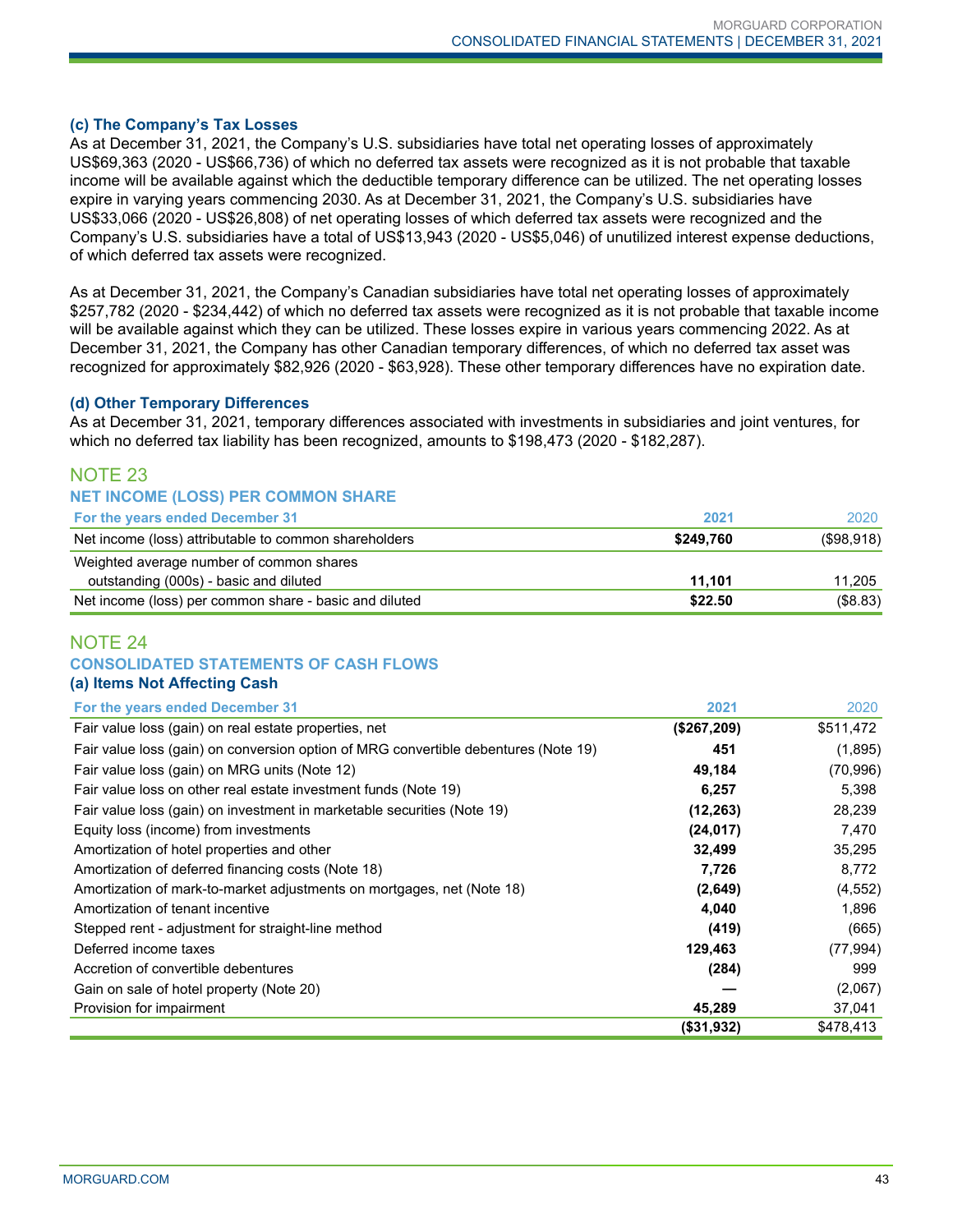# **(b) Net Change in Operating Assets and Liabilities**

| <b>For the years ended December 31</b>         | 2021     | 2020         |
|------------------------------------------------|----------|--------------|
| Amounts receivable                             | \$23.176 | $(\$23,307)$ |
| Prepaid expenses and other                     | 3.578    | (13,290)     |
| Accounts payable and accrued liabilities       | 20.384   | (6, 464)     |
| Net change in operating assets and liabilities | \$47.138 | (\$43,061)   |

# **(c) Supplemental Cash Flow Information**

| <b>For the years ended December 31</b> | 2021      | 2020      |
|----------------------------------------|-----------|-----------|
| Interest paid                          | \$208.472 | \$226.821 |
| Interest received                      | 817       | 1.913     |
| Income taxes paid                      | 10.290    | 9.262     |

During the year ended December 31, 2021, the Company issued non-cash dividends under the distribution reinvestment plan of \$81 (2020 - \$99).

#### **(d) Reconciliation of Liabilities Arising from Financing Activities**

The following provides a reconciliation of liabilities arising from financing activities:

|                            | <b>Mortgages</b><br>pavable | Unsecured<br>debentures | <b>Convertible</b><br><b>debentures</b> | <b>Lease</b><br><b>liabilities</b> | Loans    | <b>Bank</b><br>payable indebtedness | <b>Total</b> |
|----------------------------|-----------------------------|-------------------------|-----------------------------------------|------------------------------------|----------|-------------------------------------|--------------|
| Balance, beginning of year | \$4.269.374                 | \$1,022,152             | \$194.322                               | \$164.255                          | \$20,000 | \$156,802                           | \$5,826,905  |
| Repayments                 | (122,981)                   |                         |                                         | (1,756)                            | (70,000) | (453,996)                           | (648, 733)   |
| New financing, net         | 871.847                     |                         | 94.787                                  |                                    | 50,000   | 305.233                             | 1,321,867    |
| Lump-sum repayments        | (443,141)                   | (200, 000)              | (115,000)                               |                                    |          |                                     | (758, 141)   |
| Non-cash changes           | 58,966                      | 1,104                   | (2, 216)                                | 5,878                              |          |                                     | 63,732       |
| Foreign exchange           | (6,097)                     |                         |                                         | (112)                              |          |                                     | (6, 209)     |
| Balance, December 31, 2021 | \$4,627,968                 | \$823,256               | \$171.893                               | \$168,265                          | s—       | \$8,039                             | \$5,799,421  |

# NOTE 25 **EMPLOYEE FUTURE BENEFITS**

The Company maintains a non-contributory defined benefit pension plan covering certain employees under the Morguard Corporation Employee Retirement Plan (the "Morguard Plan"). This plan provides benefits based on length of service and final average earnings. There is only one active member since the majority of members were employed in the Company's industrial products distribution business, which was sold in 1996. The pension obligations and related assets for the former employees remain part of the Company's defined benefit pension plan. The most recent actuarial valuation for the Morguard Plan was as at December 31, 2020.

Effective January 1, 2008, the Morguard Plan was amended and restated in its entirety to consist of the existing defined benefit provisions and new defined contribution provisions. Employees who accrued benefits under the Morguard Plan on December 31, 2007, will continue to participate in the defined benefit provisions of the Morguard Plan on and after January 1, 2008, and are not eligible to participate in the new defined contribution provisions. New employees of the Company participate under the defined contribution provisions upon completion of the applicable waiting period effective January 1, 2008.

Morguard Investments Limited Employees' Retirement Plan (the "MIL Plan") is a defined benefit plan that provides benefits based on years of service, years of contributions and annual earnings.

Effective January 1, 2008, all members of the MIL Plan ceased to accrue future benefits under the MIL Plan and commenced participation under the new defined contribution provisions of the Morguard Plan. No assets or liabilities will transfer from the MIL Plan to the new Morguard Plan with respect to benefits accrued to December 31, 2007, with respect to MIL Plan members. Accrued benefits under the MIL Plan will be determined using credited service and benefit entitlement as at December 31, 2007.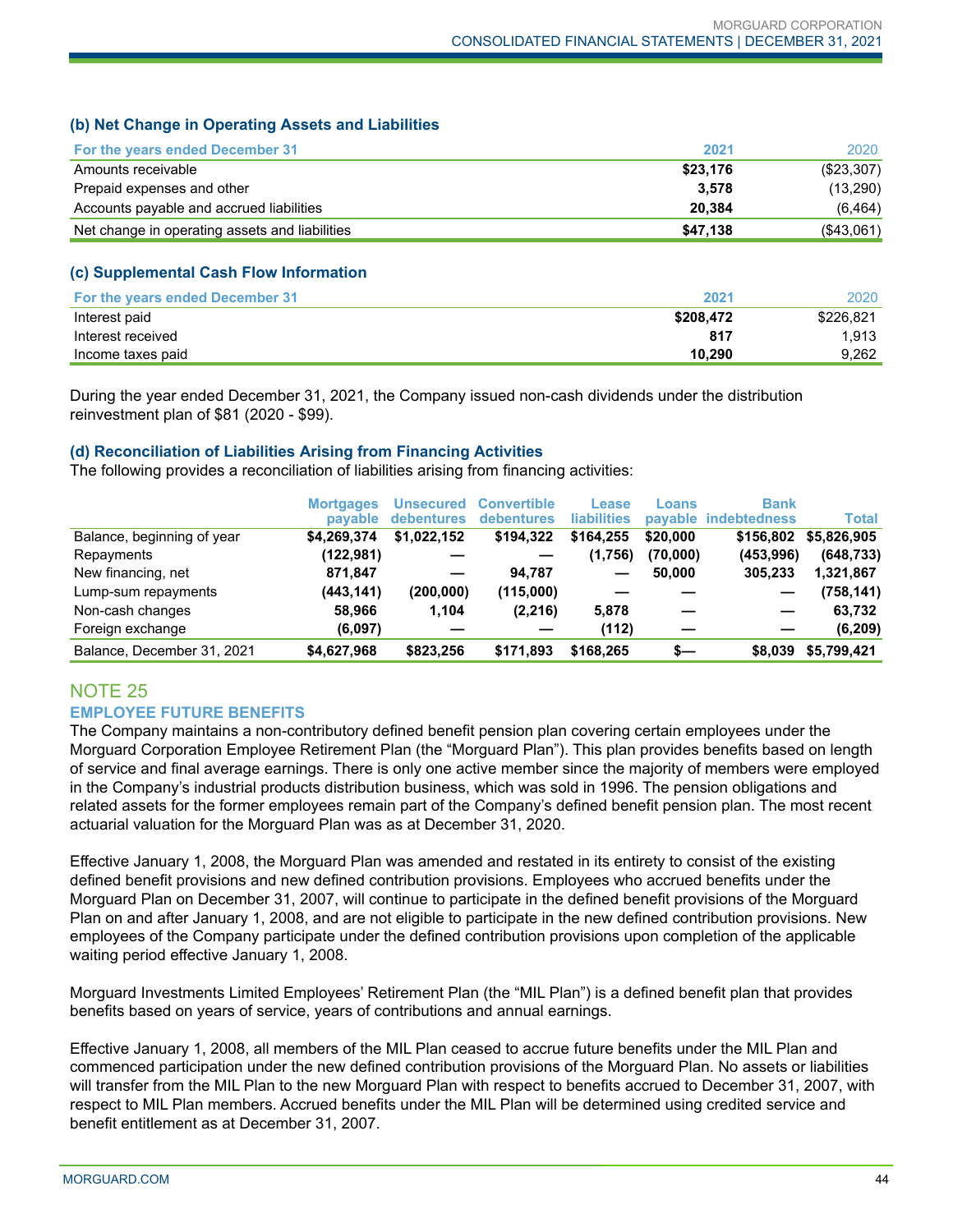Membership is a requirement after a defined term of employment and age. Funding of the MIL Plan is provided by contributions from Morguard Investments Limited ("MIL"). Certain employees who commenced employment prior to January 1, 1997, elected to contribute to the MIL Plan and receive a higher benefit. The most recent actuarial valuation for the MIL Plan was as at December 31, 2019.

The significant actuarial assumptions adopted in measuring the Company's defined benefit pension plans for the years ended December 31, 2021, and 2020, are as follows:

| For the years ended December 31                    |                 | 2021     |          | 2020       |
|----------------------------------------------------|-----------------|----------|----------|------------|
|                                                    | <b>Morguard</b> | MIL      | Morguard | <b>MIL</b> |
| Assumptions for defined benefit pension obligation |                 |          |          |            |
| Discount rate                                      | 3.05%           | 3.05%    | 2.40%    | 2.40%      |
| Rate of price inflation                            | 1.82%           | 1.82%    | 1.49%    | 1.49%      |
| Rate of pension increases - pre-retirement         |                 | 0.75%    |          | $0.60\%$   |
| Rate of pension increases - post-retirement        |                 | 0.75%    |          | $0.60\%$   |
| Assumptions for defined benefit expense            |                 |          |          |            |
| Discount rate                                      | 2.40%           | 2.40%    | 3.10%    | 3.10%      |
| Rate of price inflation                            | 1.49%           | 1.49%    | 1.35%    | $1.35\%$   |
| Rate of pension increases - pre-retirement         |                 | $0.60\%$ |          | 1.25%      |
| Rate of pension increases - post-retirement        |                 | 0.60%    |          | 1.25%      |

Information about the Company's defined benefit pension plans is as follows:

| <b>As at December 31</b>           |                 |            | 2021       |            |            | 2020       |
|------------------------------------|-----------------|------------|------------|------------|------------|------------|
|                                    | <b>Morguard</b> | <b>MIL</b> | Total      | Morguard   | <b>MIL</b> | Total      |
| <b>Accrued benefit obligations</b> |                 |            |            |            |            |            |
| Balance at beginning of year       | (\$50,718)      | (\$38,313) | (\$89,031) | (\$51,948) | (\$39,418) | (\$91,366) |
| Current service cost               | (6)             |            | (6)        | (6)        |            | (6)        |
| Interest cost                      | (1, 172)        | (901)      | (2,073)    | (1,551)    | (1,200)    | (2,751)    |
| Benefits paid                      | 6,002           | 2,514      | 8,516      | 6,431      | 1,251      | 7,682      |
| Changes in:                        |                 |            |            |            |            |            |
| Financial assumptions              | 2,659           | 2,226      | 4,885      | (3,684)    | (111)      | (3,795)    |
| Experience adjustments             | 928             | 12         | 940        | 40         | 1,165      | 1,205      |
| Balance at end of year             | (\$42,307)      | (\$34,462) | (\$76,769) | (\$50,718) | (\$38,313) | (\$89,031) |
| <b>Plan assets</b>                 |                 |            |            |            |            |            |
| Fair value at beginning of year    | \$106,962       | \$37,255   | \$144,217  | \$131,150  | \$43,770   | \$174,920  |
| Expected return on plan assets     | 2,486           | 877        | 3,363      | 3,960      | 1,332      | 5,292      |
| Administration expenses            | (486)           | (209)      | (695)      | (496)      | (320)      | (816)      |
| Return on plan assets              | 17,553          | 6,184      | 23,737     | (18, 765)  | (6,276)    | (25, 041)  |
| Employer contributions             | (2, 294)        |            | (2, 294)   | (2, 456)   |            | (2, 456)   |
| Benefits paid                      | (6,002)         | (2, 514)   | (8, 516)   | (6, 431)   | (1,251)    | (7,682)    |
| Balance at end of year             | \$118,219       | \$41,593   | \$159,812  | \$106,962  | \$37,255   | \$144,217  |
| Net assets (liability)             | \$75,912        | \$7,131    | \$83,043   | \$56,244   | (\$1,058)  | \$55,186   |

In 2021, Morguard contributed \$2,294 to the defined contribution plan (2020 - \$2,456).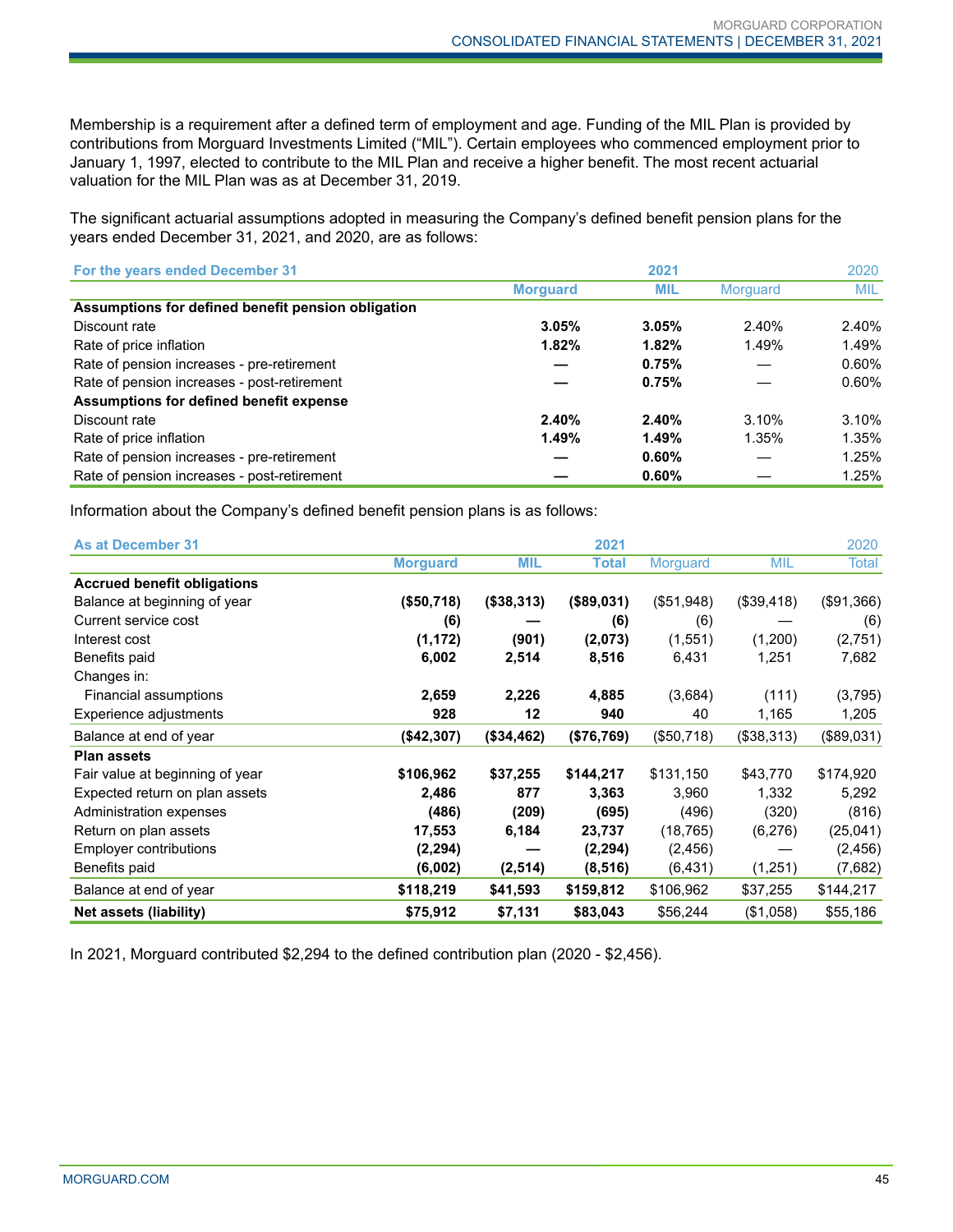Details of the defined benefit expense (income) recorded in the consolidated statements of comprehensive income (loss) for the years ended December 31, 2021, and 2020, are provided below:

| For the years ended December 31           |                 |       | 2021     |                 |         | 2020         |
|-------------------------------------------|-----------------|-------|----------|-----------------|---------|--------------|
|                                           | <b>Morguard</b> | MIL   | Total    | <b>Morguard</b> | MIL     | <b>Total</b> |
| <b>Components of defined benefit cost</b> |                 |       |          |                 |         |              |
| Current service cost                      | \$6             | s—    | \$6      | \$6             | s—      | \$6          |
| Interest cost                             | 1.172           | 901   | 2.073    | 1.551           | 1.200   | 2.751        |
| Expected return on plan assets            | (2, 486)        | (877) | (3,363)  | (3,960)         | (1,332) | (5,292)      |
| Administrative expenses and taxes         | 375             | 175   | 550      | 375             | 175     | 550          |
| Net benefit plan expense (income)         | (\$933)         | \$199 | ( \$734) | (\$2,028)       | \$43    | (\$1,985)    |

Details of the defined benefit pension plan recorded in the consolidated statements of comprehensive income (loss) are provided below:

| For the years ended December 31                               |                 |            | 2021       |          |            | 2020         |
|---------------------------------------------------------------|-----------------|------------|------------|----------|------------|--------------|
|                                                               | <b>Morguard</b> | MIL        | Total      | Morguard | <b>MIL</b> | <b>Total</b> |
| Changes in:                                                   |                 |            |            |          |            |              |
| Financial assumptions                                         | ( \$2,659)      | (\$2,226)  | ( \$4,885) | \$3,684  | \$111      | \$3,795      |
| Experience adjustments                                        | (928)           | (12)       | (940)      | (40)     | (1, 165)   | (1,205)      |
| Return of plan assets                                         | (17,442)        | (6, 150)   | (23, 592)  | 18.886   | 6.421      | 25,307       |
| Net actuarial loss (gain) on defined benefit<br>pension plans | (\$21,029)      | ( \$8,388) | (\$29,417) | \$22,530 | \$5,367    | \$27,897     |

Reconciliation of net accrued pension assets for the years ended December 31, 2021, and 2020, is as follows:

| For the years ended December 31                  |                 |           | 2021     |           |           | 2020         |
|--------------------------------------------------|-----------------|-----------|----------|-----------|-----------|--------------|
|                                                  | <b>Morguard</b> | MIL       | Total    | Morguard  | MIL       | <b>Total</b> |
| Net defined benefit asset, beginning of the year | \$56.244        | (\$1,058) | \$55,186 | \$79.202  | \$4.352   | \$83,554     |
| Net benefit plan income (expense)                | 933             | (199)     | 734      | 2.028     | (43)      | 1.985        |
| Net actuarial gain (loss)                        | 21.029          | 8.388     | 29.417   | (22, 530) | (5, 367)  | (27, 897)    |
| Employer contribution                            | (2, 294)        |           | (2, 294) | (2, 456)  |           | (2, 456)     |
| Net defined benefit asset, end of the year       | \$75.912        | \$7.131   | \$83.043 | \$56,244  | (\$1,058) | \$55,186     |

Details of the defined benefit obligation by participant status as at December 31, 2021, and 2020, are as follows:

| <b>For the years ended December 31</b>      |                 |          | 2021     |          |          | 2020     |
|---------------------------------------------|-----------------|----------|----------|----------|----------|----------|
|                                             | <b>Morguard</b> | MIL      | Total    | Morguard | MIL      | Total    |
| Actives, suspended and long-term disability | \$3.316         | \$18,099 | \$21.415 | \$12.181 | \$18,943 | \$31.124 |
| Vested deferred                             | 4.029           | 3.389    | 7.418    | 2.201    | 3.566    | 5.767    |
| Retirees                                    | 34.962          | 12.974   | 47.936   | 36.336   | 15.804   | 52.140   |
| Total                                       | \$42,307        | \$34.462 | \$76.769 | \$50.718 | \$38,313 | \$89.031 |

The Morguard Plan and the MIL Plan have a sole investment in the Morguard Master Trust Fund (the "Master Trust"), and the assets of the Morguard Plan and the MIL Plan are combined in the Master Trust. The fair value of the investments in the Master Trust is as follows:

| For the years ended December 31 | 2021      | 2020      |
|---------------------------------|-----------|-----------|
| Cash and cash equivalents       | \$6,842   | \$2,117   |
| Fixed-income securities         | 32,874    | 34,343    |
| Foreign equities                | 12.722    |           |
| Canadian equities               | 79.195    | 84.790    |
| Canadian pooled funds           | 28.179    | 22,967    |
| Total investments               | \$159,812 | \$144,217 |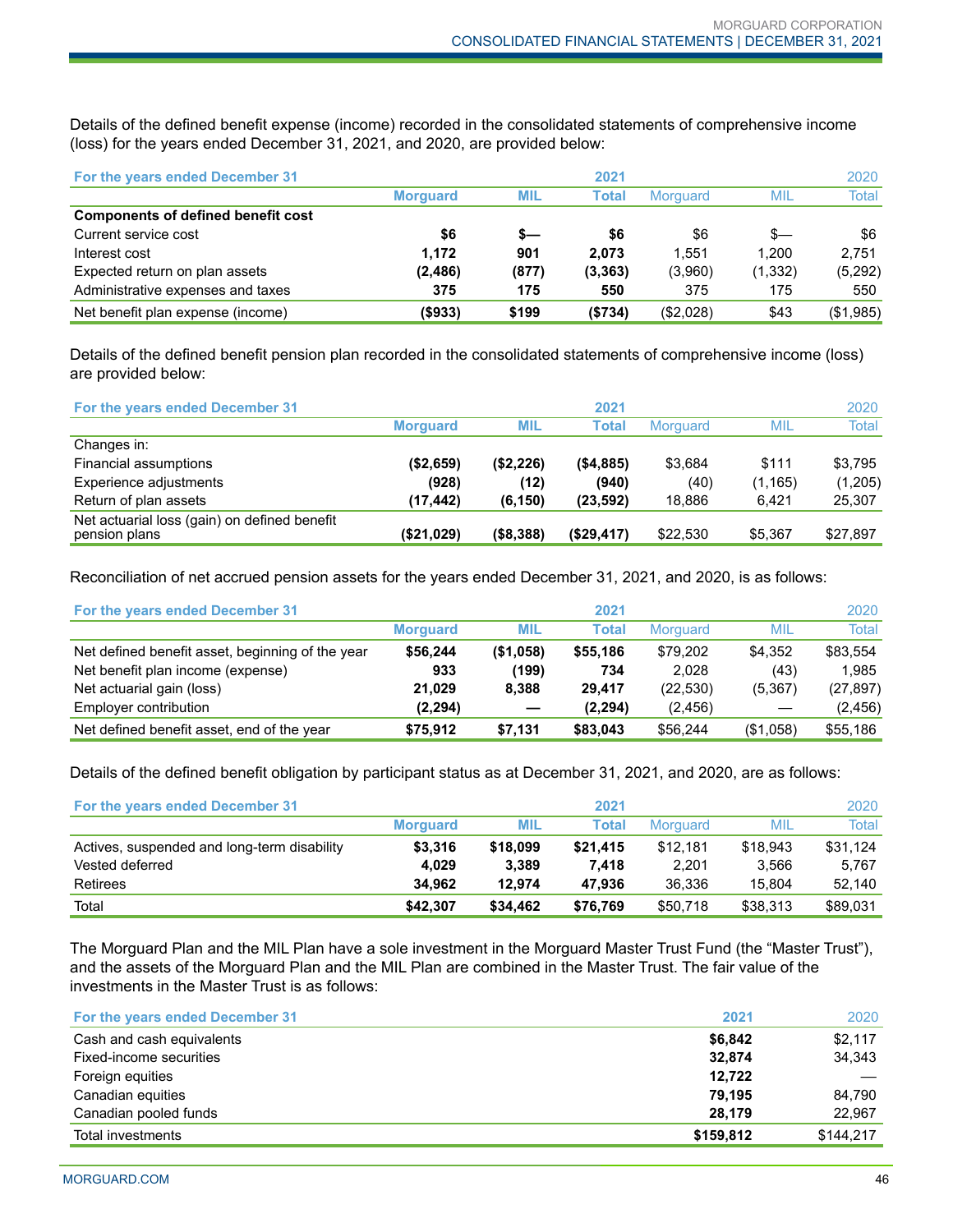The following is a quantitative sensitivity analysis of the impact on the accrued pension benefits obligation as a result of the following changes in the significant pension assumptions:

|                                                       | Increase (Decrease) in            |          |              |  |  |
|-------------------------------------------------------|-----------------------------------|----------|--------------|--|--|
| <b>Year ended December 31, 2021</b>                   | <b>Pension Benefit Obligation</b> |          |              |  |  |
|                                                       | <b>Morguard</b>                   | MIL      | <b>Total</b> |  |  |
| Discount rate                                         |                                   |          |              |  |  |
| Discount rate -100 basis points                       | \$4.215                           | \$2,886  | \$7.101      |  |  |
| Discount rate +100 basis points                       | (3, 574)                          | (3,971)  | (7, 545)     |  |  |
| Pension increase rate                                 |                                   |          |              |  |  |
| Pension increase rate -50 basis points                |                                   | (2,372)  | (2,372)      |  |  |
| Pension increase rate +50 basis points                |                                   | 2,615    | 2,615        |  |  |
| Mortality                                             |                                   |          |              |  |  |
| Mortality - life expectancy for member age 65 -1 year | (2,024)                           | (1, 365) | (3, 389)     |  |  |
| Mortality - life expectancy for member age 65 +1 year | 2,009                             | 1,339    | 3,348        |  |  |

The following are the expected benefits payments to be made in the next 10 years from the defined benefit plan obligations:

| <b>Year ended December 31, 2021</b> | <b>Morguard</b> | <b>MIL</b> | <b>Total</b> |
|-------------------------------------|-----------------|------------|--------------|
| Year 1                              | \$3,594         | \$1,650    | \$5,244      |
| Year 2                              | 3,537           | 1,651      | 5,188        |
| Year 3                              | 3,422           | 1,677      | 5,099        |
| Year 4                              | 3,313           | 1,691      | 5,004        |
| Year 5                              | 3,191           | 1,769      | 4,960        |
| Next 5 years                        | 13.951          | 9,789      | 23,740       |

The Morguard Plan holds directly nil common shares (2020 - 336,618 common shares) of the Company and nil units (2020 - 80,962 units) of Morguard REIT. Net benefit plan income is recorded in property management and corporate expenses.

## NOTE 26 **CONTINGENCIES**

#### **(a) Commitments**

Future minimum annual rental payments for land leases, office premises and equipment operating leases that expire at various dates ending in 2113 are payable over the next five years and thereafter as follows:

| 2022       | \$16,001  |
|------------|-----------|
| 2023       | 14,586    |
| 2024       | 12,040    |
| 2025       | 11,082    |
| 2026       | 10,705    |
| Thereafter | \$452,982 |

The Company is a lessee under seven ground leases that expire at various dates, the latest of which is 2113. Annual rental expenses for each of the ground leases are as follows:

| <b>Ground Lease #1</b>             | <b>Annual rental expense</b>                            |
|------------------------------------|---------------------------------------------------------|
| From July 1, 2010 to June 30, 2030 | \$8.760                                                 |
| From July 1, 2030 to June 30, 2050 | Fair market value of land at June 2030 multiplied by 6% |
| From July 1, 2050 to June 30, 2060 | Fair market value of land at June 2050 multiplied by 6% |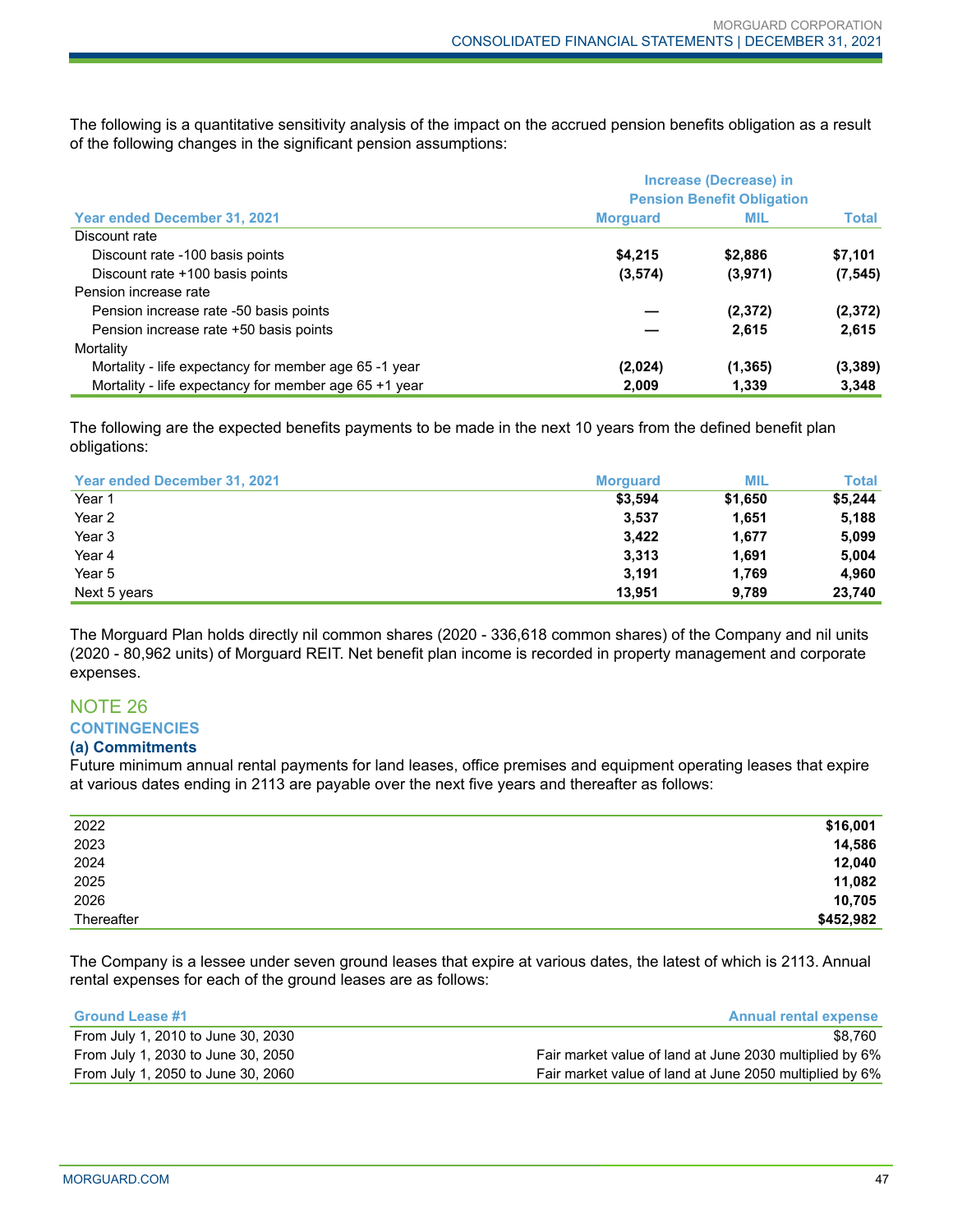| <b>Ground Lease #2</b>                     | <b>Annual rental expense</b>                                  |
|--------------------------------------------|---------------------------------------------------------------|
| From March 1, 2021 to February 28, 2031    | \$1.105                                                       |
| From March 1, 2031 to February 28, 2041    | Fair market value of land at February 2031 multiplied by 8.5% |
| From March 1, 2041 to February 28, 2051    | Fair market value of land at February 2041 multiplied by 8.5% |
| From March 1, 2051 to February 28, 2061    | Fair market value of land at February 2051 multiplied by 8.5% |
| From March 1, 2061 to February 28, 2065    | Fair market value of land at February 2061 multiplied by 8.5% |
|                                            |                                                               |
| <b>Ground Lease #3</b>                     | <b>Annual rental expense</b>                                  |
| From October 1, 2019 to September 30, 2024 | US\$342                                                       |

From October 1, 2024 to September 30, 2029 396 The greater of: (i) 1.1 times the rent for the fifteenth lease year (2029) and the last year of each fifth year lease year increment thereafter until 2113; or (ii) Index Adjustment

The Company has the option to purchase the land pertaining to Ground Lease #3 in September 2029 for US\$7,150.

The Company has four other ground leases that expire between May 31, 2022 and July 21, 2069. The Company is required to pay an annual base rent totalling \$490. In addition, the Company has a commitment to purchase the land of one of the ground leases that expires on May 31, 2022. The purchase price of the land will be based on the market value of the land at the end of the lease term.

The Company has entered into various leasing agreements and contracts for the development of properties. As at December 31, 2021, committed leasing costs, capital and development expenditures are estimated to be \$19,582.

# **(b) Contingencies**

Every 5 years thereafter

As at December 31, 2021, the Company has issued irrevocable letters of credit relating to normal course development activity amounting to \$14,032 (2020 - \$13,880).

In addition, the Company is contingently liable with respect to litigation, claims and environmental matters that arise from time to time, including those that could result in mandatory damages or other relief, which could result in significant expenditures. While the final outcome of these matters cannot be predicted with certainty, in the opinion of management, any uninsured liability that may arise from such contingencies would not have a material adverse effect on the financial position or results of operations of the Company. Any settlement of claims in excess of amounts recorded will be charged to operations as and when such determination is made.

#### **(c) Franchise Agreements**

Under the terms of the franchise agreements expiring through July 31, 2032, annual payments for franchise fees are payable for 21 hotel properties owned by the Company. The franchise fees paid are based on a percentage of revenue and fixed annual fees.

# NOTE 27

# **MANAGEMENT OF CAPITAL**

The Company defines capital that it manages as the aggregate of its shareholders' equity, mortgages payable, Unsecured Debentures, convertible debentures, loans payable, bank indebtedness and lease liabilities. The Company's objective when managing capital is to ensure that the Company will continue as a going concern so that it can sustain daily operations and provide adequate returns to its shareholders.

The Company is subject to risks associated with debt financing, including the possibility that existing mortgages may not be refinanced or may not be refinanced on as favourable terms or with interest rates as favourable as those of the existing debt. The Company mitigates these risks by its continued efforts to stagger the maturity profile of its long-term debt, enhance the value of its real estate properties, maintain high occupancy levels and foster excellent relations with its lenders. The Company manages its capital structure and makes adjustments to it in light of changes in economic conditions and the risk characteristics of the underlying assets.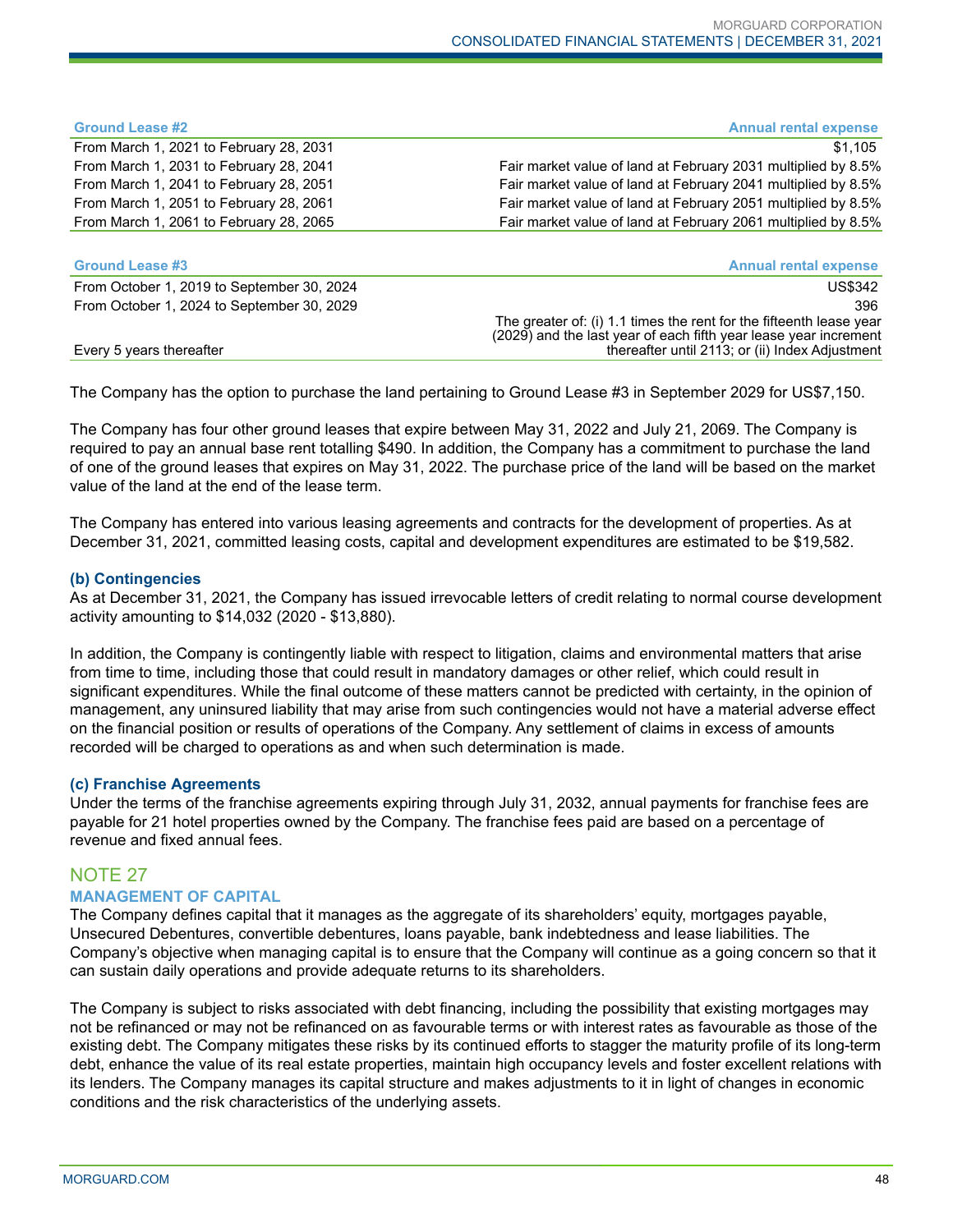The total managed capital for the Company as at December 31, 2021, and 2020, is summarized below:

| As at December 31                         | 2021        | 2020        |
|-------------------------------------------|-------------|-------------|
| Mortgages payable, principal balance      | \$4,648,175 | \$4,282,087 |
| Unsecured Debentures, principal balance   | 825,000     | 1,025,000   |
| Convertible debentures, principal balance | 179.500     | 195,500     |
| Loans payable                             |             | 20,000      |
| <b>Bank indebtedness</b>                  | 8.039       | 156,802     |
| Lease liabilities                         | 168.265     | 164,255     |
| Shareholders' equity                      | 3,632,176   | 3,372,352   |
|                                           | \$9,461,155 | \$9,215,996 |

The Company monitors its capital structure based on an interest coverage ratio and a debt to gross book value ratio. These ratios are used by the Company to manage an acceptable level of leverage and are calculated in accordance with the terms of the specific agreements with creditors and are not considered measures in accordance with IFRS, nor is there an equivalent IFRS measure.

The Company's Unsecured Debentures contain covenants that are calculated on a non-consolidated basis, which represents the Company's consolidated results prepared in accordance with IFRS as shown on the Company's most recently published annual audited consolidated financial statements, adjusted, as required, to account for the Company's public entity investments in Morguard Residential REIT and Morguard REIT using the equity method. The covenants that the Company must maintain are a non-consolidated interest coverage ratio above 1.65 times, a nonconsolidated debt to gross book value ratio not to exceed 65% and a minimum non-consolidated equity requirement of at least \$300,000. If the Company does not meet these covenants, the Unsecured Debentures will become immediately due and payable unless the Company is able to remedy the default or obtain a waiver from debentureholders. The Company is in compliance with all Unsecured Debenture covenants.

# NOTE 28

## **FINANCIAL INSTRUMENTS AND RISK MANAGEMENT**

The Company's financial assets and financial liabilities comprise cash, restricted cash, amounts receivable, mortgages and loans receivable, accounts payable and accrued liabilities, bank indebtedness, mortgages payable, loans payable, lease liabilities, Unsecured Debentures and convertible debentures (excluding any conversion option). Fair values of financial assets and financial liabilities and a discussion of risks associated with financial assets and liabilities are presented as follows.

## **Fair Value of Financial Assets and Financial Liabilities**

The fair values of cash, restricted cash, amounts receivable, accounts payable and accrued liabilities and bank indebtedness approximate their carrying values due to the short-term maturity of those instruments.The fair values of mortgages and loans receivable are based on the current market conditions for financing loans with similar terms and risks. The loans payable are reflected at fair value since they are based on a floating interest rate and reflect the terms of current market conditions.

Mortgages payable, Unsecured Debentures, convertible debentures, lease liabilities and finance lease receivable are carried at amortized cost using the effective interest rate method of amortization. The estimated fair values of longterm borrowings have been determined based on market information, where available, or by discounting future payments of interest and principal at estimated interest rates expected to be available to the Company.

The fair value of the mortgages payable has been determined by discounting the cash flows of these financial obligations using December 31, 2021, market rates for debts of similar terms (Level 2). Based on these assumptions, the fair value as at December 31, 2021, of the mortgages payable before deferred financing costs and mark-to-market adjustments is estimated at \$4,769,113 (2020 - \$4,552,081), compared with the carrying value of \$4,648,175 (2020 - \$4,282,087). The fair value of the mortgages payable varies from the carrying value due to fluctuations in interest rates since their issue.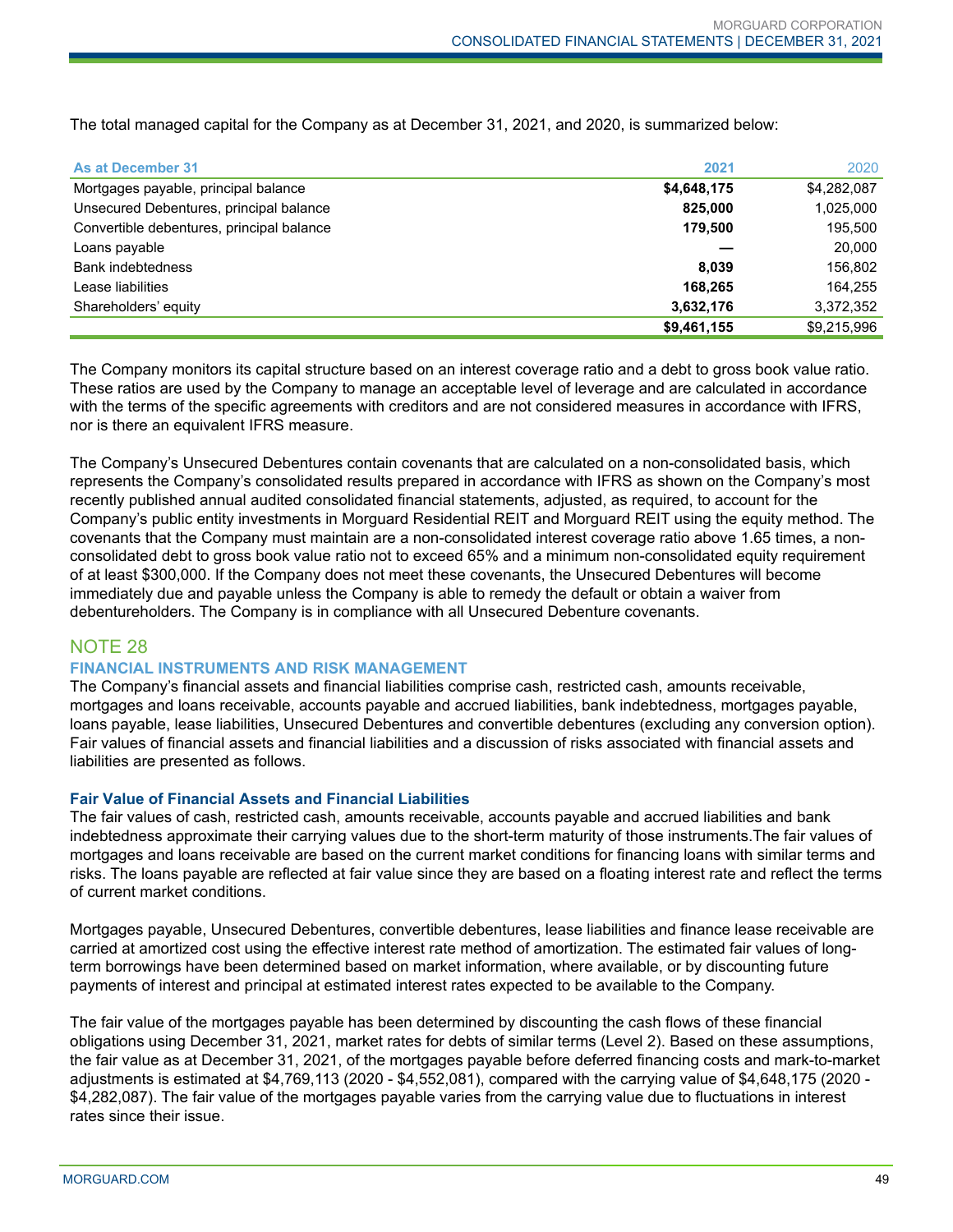The fair value of the Unsecured Debentures liability is based on its closing bid price (Level 1). As at December 31, 2021, the fair value of the Unsecured Debentures has been estimated at \$833,002 (2020 - \$1,039,322) compared with the carrying value of \$825,000 (2020 - \$1,025,000).

The fair value of the convertible debentures liability is based on their market trading prices (Level 1). As at December 31, 2021, the fair value of the convertible debentures before deferred financing costs has been estimated at \$180,769 (2020 - \$196,539), compared with the carrying value of \$179,500 (2020 - \$195,500).

The fair value of the finance lease receivable is determined by discounting the cash flows of the finance lease receivable using December 31, 2021, market rates for debt on similar terms (Level 3). Based on these assumptions, as at December 31, 2021, the fair value of the finance lease receivable has been estimated at \$57,772 (2020 - \$57,185).

The fair value hierarchy of financial instruments and real estate properties measured at fair value in the consolidated balance sheets is as follows:

|                                                 | <b>December 31, 2021</b> |         |              | December 31, 2020 |         |             |
|-------------------------------------------------|--------------------------|---------|--------------|-------------------|---------|-------------|
| As at                                           | Level 1                  | Level 2 | Level 3      | Level 1           | Level 2 | Level 3     |
| <b>Assets:</b>                                  |                          |         |              |                   |         |             |
| Real estate properties                          | $s-$                     | $s-$    | \$10,244,875 | $s-$              | $s-$    | \$9,680,408 |
| Investments in marketable securities            | 113,583                  |         |              | 115,823           |         |             |
| Investments in real estate funds                |                          |         | 81.985       |                   |         | 88.699      |
| <b>Financial liabilities:</b>                   |                          |         |              |                   |         |             |
| Morguard Residential REIT units                 |                          | 496.024 |              |                   | 446.091 |             |
| Conversion option on MRG convertible debentures |                          | 2,028   |              |                   | 1.577   |             |

# **Risks Associated with Financial Assets and Financial Liabilities**

The Company is exposed to financial risks arising from its financial assets and financial liabilities. The financial risks include market risk relating to interest rates and foreign exchange rates, credit risk and liquidity risk. The Company's overall risk management program focuses on establishing policies to identify and analyze the risks faced by the Company, to set appropriate risk limits and controls and to monitor risks and adherence to limits. Risk management policies and systems are reviewed regularly to reflect changes in market conditions and the Company's activities. The Company aims to develop a disciplined control environment in which all employees understand their roles and obligations.

#### **(a) Market Risk**

The risk that the fair value or future cash flows of financial assets or financial liabilities will fluctuate due to movements in market prices includes the effect of interest rate risk and foreign exchange risk.

#### *Interest Rate Risk*

The Company is subject to the risks associated with debt financing, including the risk that mortgages and credit facilities will not be refinanced on terms as favourable as those of the existing indebtedness. Interest on the Company's bank indebtedness and certain mortgages is subject to floating interest rates. For the year ended December 31, 2021, the increase or decrease in annual net income for each one percent change in interest rates on floating-rate debt amounts to \$3,451.

The Company's objective in managing interest rate risk is to minimize the volatility of the Company's income. As at December 31, 2021, interest rate risk has been minimized because the majority of long-term debt is financed at fixed interest rates with maturities scheduled over a number of years. Mortgages payable totalling \$300,359 are subject to floating interest rates.

# *Foreign Exchange Risk*

The Company is exposed to foreign exchange risk as it relates to its U.S. investments due to fluctuations in the exchange rate between the Canadian and United States dollars. Changes in the exchange rate may result in a reduction or an increase of reported earnings and other comprehensive income. For the year ended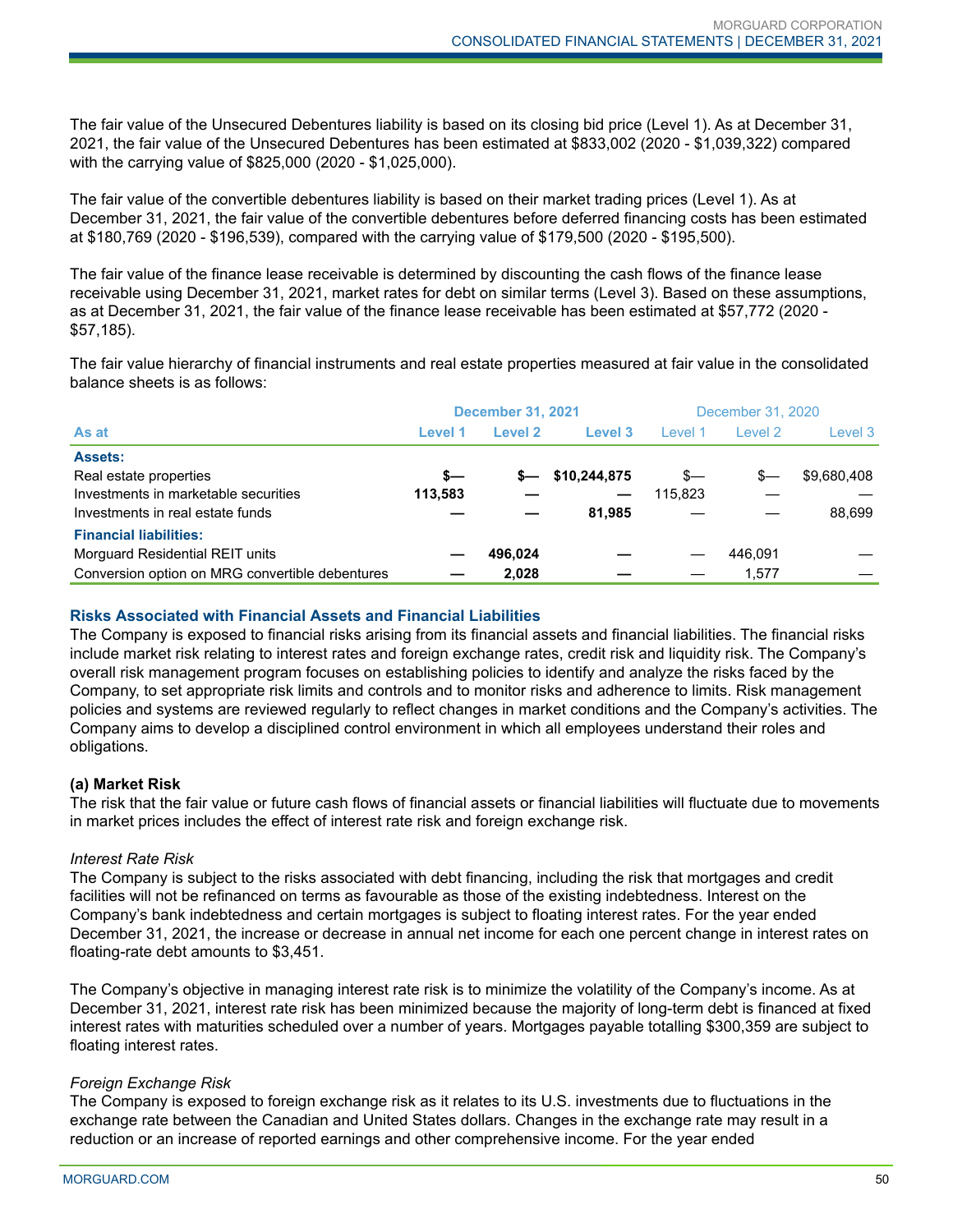December 31, 2021, a \$0.05 change in the United States to Canadian dollar exchange rate would have resulted in an \$8,558 change to net income or loss and a \$63,749 change to comprehensive income or loss.

The Company's objective in managing foreign exchange risk is to mitigate the exposure from fluctuations in the exchange rate by maintaining U.S. dollar-denominated debt against its U.S. assets. The Company currently does not hedge translation exposures.

## **(b) Credit Risk**

Credit risk arises from the possibility that tenants and/or debtors may experience financial difficulty and be unable or unwilling to fulfil their lease commitments. The Company mitigates the risk of loss by investing in well-located properties in urban markets that attract quality tenants, by ensuring that its tenant mix is diversified and by limiting its exposure to any one tenant. A tenant's success over the term of its lease and its ability to fulfil its obligations are subject to many factors. There can be no assurance that a tenant will be able to fulfil all of its existing commitments and leases up to the expiry date.

The Company's commercial leases typically have lease terms between five and 10 years and may include clauses to enable periodic upward revision of the rental rates and contractual extensions at the option of the lessee.

Future minimum rentals under non-cancellable tenant operating leases are as follows:

| <b>As at December 31</b>                           | 2021        | 2020        |
|----------------------------------------------------|-------------|-------------|
| Not later than one year                            | \$262.428   | \$272.634   |
| Later than one year and not longer than five years | 732.726     | 805.289     |
| Later than five years                              | 360,469     | 420.523     |
|                                                    | \$1,355,623 | \$1.498.446 |

The majority of the Company's multi-suite residential operating leases have lease terms for a period of 12 months or less.

The objective in managing credit risk is to mitigate exposure through the use of approved credit policies governing the Company's credit practices that limit transactions according to counterparties' credit quality.

The Company utilizes the simplified approach to measure expected credit losses under IFRS 9, which requires the Company to recognize a lifetime expected credit loss allowance on all receivables at each reporting date. The carrying amount of amounts receivable is reduced through the use of an allowance account, and the amount of the loss is recognized in the consolidated statements of income (loss) within property operating expenses. When a receivable balance is considered uncollectible, it is written off against the allowance for doubtful accounts. Subsequent recoveries of amounts previously written off are credited against operating expenses in the consolidated statements of income (loss).

The following table sets forth details of trade receivables and the related allowance for doubtful accounts:

| <b>As at December 31</b>              | 2021     | 2020     |
|---------------------------------------|----------|----------|
| Tenant receivables                    | \$38,535 | \$59.350 |
| Less: Allowance for doubtful accounts | (13.926) | (16.702) |
| Trade receivables, net                | \$24.609 | \$42.648 |

#### **(c) Liquidity Risk**

Liquidity risk is the risk the Company will encounter difficulties in meeting its financial liability obligations. The Company will be subject to the risks associated with debt financing, including the risk that mortgages and credit facilities will not be able to be refinanced. The Company's objectives in minimizing liquidity risk are to maintain appropriate levels of leverage on its real estate assets and to stagger the debt maturity profile. As at December 31, 2021, the Company was holding cash of \$173,656 and had undrawn lines of credit available to it of \$476,605.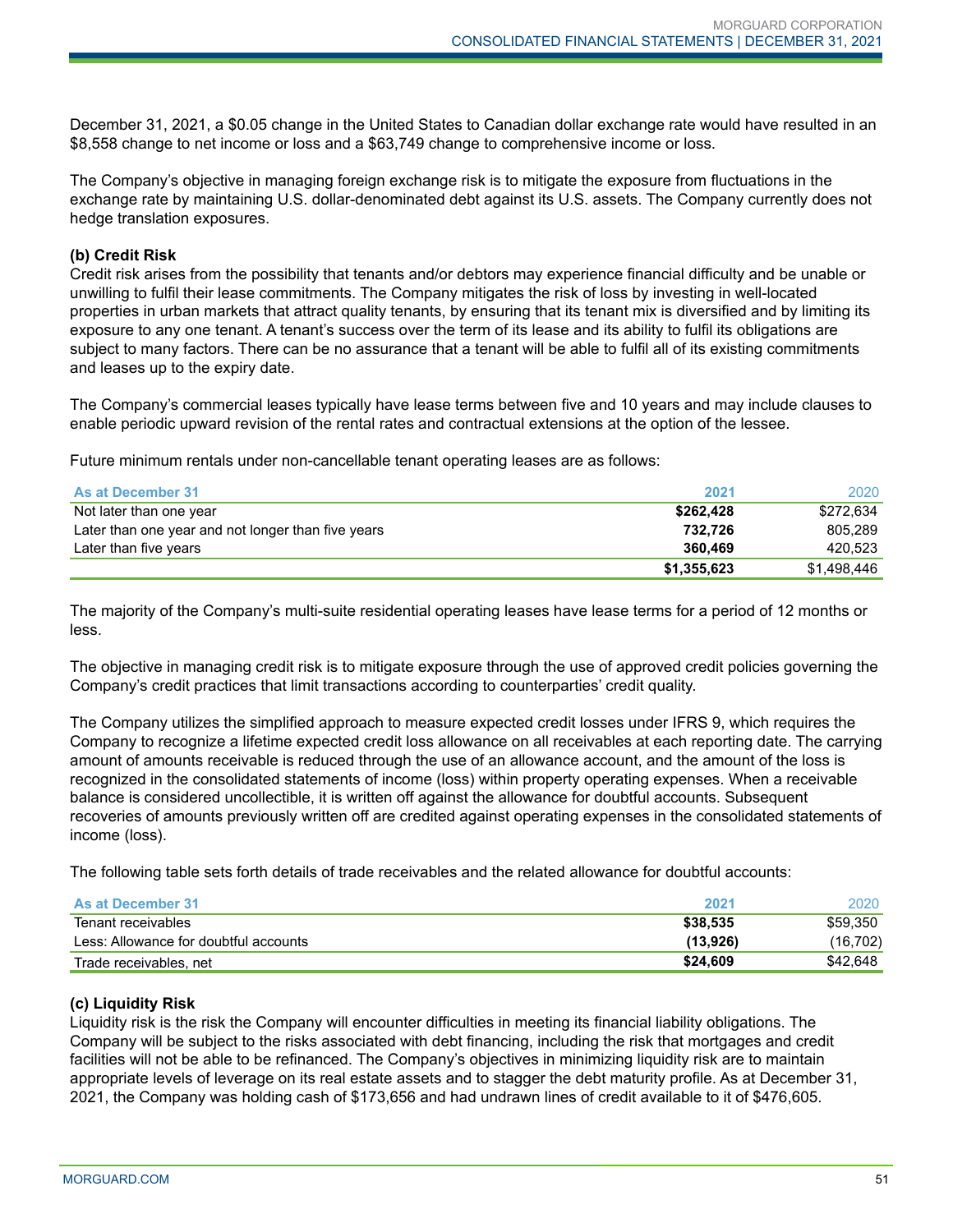# NOTE 29 **SEGMENTED INFORMATION**

# **(a) Operating Segments**

The Company has the following five reportable segments after aggregation: (i) multi-suite residential, (ii) retail, (iii) office, (iv) industrial, and (v) hotel. The Company has applied judgment by aggregating its operating segments according to the nature of the property operations. Such judgment considers the nature of operations, types of customers and an expectation that operating segments within a reportable segment have similar long-term economic characteristics.

The following summary presents certain financial information regarding the Company's operating segments:

|                                                  | <b>Multi-suite</b> |               |               |                          |              |              |
|--------------------------------------------------|--------------------|---------------|---------------|--------------------------|--------------|--------------|
| For the year ended December 31, 2021             | <b>Residential</b> | <b>Retail</b> |               | <b>Office Industrial</b> | <b>Hotel</b> | <b>Total</b> |
| Revenue from real estate/hotel properties        | \$378,778          | \$227,823     | \$234.097     | \$11,994                 | \$123,916    | \$976,608    |
| Property/hotel operating expenses                | (174, 397)         | (111, 082)    | (102, 422)    | (4, 535)                 | (96, 172)    | (488, 608)   |
| Net operating income                             | \$204,381          | \$116,741     | \$131,675     | \$7,459                  | \$27,744     | \$488,000    |
|                                                  |                    |               |               |                          |              |              |
|                                                  | <b>Multi-suite</b> |               |               |                          |              |              |
| For the year ended December 31, 2020             | <b>Residential</b> | <b>Retail</b> | <b>Office</b> | <b>Industrial</b>        | Hotel        | <b>Total</b> |
| Revenue from real estate/hotel properties        | \$393,401          | \$241,062     | \$242,527     | \$11,334                 | \$98.046     | \$986,370    |
| Property/hotel operating expenses                | (165, 836)         | (124, 861)    | (110, 691)    | (4,070)                  | (89, 669)    | (495, 127)   |
| Net operating income                             | \$227,565          | \$116,201     | \$131,836     | \$7,264                  | \$8,377      | \$491,243    |
|                                                  |                    |               |               |                          |              |              |
|                                                  | <b>Multi-suite</b> |               |               |                          |              |              |
|                                                  | <b>Residential</b> | <b>Retail</b> |               | <b>Office Industrial</b> | <b>Hotel</b> | <b>Total</b> |
| As at December 31, 2021                          |                    |               |               |                          |              |              |
| Real estate/hotel properties                     | \$5,573,098        | \$2,258,025   | \$2,233,031   | \$180,721                | \$457,153    | \$10,702,028 |
| Mortgages payable                                | \$2,394,507        | \$936,788     | \$1,119,176   | \$19,320                 | \$158,177    | \$4,627,968  |
| For the year ended December 31, 2021             |                    |               |               |                          |              |              |
| Additions to real estate/hotel properties        | \$143,891          | \$20,206      | \$12,554      | \$921                    | \$10,444     | \$188,016    |
| Fair value gain (loss) on real estate properties | \$327,512          | (\$42,946)    | (\$48,909)    | \$31,314                 | s—           | \$266,971    |
|                                                  |                    |               |               |                          |              |              |
|                                                  | Multi-suite        |               |               |                          |              |              |
|                                                  | <b>Residential</b> | <b>Retail</b> | <b>Office</b> | Industrial               | Hotel        | <b>Total</b> |
| As at December 31, 2020                          |                    |               |               |                          |              |              |
| Real estate/hotel properties                     | \$4,965,659        | \$2,291,329   | \$2,285,085   | \$138,335                | \$545,041    | \$10,225,449 |
| Mortgages payable                                | \$2,093,904        | \$895,502     | \$1,096,121   | \$19,867                 | \$163,980    | \$4,269,374  |
| For the year ended December 31, 2020             |                    |               |               |                          |              |              |
| Additions to real estate/hotel properties        | \$39,010           | \$33,605      | \$17,441      | \$11                     | \$7,142      | \$97,209     |
| Fair value gain (loss) on real estate properties | \$87,261           | $(\$477,299)$ | (\$133,437)   | \$12,003                 | $s-$         | (\$511, 472) |